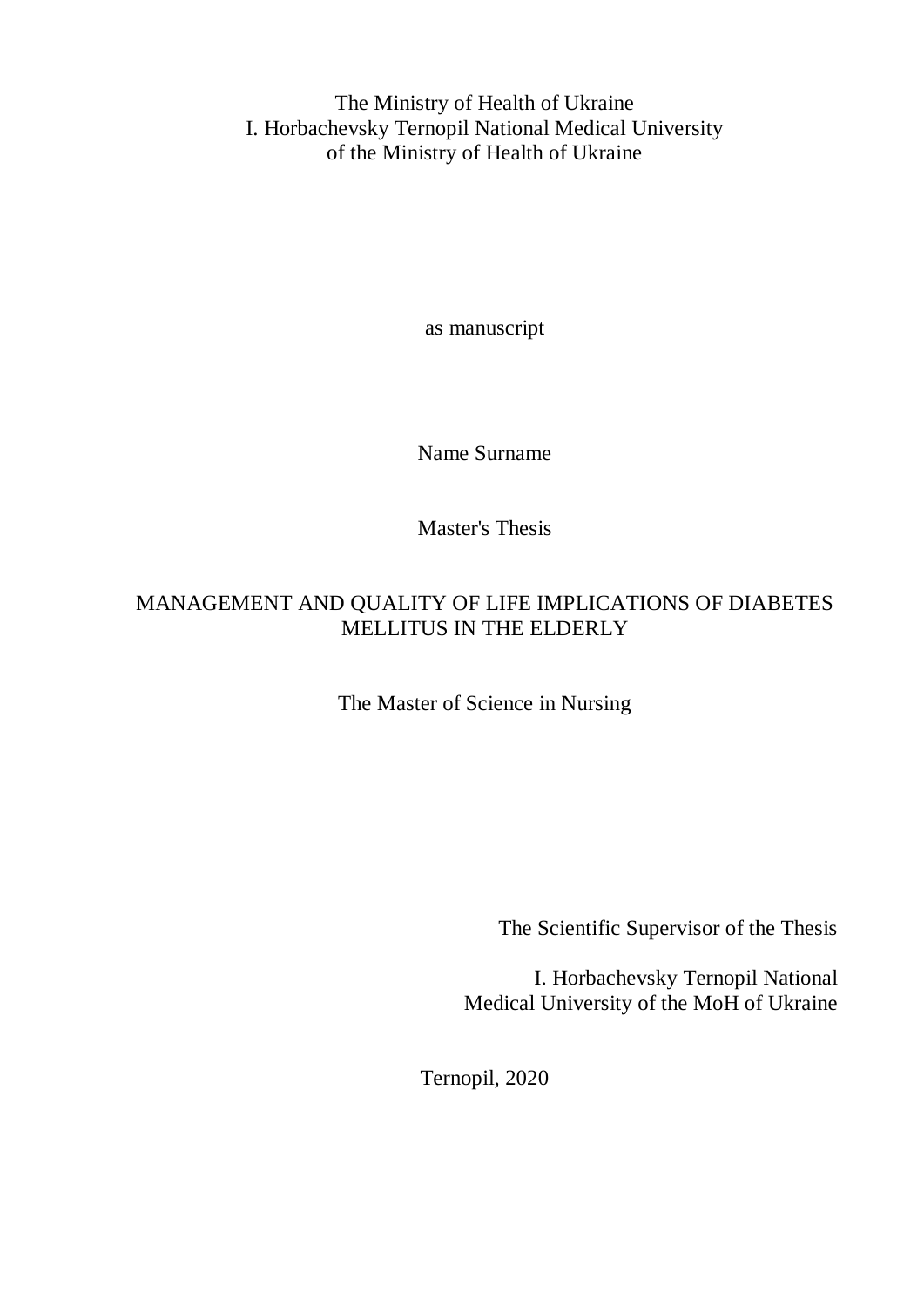## TABLE OF CONTENTS

|                                                             | 3      |
|-------------------------------------------------------------|--------|
| <b>CHAPTER 1. SPECIAL CONSIDERATIONS OF CLINICAL COURSE</b> |        |
| AND MANAGEMENT OF DIABETES IN THE ELDERLY. SCREENING        |        |
| FOR COMPLICATIONS (REVIEW OF                                |        |
|                                                             | $\tau$ |
| CHAPTER 2. THE OBJECT OF RESEARCH AND METHODS OF            |        |
|                                                             | 18     |
| <b>CHAPTER 3. SPECIAL ASPECTS OF NATURALLY OCCURRING</b>    |        |
| CHANGES OF CARBOHYDRATE METABOLISM IN AGING                 |        |
|                                                             | 19     |
| <b>CHAPTER 4. DIAGNOSIS OF AND SCREENING FOR TYPE 2</b>     |        |
|                                                             | 23     |
| CHAPTER 5. SPECIAL CHARACTERISTICS OF DIABETES IN THE       |        |
|                                                             | 28     |
| CHAPTER 6. THE NURSING ROLES IN QUALITY OF LIFE             |        |
| <b>IMPROVEMENT IN PATIENTS WITH DIABETES MELLITUS</b>       | 35     |
|                                                             |        |
|                                                             |        |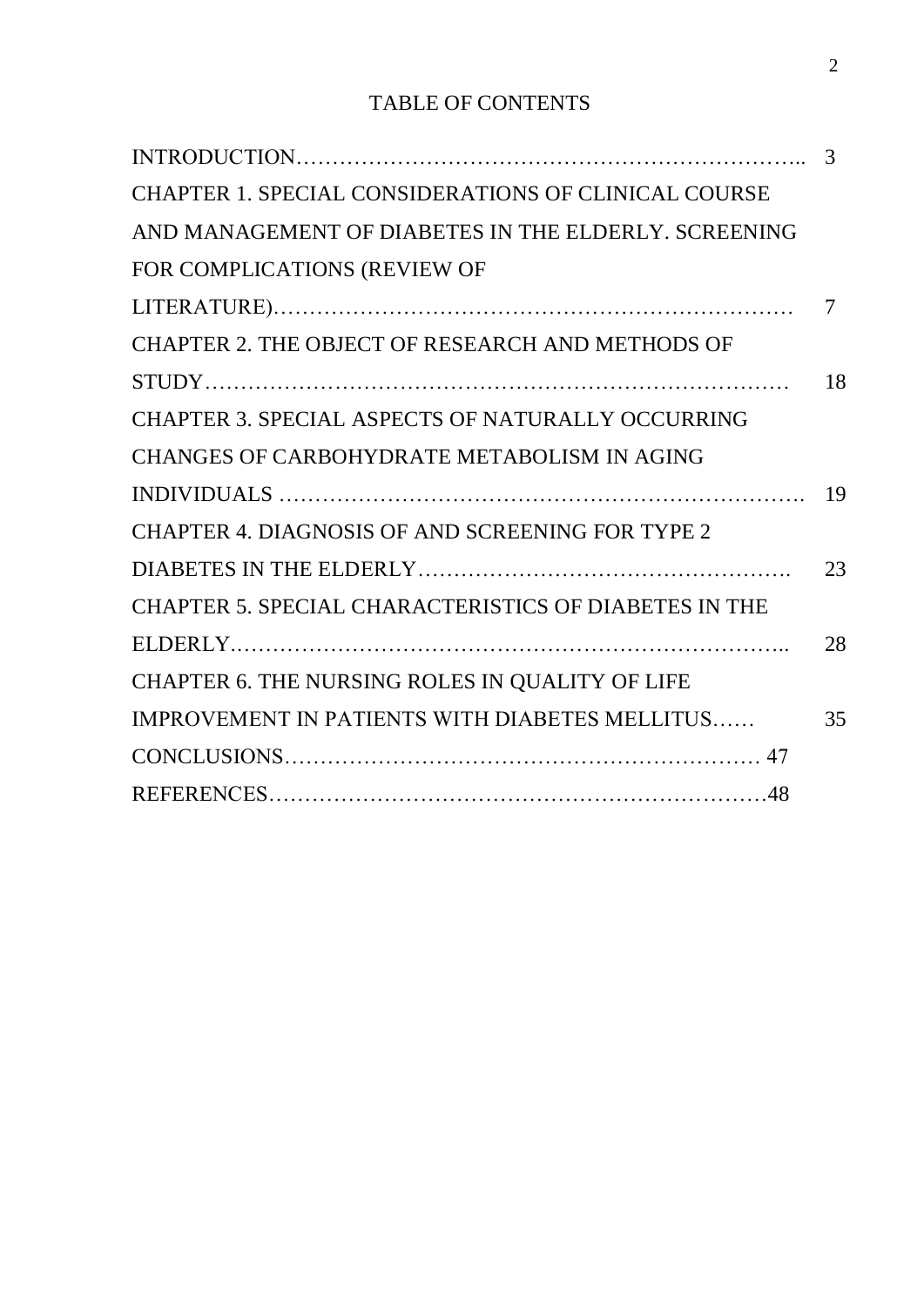#### INTRODUCTION

**The relevance of the study.** Over the recent decades, diabetes mellitus [7, 10, 15], along with cardiovascular disease and cancer, has been an increasingly prevalent condition [4, 11, 18]; to date, it has assumed the proportions of a "noninfectious epidemic" [20, 32, 33, 42].

Diabetes mellitus may develop at any age [13, 17, 35]; typical characteristics include early disability and high patient mortality [19, 20] as a result of developing complications [11, 19, 25, 46]. These circumstances place diabetes among health problems of high social significance [31, 33, 40]. Although, as of today, it may be said that the major questions of diabetes have found their answers [3, 17] regarding therapeutic approaches [12] and preventing complications [19, 25], nonetheless, another reason why diabetes remains a serious problem includes a significant negative impact on daily living of patients [3, 23, 28].

According to WHO experts [51], diabetes is a chronic disease that develops when the pancreas fails to produce sufficient amounts of insulin or when the body is incapable of effective utilization of its insulin. Insulin is a hormone regulating blood sugar levels. The overall outcome of uncontrolled diabetes is hyperglycemia or increased blood sugar level, which ultimately leads to serious damage to many systems within the body, especially the nerves and blood vessels [11, 19, 25, 46].

In 2014, the incidence of diabetes in adults 18 years of age and older was 8.5% [18, 32, 51]. In 2016, there were 1.6 million diabetes-related deaths and in 2012 there were 2.2 million deaths attributable to high blood sugar levels [33, 42]. Diabetes-related premature mortality has grown 5% between 2000 and 2016 [19, 20]. Between 2000 and 2010, there was a decline in diabetes-related premature mortality in high income economies, but in 2010–2016 this figure rose again [20]. In countries with incomes below average, the increase in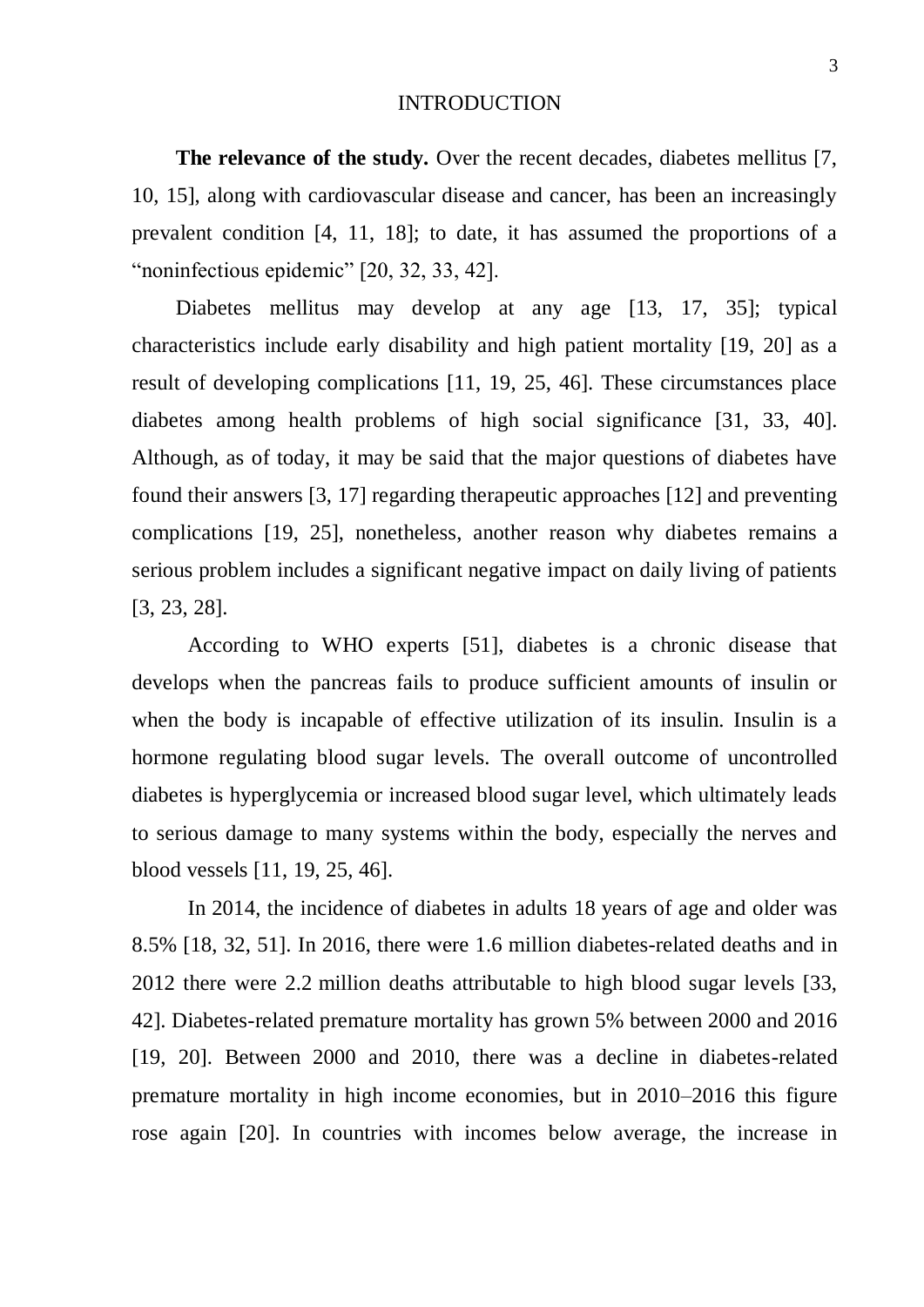diabetes-related premature mortality has been observed during either of the aforementioned periods.

At the same time, noncontagious disease of the four principal categories (cardiovascular disease, cancer, chronic respiratory disease and diabetes) was 18% less likely to cause death in people 30 to 70 years of age in 2016 compared to 2000 [51].

In spite of such favorable results of reduced mortality, an important concern for many elderly diabetics [17, 40, 47] is diabetes management in the home [22, 24, 26], as well as improving their quality of life while taking into account all the complexities of diabetes management in the elderly [35].

To say the least of it, organization of home-based nursing care for patients with diabetes and management of this disease [24], timely prevention of complications [27, 29, 44] and working with the patient's significant others constitute challenging tasks for the nursing staff [1, 3]; on the other hand, these tasks are very important and requires high levels of knowledge and skills from the nurse [1, 3, 14, 45].

**The aim of the study:** to perform an analysis and an assessment of agespecific aspects of diabetes management in the elderly and its effect on their quality of life.

### **Study objectives.**

1. To study the special considerations of clinical course and management of diabetes in the elderly and to study the principal methods of screening for complications.

2. To define and investigate the characteristic naturally occurring changes of carbohydrate metabolism in aging individuals.

3. To investigate the specific aspects pertaining to diagnosis of and screening for type 2 diabetes in the elderly.

4. To study the special characteristics of diabetes in the elderly.

5. To study and define the nursing roles in improving the quality of life in patients with diabetes mellitus.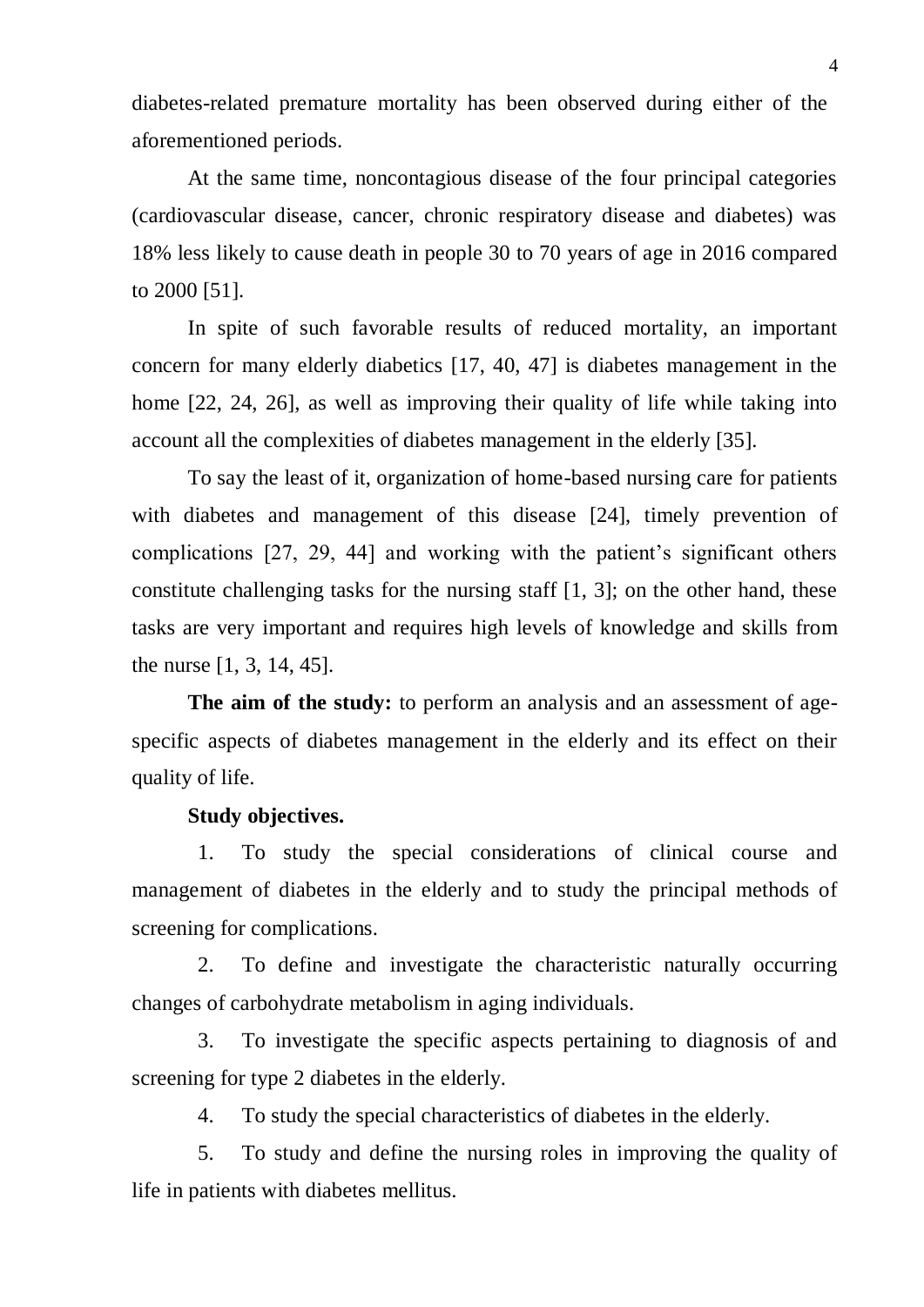**The subjects of the study**. Elderly patients with diabetes provided with home-based medical observation, treatment and care; the data obtained in these patients were used for analysis and investigation of characteristic features of diabetes management with respect to quality of life effects of diabetes.

**The object of research.** The influence of diabetes management on the quality of life of elderly patients with diabetes provided with home-based medical observation, treatment and care.

**The methods of study:** general clinical and special endocrinological assessments, medical history, assessment of risks and complications of diabetes, observation, physical examination, general health assessment, collection of information on chief complaints, laboratory and imaging tests; data analysis and the statistical method.

**The scientific and practical value of the study.** In order to analyze and assess age-specific aspects of diabetes management in the elderly and its effect on their quality of life, we have studied the special considerations of clinical course and management of diabetes in the elderly and assessed the principal methods of screening for complications of diabetes. We determined and studied the characteristic naturally occurring changes of carbohydrate metabolism in aging individuals in the following areas: a study of distinctive mechanisms of age-related changes in glucose tolerance, sensitivity of tissues to insulin, insulin secretion and production of glucose by the liver. We studied the special clinical, laboratory and psychosocial characteristics of type 2 diabetes in the elderly, which inform therapeutic approaches to this patient population and the distinctive nature of nursing observation, care and screening for type 2 diabetes in the elderly; the special characteristics of diabetes in the elderly have also been assessed. In the elderly, the negative impact of diabetes was the greatest on such aspects of quality of life as freedom of nutrition, employment, physical capacity and anxiety about the future. This study has also assessed and defined the nursing roles in improving the quality of life in patients with diabetes mellitus. The first and foremost requirements include the knowledge of specific aspects of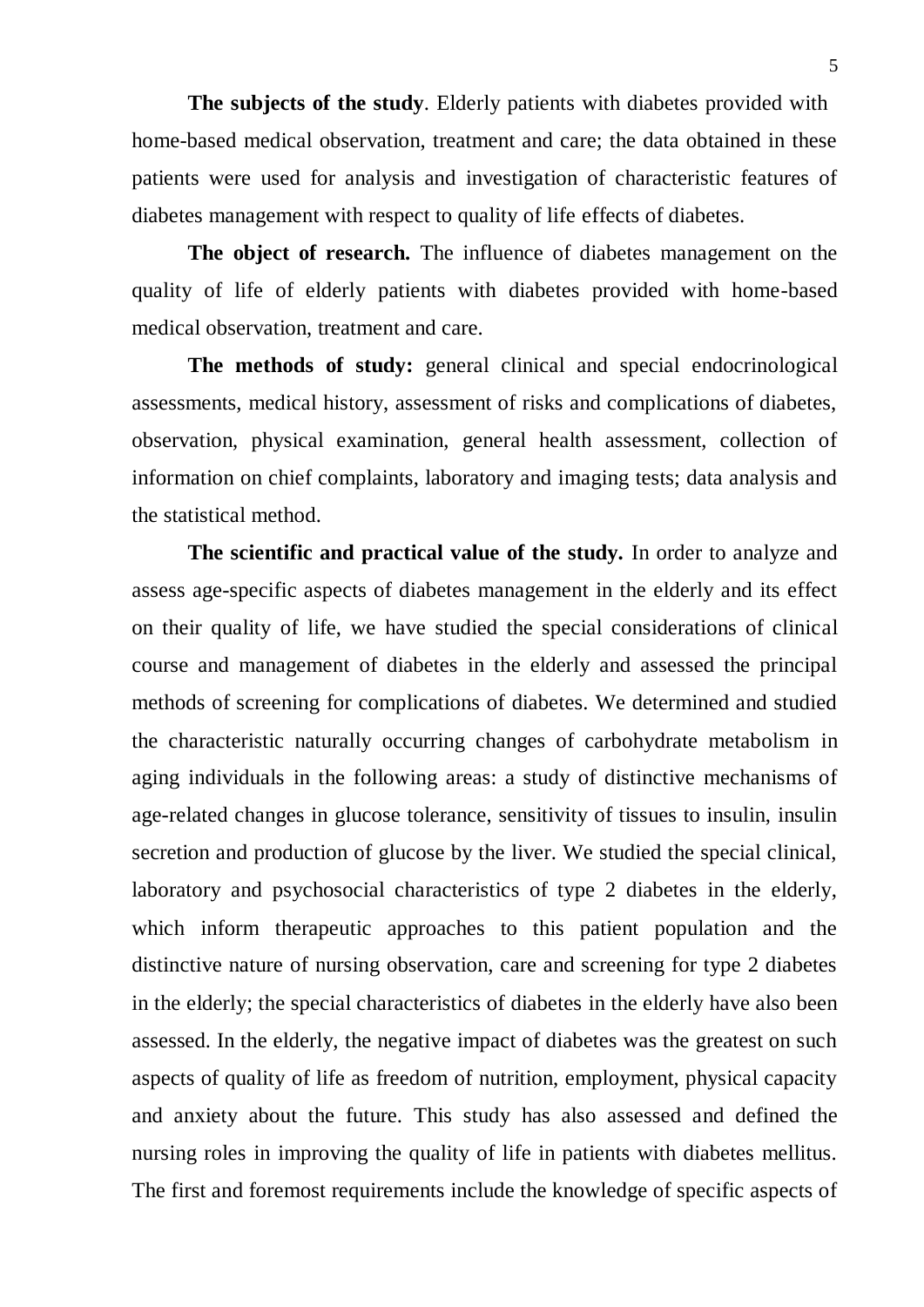diabetes in the elderly and understanding the process of interaction with the patients. Treatment outcomes in patients with diabetes and their quality of life greatly depend on the attitude of nurses to their patients.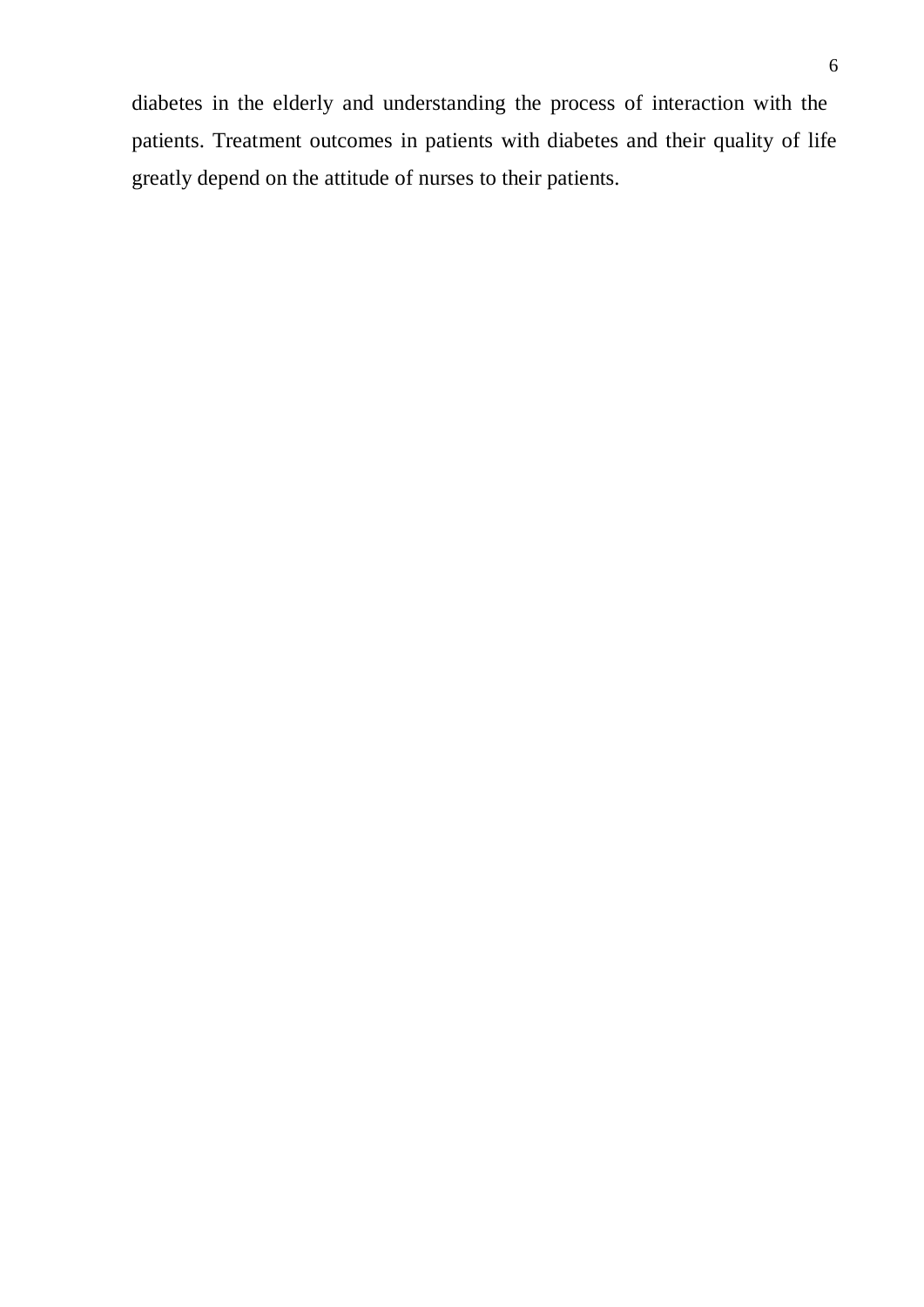#### CHAPTER 1

# SPECIAL CONSIDERATIONS OF CLINICAL COURSE AND MANAGEMENT OF DIABETES IN THE ELDERLY. SCREENING FOR COMPLICATIONS (REVIEW OF LITERATURE)

In the 21st century, the issue of diabetes mellitus (DM) assumed the proportions of a global epidemic affecting people in all countries, of all national backgrounds and all age groups [4, 17, 32]. The fastest growth of DM population is seen in the senior age group (65 years and older) [13, 40, 47]. According to the third review of National Health and Nutrition Examination Survey (NHANES III), the prevalence of type 2 DM (DM2T) is approximately 8% in 60 year-old individuals, reaching a maximum (22–24%) in octogenarians [4, 10, 18]. In spite of substantial efforts by healthcare providers [1, 12, 37, 41, 48], the global prevalence of diabetes is steadily on the rise [11, 20, 42]. Unfortunately, lack of effective policies aimed at creating a healthy lifestyle-promoting environment in many countries [14, 16] and unavailability of quality medical care means that prevention [27, 29, 44] and treatment of diabetes [12], especially in people with disabilities is not viewed as an overarching priority. Such an approach must change, since uncontrolled diabetes has very grave implications for the patient's health and wellbeing [11, 19, 25, 46]. In addition to that, diabetes and its complications bear heavily on finances of the patient and their family as well as on the country's economy on the whole [17, 25, 51].

American Diabetes Association (ADA) publish yearly Standards of Medical Care in Diabetes [3], contemporary best practices, which provide an extensive view of the range of issues in diabetes. These Standards contain a dedicated section covering the special characteristics of diabetes in the elderly. The results of this work were published in January 2018 in *Diabetes Care*, an ADA journal, which is consistently printing academic papers on the most important issues of Diabetology [3].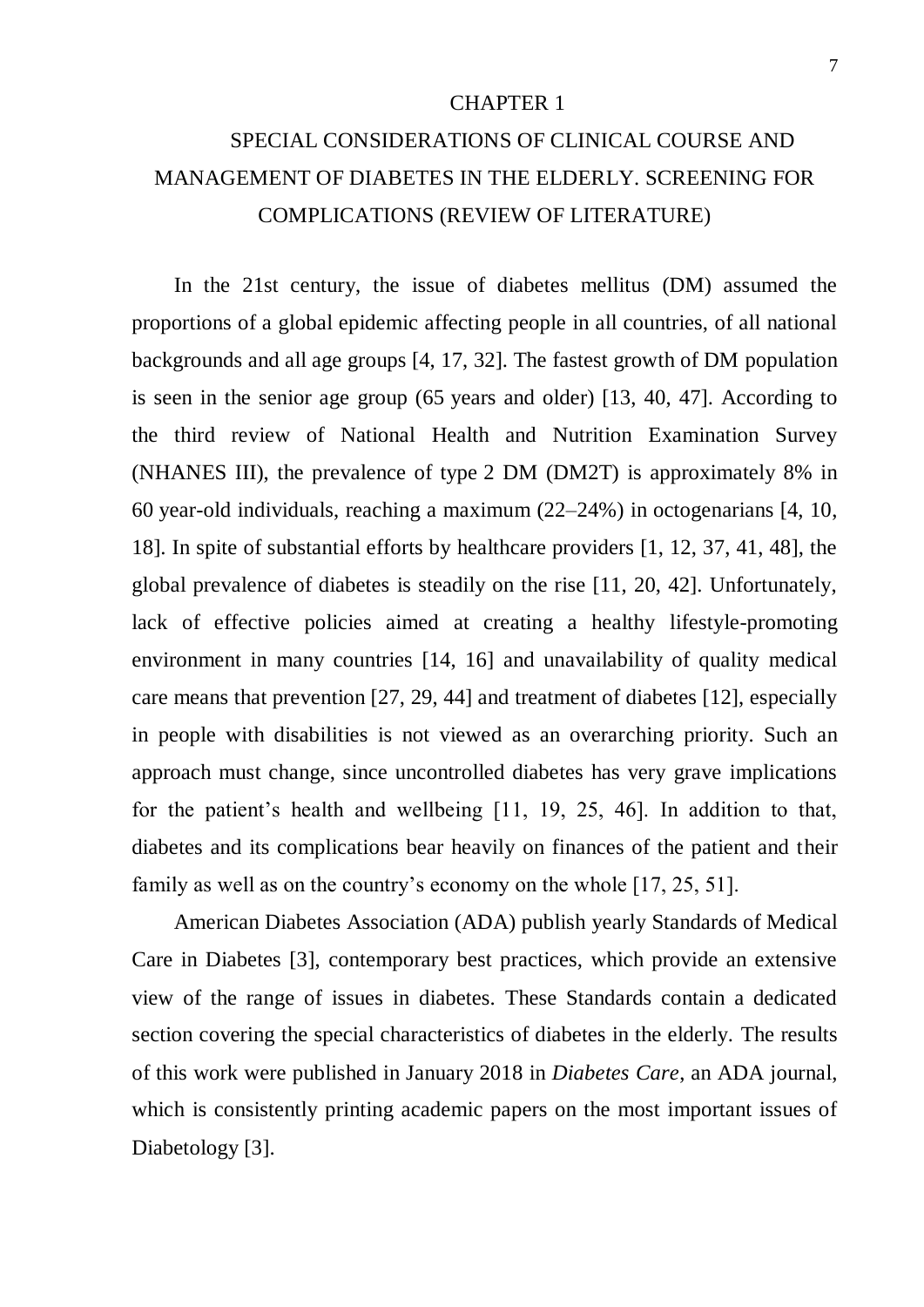An important challenge is to assess medical, psychological, functional and social geriatric aspects in elderly patients in order to provide a foundation for goals and therapeutic approaches to diabetes management [3, 24, 26].

The screening for geriatric syndromes may be acceptable among the elderly patients experiencing limitations in their basic or instrumental activities of daily living, since these limitations may adversely affect self-control of diabetes and be associated with health-related quality of life [3, 5, 15, 16].

Diabetes is a special abnormal condition in the ageing population [2, 17, 43, 47]. Approximately one quarter of people over 65 years of age have diabetes [6, 8, 23] and half of them have prediabetes [20, 32, 39, 42], with a distinctive trend towards aggravation of this situation in the coming decades. Elderly people with diabetes have higher rates of premature mortality [19, 20] and functional incapacitation/disability; they are also characterized by a faster loss of muscle tissue, as well as by concomitant conditions and diseases, such as coronary heart disease, stroke and/or hypertension [8, 17]. This population cohort is also at higher risk for the conditions and syndromes, which are prevalent in the geriatric population [9, 15, 16, 40], such as polymedication, cognitive impairment, urinary incontinence, falls and chronic pain.

The screening for complications of diabetes [29, 30, 34] in the elderly should be customized and reviewed from time to time, since the results of screening tests may inform therapeutic approaches and targets. Elderly people are at higher risk for depression, which requires appropriate diagnosis [23, 28] and management [22, 26]. Treatment of patients with diabetes [12] may require evaluation of medical, psychological, functional and social realms, since this data may also inform targets and therapeutic approaches. Special attention should be given to complications [11, 25], which may develop rapidly and/or substantially deteriorate the patient's functional status, e.g. concerning the eyes or lower extremities.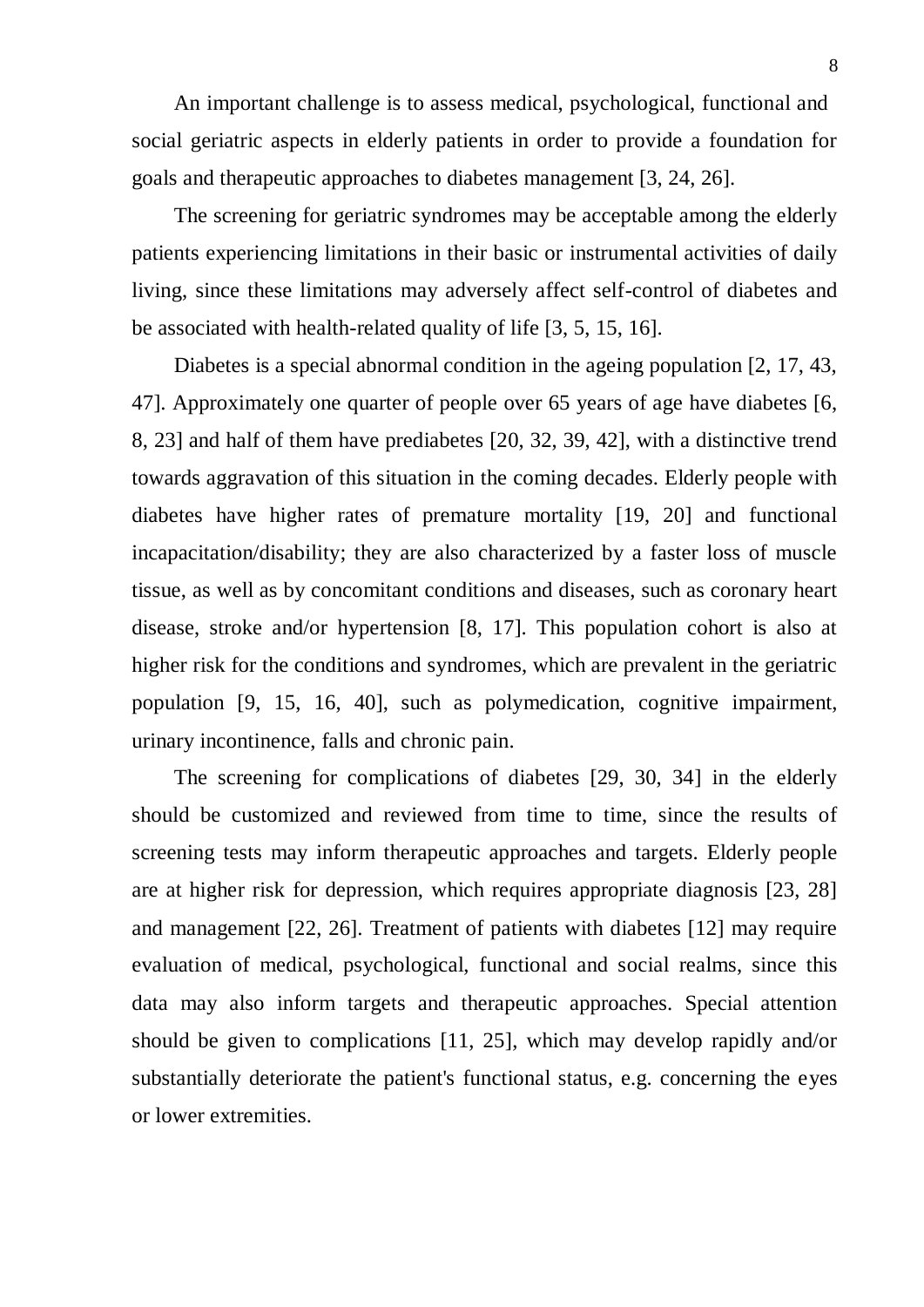Neurocognitive function.

A screening is recommended for early detection of mild cognitive impairment or dementia and depression in people  $\geq 65$  years of age during a primary consultation and then yearly as required [36, 37, 39, 49, 50].

Elderly people with diabetes are at higher risk for cognitive impairment [49, 50], which may manifest as mild memory impairment and as pronounced dementia. Patients with diabetes have higher rates of all-cause dementia, Alzheimer's disease and vascular dementia than people with normal glucose tolerance [38]. There are multiple currently ongoing studies of cerebral effects of hyperglycemia and hyperinsulinemia [24] and new classes of drug products are being evaluated. For instance, studies of cholinesterase inhibitors and glutamatergic antagonists failed to demonstrate any positive therapeutic benefits in maintaining or improving cognitive function as well as preventing cognitive deterioration.

The presence of cognitive impairment in the patients may impede treatment and care [37, 39] and complicate the achievement of individualized glycemic targets, as well as targets of lipid profiles and blood pressure. Self-control of blood glucose levels, insulin dose adjustments and dietary compliance are becoming more difficult. Therefore, in such cases it is very important to simplify therapeutic and medication schedules as much as possible and to recruit other people (relatives, significant others) to assist with treatment and care of the patients [12]. Moreover, inadequate glycemic control and longer duration of diabetes lead to an additional deterioration of cognitive functions. There are currently ongoing studies evaluating the possibility of preventing or slowing down the progression of diabetes to maintain cognitive function in the patients. However, studies of intensive glycemic control and blood pressure control to achieve specific targets have not demonstrated any cognitive improvements. In this connection, a yearly screening for cognitive impairment or dementia is recommended in diabetic patients ≥65 years of age [30, 41].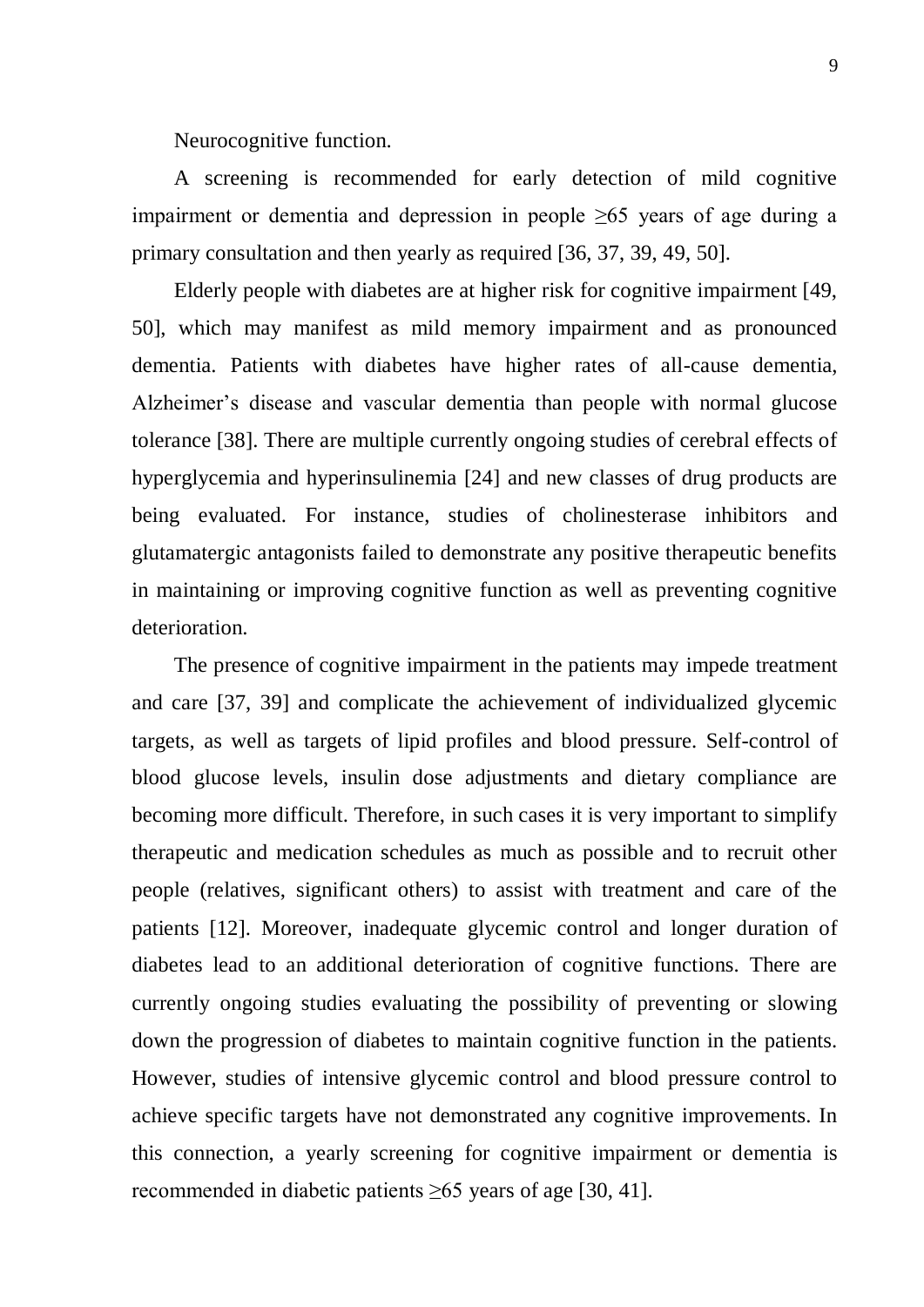### Hypoglycemia

Hypoglycemia in elderly patients with diabetes should be avoided as actively as possible [23, 28]. Hypoglycemia should be detected and managed by adjustments of glycemic targets and pharmacological interventions.

It is important to prevent hypoglycemic episodes in order to reduce the risk for cognitive impairment and other serious adverse outcomes [19, 20]. Large global studies have found intense glycemic control [39, 43] to provide no benefits pertaining to brain structure or cognitive capacity during follow-up. At the same time, no long-term deteriorations of cognitive function have been detected in patients with relatively high incidence of recurring severe hypoglycemia. It is important to understand that cognitive impairment is associated with a higher risk for hypoglycemia and, conversely, serious hypoglycemia is associated with higher risk for dementia. Hypoglycemic episodes should be thoroughly controlled and avoided, while glycemic targets and pharmacological interventions may need to be adjusted to meet the changing needs of elderly people [13, 35, 47].

The recommendations on diabetes management [22, 24, 26] to define treatment targets in elderly patients with diabetes [12]:

1. Elderly patients with diabetes and few concomitant chronic conditions, as well as those with intact cognitive function and functional status should have stricter glycemic goals (glycosylated hemoglobin level <7.5% [58 mmol/mol]) [39, 43]; the glycemic targets in patients diagnosed with multiple comorbidities may be relaxed  $(<8.0-8.5\%$  [64–69 mmol/mol]).

2. In some elderly individuals, there may be some reasonable relaxations of glycemic targets as part of a customized approach. However, it is imperative to avoid hyperglycemia, which leads to symptoms or increases the risk of acute hyperglycemic complications in all patients.

3. The screening for diabetic complications in elderly patients should be personalized [36, 49]. Special attention should be given to such complications that may potentially cause functional impairment.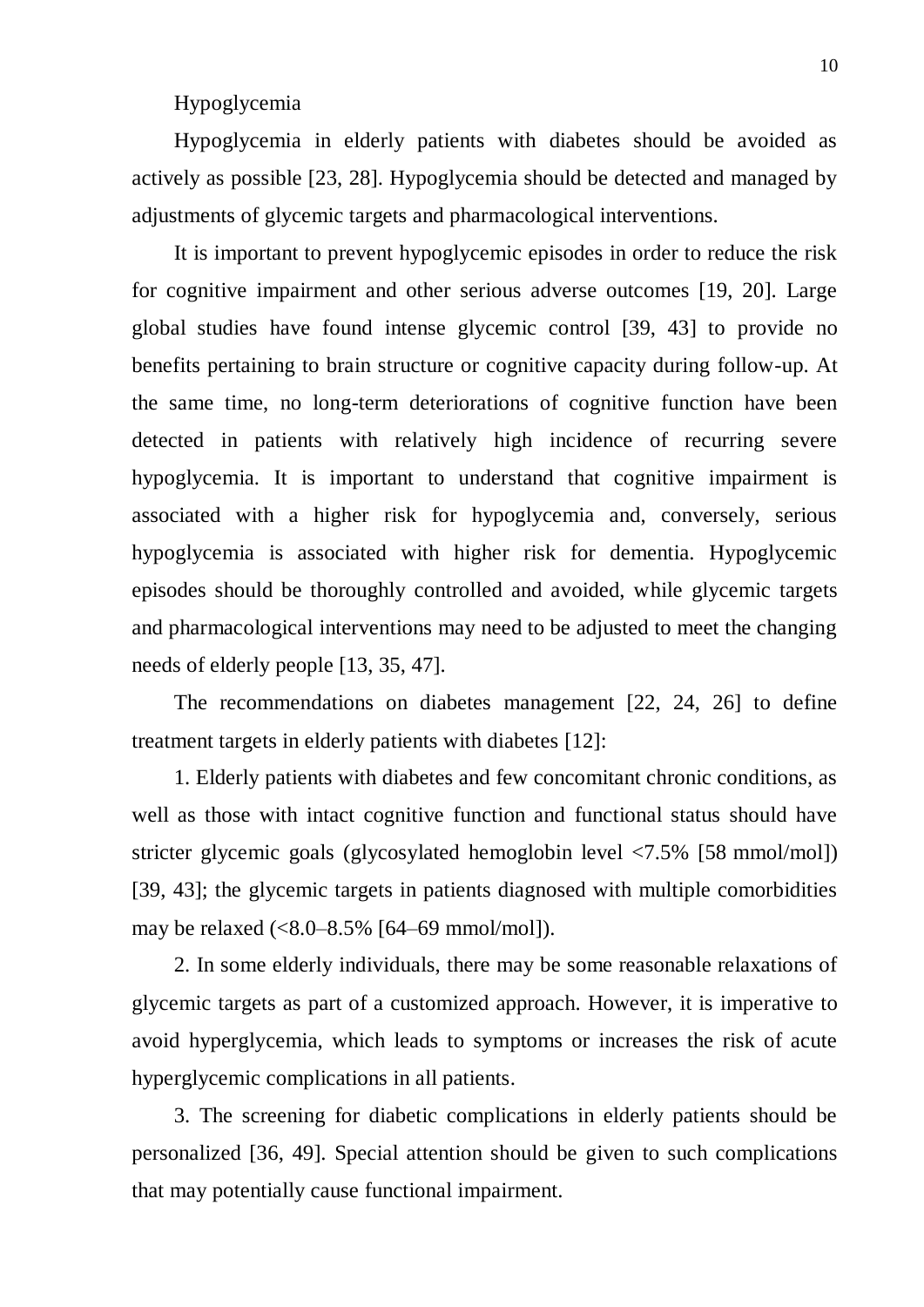4. Most elderly people will benefit from hypertension management to attain personalized blood pressure targets.

5. The management of other cardiovascular risk factors in the elderly should be personalized, while taking proper timeframes into account. Patients with life expectancy at least equal to the timeframes of primary prevention [27, 29, 44] or secondary interventions may benefit from antihyperlipidemic treatments and acetylsalicylic acid.

Providing medical care to elderly patients with diabetes is complicated by their clinical, cognitive and functional heterogeneity, which should be taken into account when deciding on targets and priorities of treatment. The levels of glycosylated hemoglobin (HbA1c) are often used as a standard biomarker for glycemic control in all patients with diabetes, provided there are no conditions affecting red blood cells (i.e. hemodialysis, recent blood loss or blood transfusion, erythropoietin treatment, etc.). In cases where the HbA1c test is unusable, routine blood sugar tests are used.

There are several studies that demonstrate the benefits of intensive control of glucose and lipids in the blood, as well as blood pressure control [39, 43]. In order to experience long-term benefits of intense control, patients with long predicted life expectancy, who have no cognitive and physical impediments and who prefer collaborative decision making, may have therapeutic interventions and targets similar to those in younger people with diabetes. It should be emphasized that patient education in self-management of diabetes and a continuous support of diabetes self-control are vital components of comprehensive treatment in elderly patients [10, 12].

Less intense glycemic targets are advisable in patients with existing complications of diabetes [11, 19, 46], life-long comorbidities and substantial cognitive and physical impairments. These patients are less likely to benefit from reduced risk of microvascular complications, while they are more prone to adverse effects of hypoglycemia. However, people with inadequately controlled diabetes may develop acute complications, including dehydration, poor wound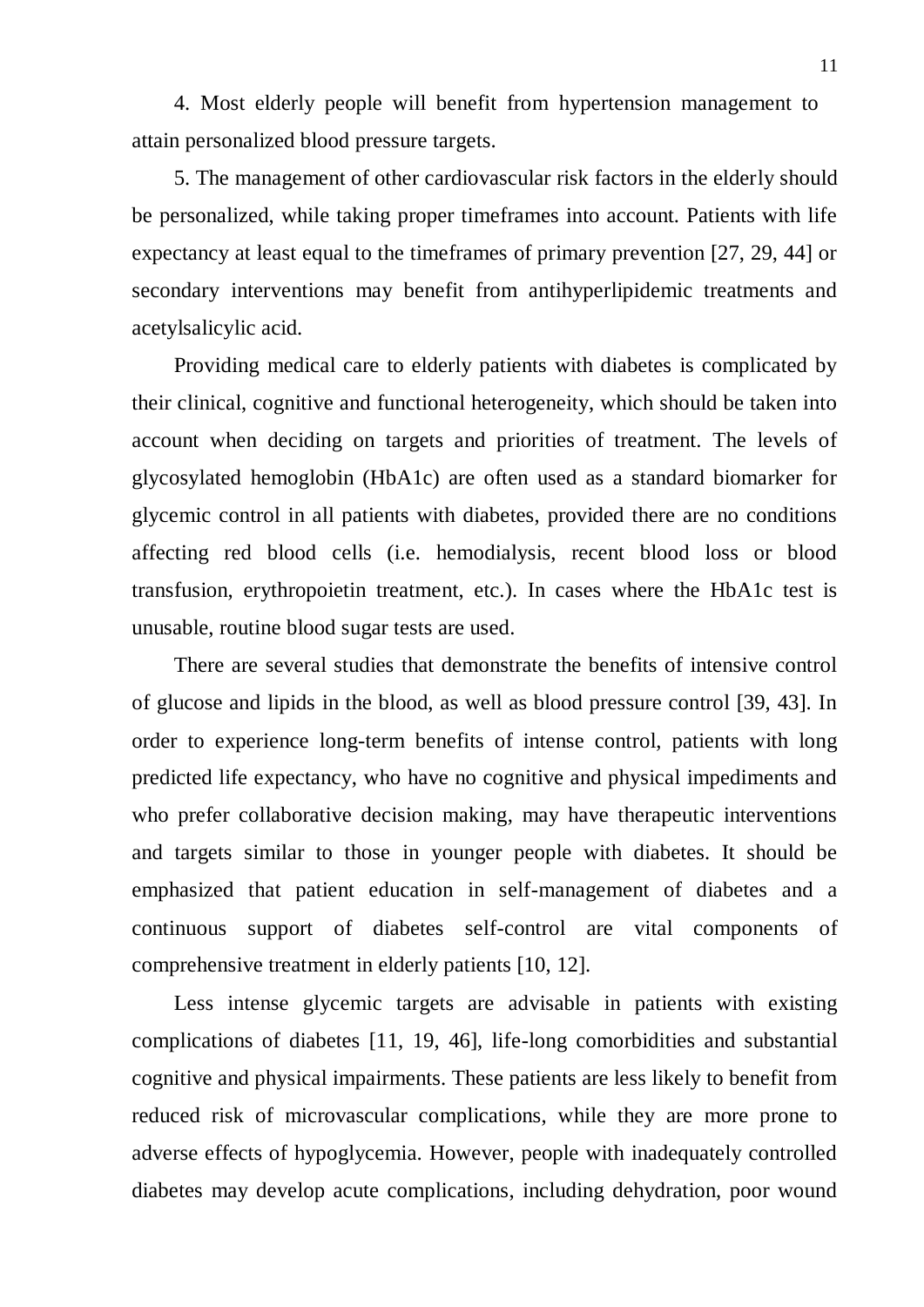healing and hyperglycemic hyperosmolar coma. At the very least, glycemic targets should address avoidance of such consequences.

In patients on palliative or hospice care, the focus should be on improving symptoms and eliminating complications of glycemic management [22, 24]. Therefore, if the patient develops organ failure, drug therapy should be titrated or discontinued. Moribund patients may be discontinued from most of the pharmacological agents used for type 2 diabetes [19, 20]. However, there is no consensus on management of type 1 diabetes in these patients.

Although glycemic control may be very important for elderly patients with diabetes, a greater reduction in the incidence and mortality will likely result from controlling other cardiovascular risks [29, 45], and not only from a limited glycemic control [6, 17, 38]. Clinical studies have provided convincing evidence for the importance of adequate hypertension management in elderly people [13, 35, 40]. There is less evidence for the expediency of reducing lipid levels in blood and therapy with acetylsalicylic acid. However, the benefits of these treatments as part of primary prevention and secondary interventions are likely to be more noticeable in the elderly patients whose life expectancies are equal to or exceed the duration of the clinical trial.

Recommendations on pharmacological therapy:

1. Elderly people at higher risk for hypoglycemia [14, 29] should be given drugs with low potential to cause hypoglycemia.

2. Excessive treatment of elderly patients should be avoided, especially given that this problem is unfortunately very common.

3. In order to reduce the risk for hypoglycemia, the health care provider should consider deintensifying or simplifying complex therapeutic schedules to the extent such reduction is possible within personalized glycemic targets.

Particular care should be taken when selecting and controlling pharmacotherapy in elderly patients with diabetes [12]. Cost of treatment may be one of the decisive factors, since subjects in this age group usually take many medications. It is important to juxtapose the complexity of the treatment regimen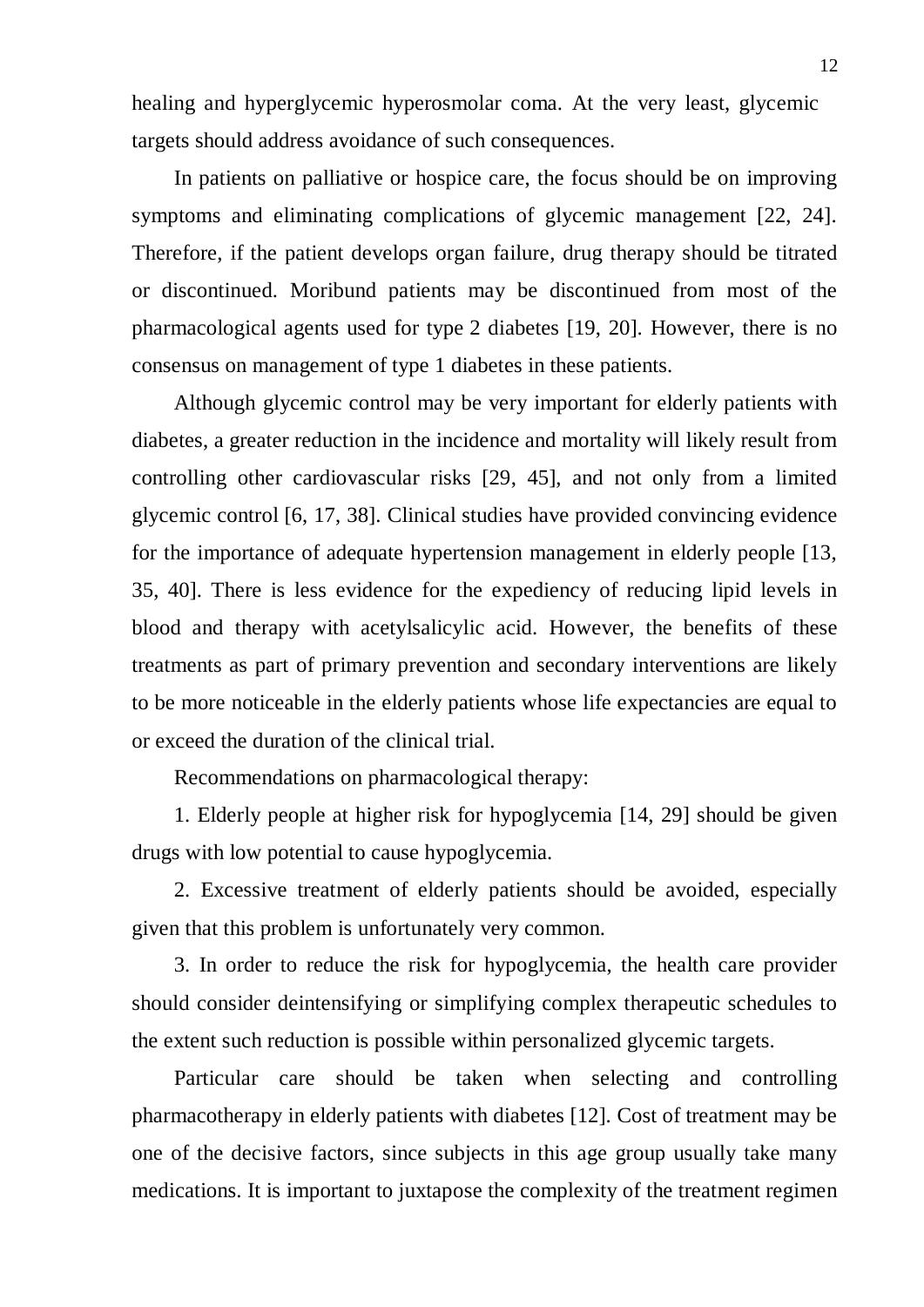with self-management capacities in the elderly people [17, 40, 47]. Personalized glycemic targets should be determined and routinely adjusted based on comorbid chronic conditions, cognitive function and functional status. A more stringent glycemic control in elderly people with multiple morbidities is associated with higher risk for hypoglycemia and is viewed as excessive therapy, but, quite unfortunately, it is prevalent in clinical practice. When patients have to follow a complicated insulin regimen, which exceeds their self-management capacities, reducing the intensity (or simplification) of therapy may lower the risk of hypoglycemia and the disease-associated distress without compromising glycemic control.

Metformin is a first-line drug for type 2 diabetes in elderly people. Recent studies showed that metformin could be used safely in patients with estimated glomerular filtration rate > 30 mL/min/1.73 m<sup>2</sup> However, this product is contraindicated in patients with progressive renal failure and should be used with caution in subjects with impaired liver function or congestive heart failure due to higher risk for lactic acidosis. The use of metformin may be temporarily withheld prior to surgical procedures, during hospitalization or when an acute disease may deteriorate renal or hepatic function.

Thiazolidinediones, if used at all, should be used with great caution in patients with severe heart failure or with risk for congestive heart failure [31, 40], as well as in patients at high risk for falls or fractures.

Sulfonylureas and other agents that stimulate insulin secretion are associated with hypoglycemia and should be used with caution. If used, shortacting sulfonylureas, such as glipizide, are preferable. Glyburide is a longeracting drug and as such is contraindicated in elderly patients.

Oral dipeptidyl peptidase-4 inhibitors have few side effects and a minimal risk for hypoglycemia. However, their price tag may be an obstacle for many elderly patients. A systematic review concluded that incretin-based agents do not increase the incidence of serious adverse cardiovascular events [35, 47].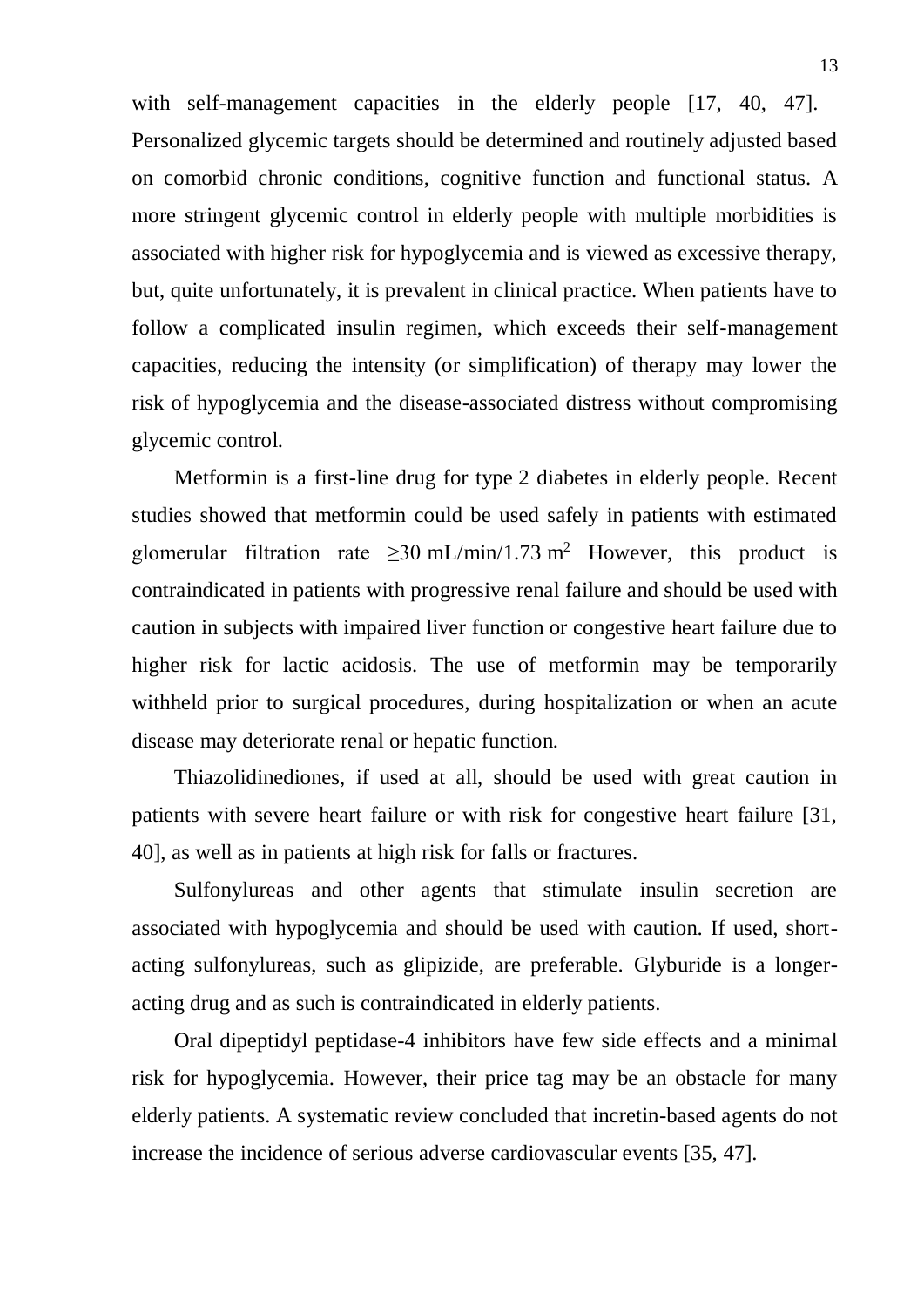Glucagon-like peptide-1 receptor agonists are injection drugs, which require adequate visual, motor and cognitive capacities for their administration. The use of these drugs may be associated with nausea, vomiting and diarrhea. In addition to that, a decrease in body weight when using drugs of this group may be undesirable in some elderly patients, especially those with cachexia.

Inhibitors of sodium–glucose cotransporter 2 are used orally, which may be preferable for elderly patients with diabetes [35, 40]; however, long-term consequences are limited, in spite of initial data on efficacy and safety of these agents.

The use of insulin assumes patients or their caregivers have good visual and motor skills, as well as sufficient cognitive capacity. Insulin therapy is based on the ability of an elderly patient to inject insulin independently or with a caregiver's assistance. Insulin doses should be titrated in order to meet personalized glycemic targets and to avoid hypoglycemia. The use of basal insulin once a day is associated with minimal adverse effects and may be regarded as an optimal option for many elderly patients. Several daily injections of insulin may be too complicated for people in this age group, who have existing complications of diabetes, lifelong chronic disease or a limited functional status.

Treatment in residential institutions.

Recommendations:

1. The personnel of residential institutions (nursing homes) should be taught how to improve diabetes management [22, 24, 26] in elderly patients with diabetes [17, 35, 40, 47].

2. People with diabetes, who live in residential institutions, are in need of a thorough assessment in order to define their glycemic targets and make a proper selection of antihyperglycemic agents based on their clinical and functional status.

Diabetes management in residential institutions is a task of special significance [24, 26]. Customized healthcare is important for all patients as a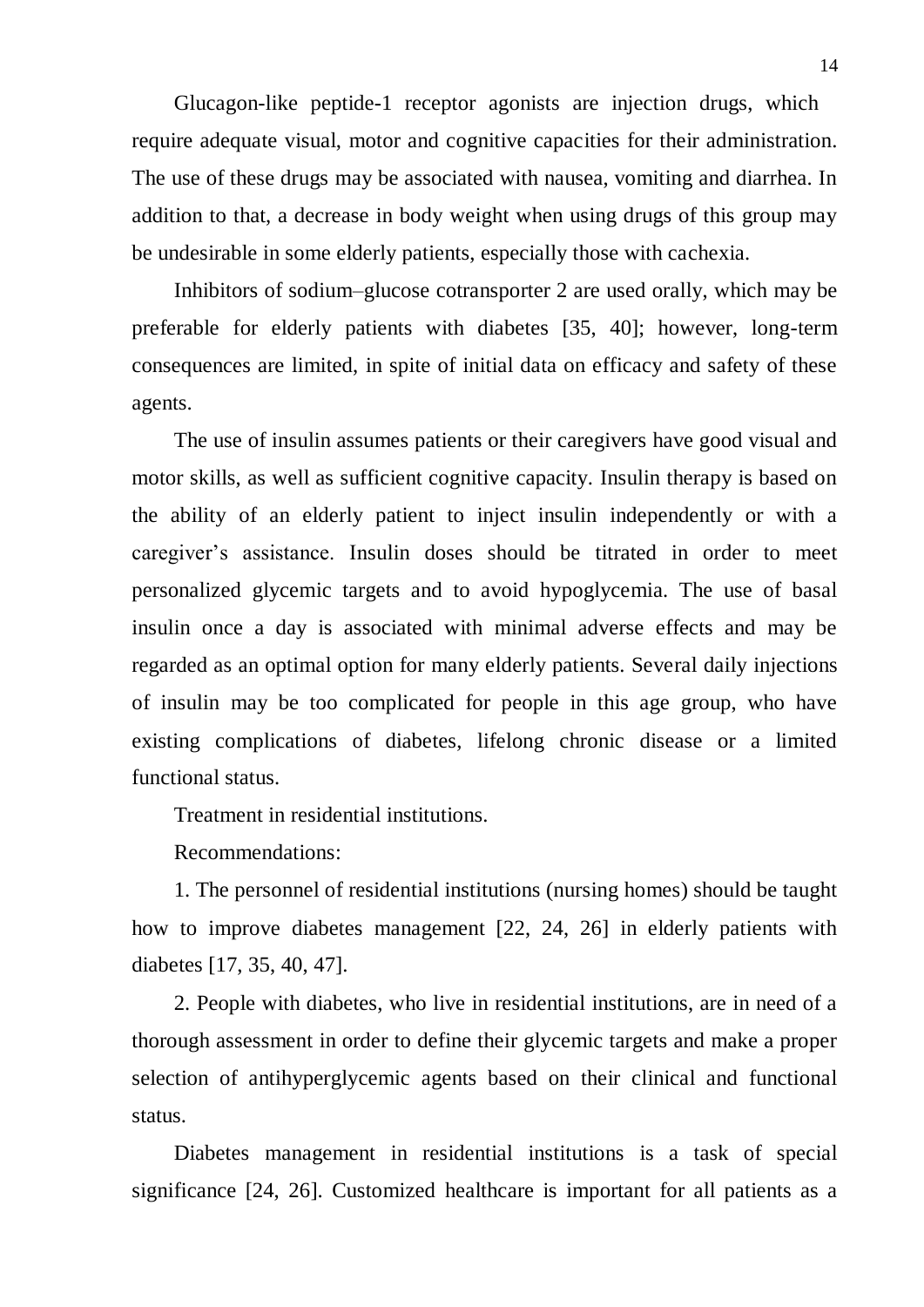whole, but healthcare providers [1], as well as nursing personnel and lay caregivers need precise practical guidance. Such guidance and training must include identification of diabetes and assessment of institutional quality. On the whole, such institutions should develop their own policies and preventive measures [27, 29, 44], as well as methods of hypoglycemia management.

It is noted that the elderly people living in residential institutions may have irregular and unpredictable meals, malnutrition, anorexia and swallowing difficulties. In addition to that, therapeutic diets may inadvertently lead to a decrease in food consumption and, respectively, to decreased body weight and malnutrition. The diets adjusted to cultural considerations, individual preferences and personal targets of the patient may improve quality of life and satisfaction with nutrition.

Elderly patients with diabetes living in such institutions are especially prone to hypoglycemia. These patients have a disproportionately high incidence of complications and comorbidities, which, in turn, may also increase the risk for hypoglycemia. Such problems include cognitive impairment, kidney disease, disorders of hormonal regulation and counter-regulation, suboptimal hydration, disorders of appetite and food intake, polymedication and impaired intestinal absorption. An important distinction of residential institutions from medical institutions is the lack of daily assessment of patients, which may lead to hypodiagnosis and insufficient control.

Palliative care.

Recommendations:

1. Should elderly patients with diabetes need palliative care, stringent control of blood pressure as well as discontinuation of therapy may become necessary. In a similar fashion, antihyperlipidemic therapy may be deintensified or altogether discontinued [12, 17, 23].

2. Providing general comfort, prevention of problematic symptoms and preserving the quality of life and dignity of the patient are high-priority tasks of diabetes management in a palliative care setting.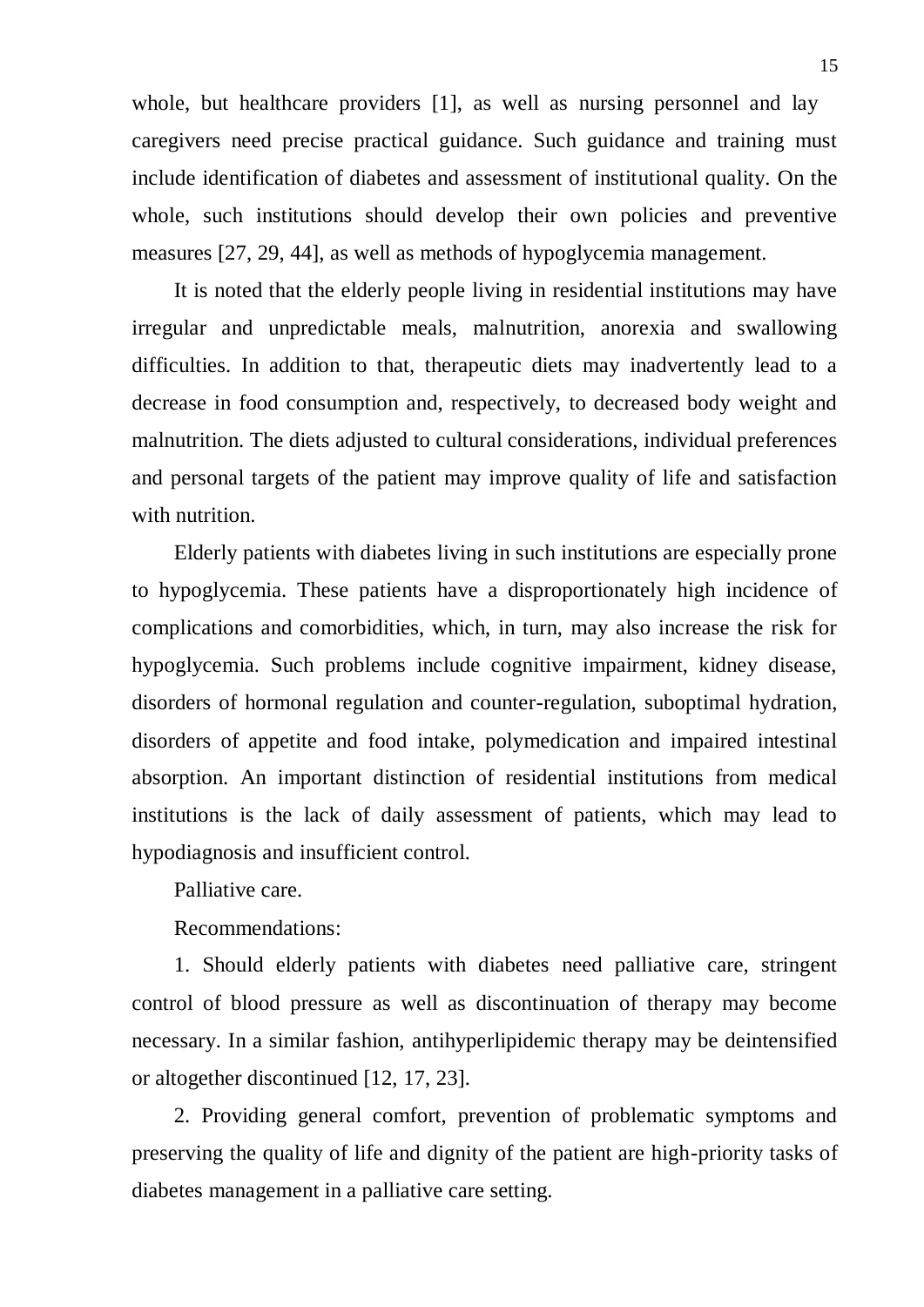The treatment of elderly patients [35, 40, 47] in a setting of palliative medicine or hospice-based care has a number of special aspects. Overall, this approach should contribute to comfort, symptom management and prophylaxis (i.e. control of pain, hypoglycemia, hyperglycemia and dehydration), as well as preserve the dignity and the quality of life of patients with limited life expectancy. The patient is entitled to a right to refuse diagnosis and treatment; at the same time, the treating physicians may consider discontinuation of therapy and limiting diagnostics. Target levels of blood glucose should be aimed at preventing hypoglycemia and hyperglycemia. Decision-making may require involving the patient, their family or lay caregivers; this should result in developing a treatment plan, which would be convenient and effective to achieve the targets. Pharmacological therapy may include oral agents as first-line treatments, followed by a simplified insulin regimen. Basal insulin may be administered as required, accompanied by oral agents and without a fast-acting insulin. The agents potentially causing gastrointestinal symptoms (such as nausea) or excessive decrease in body weight, may not be the best choice in this situation. As symptoms develop, certain pharmacological agents may be tapered until completely discontinued.

It is assumed that if a patient is stable, the treatment regimen should continue with the emphasis on preventing hypoglycemia and using blood glucose levels, but not glycosylated hemoglobin. If the patient has organ failure, preventing hypoglycemia is even more important. Prevention and management of dehydration is another important consideration. The dosing of insulin may be reduced in patients with type 1 diabetes as oral food intake decreases, but insulin may not be discontinued completely. In case of type 2 diabetes, the dosage of hypoglycemia-inducing medicinal products should be selected correctly. The main objective is to avoid hypoglycemia, while maintaining blood sugar levels at the upper end of preferred target range. It may be reasonable to discontinue all medication in moribund patients with type 2 diabetes. In a similar situation with type 1 diabetes, the consensus is lacking. However, using small amounts of basal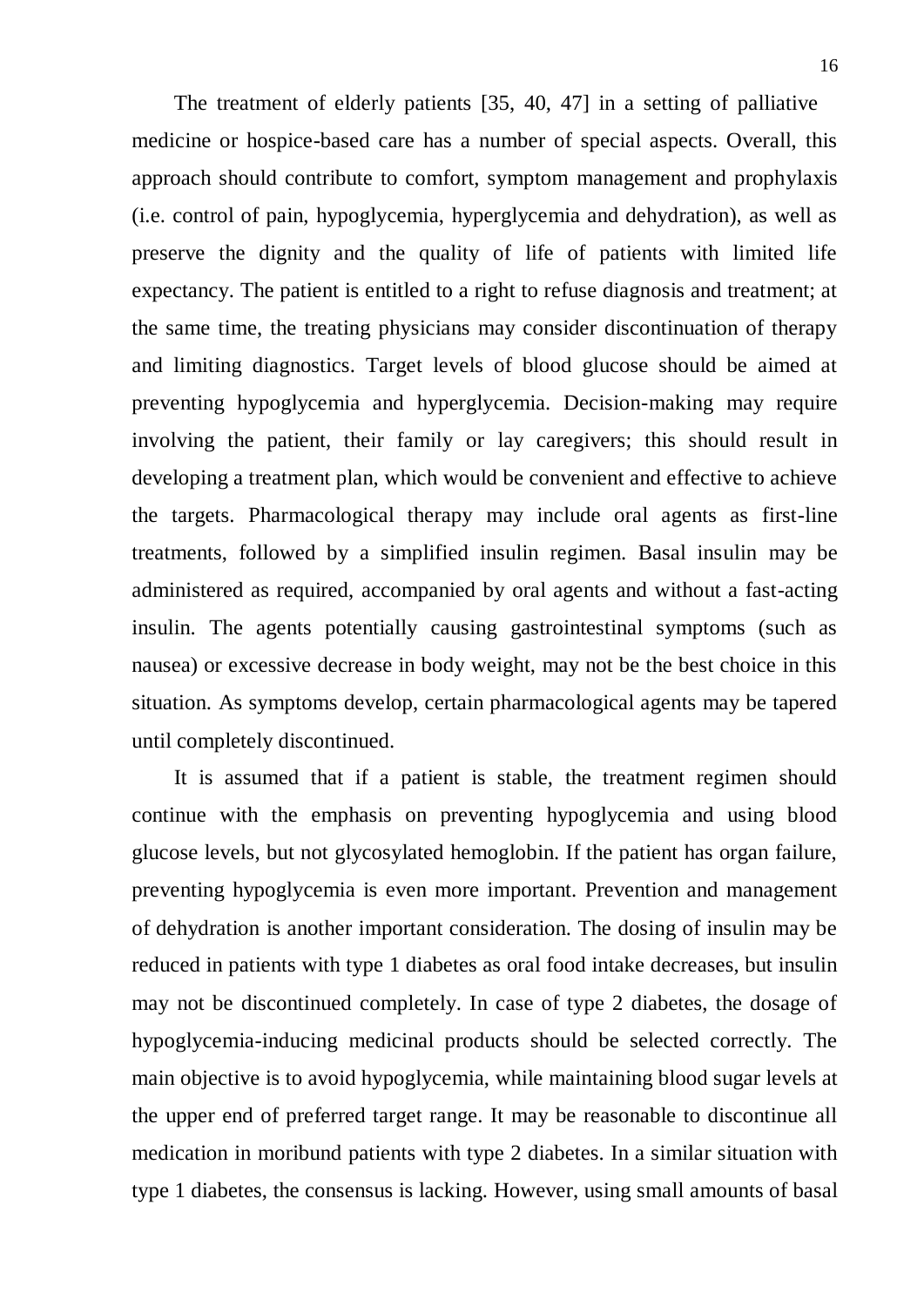insulin may maintain blood glucose levels and prevent acute hyperglycemic complications.

On the whole, it should be emphasized that it is nursing staff that successful management [22, 24, 26] and the quality of diabetes care [2, 8, 17] greatly depend on, with a direct influence on quality of life of patients and their families.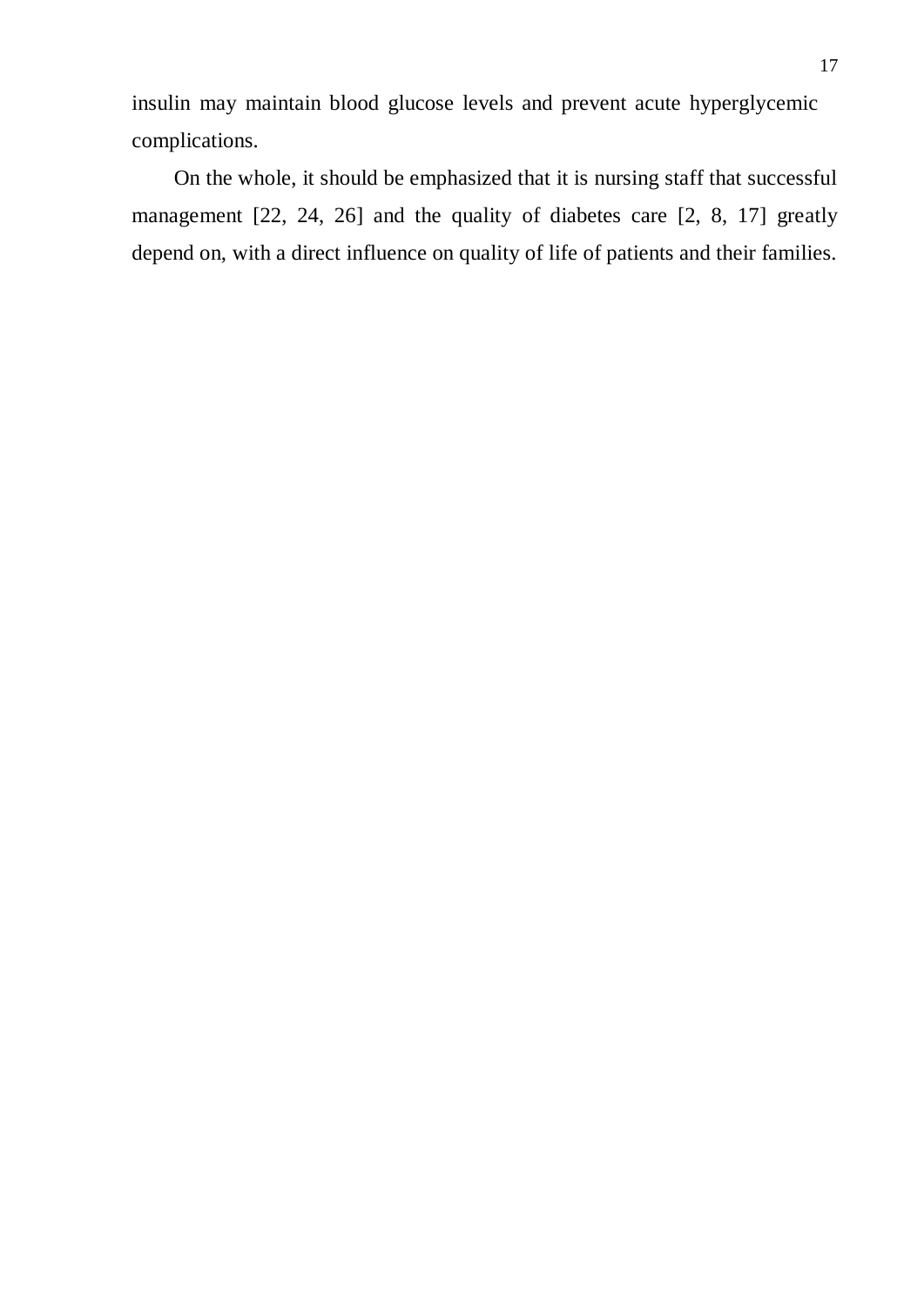#### CHAPTER 2

### THE OBJECT OF RESEARCH AND METHODS OF STUDY

The subjects of our study included elderly patients with diabetes provided with home-based medical observation, treatment and care; the data obtained in these patients were used for analysis and investigation of characteristic features of diabetes management with respect to quality of life effects of diabetes.

The object of our study was the influence of diabetes management on the quality of life of elderly patients with diabetes provided with home-based medical observation, treatment and care.

Taking into account that the aim of our study was to perform analysis and study age-specific aspects of diabetes management in the elderly and its effect on their quality of life, we used the following methods of study: analysis of scientific literature reports concerning problems of diabetes in the elderly, complications of diabetes, assessment of risk for new-onset diabetes and evaluation of new approaches to treatment and management of diabetes mellitus; general clinical and special endocrinological assessments, medical history, assessment of risks and complications of diabetes, patient observation, physical examination of patients with diabetes, general health assessment, collection of information on chief complaints of patients, laboratory and imaging tests; analysis of study data; statistical method, etc.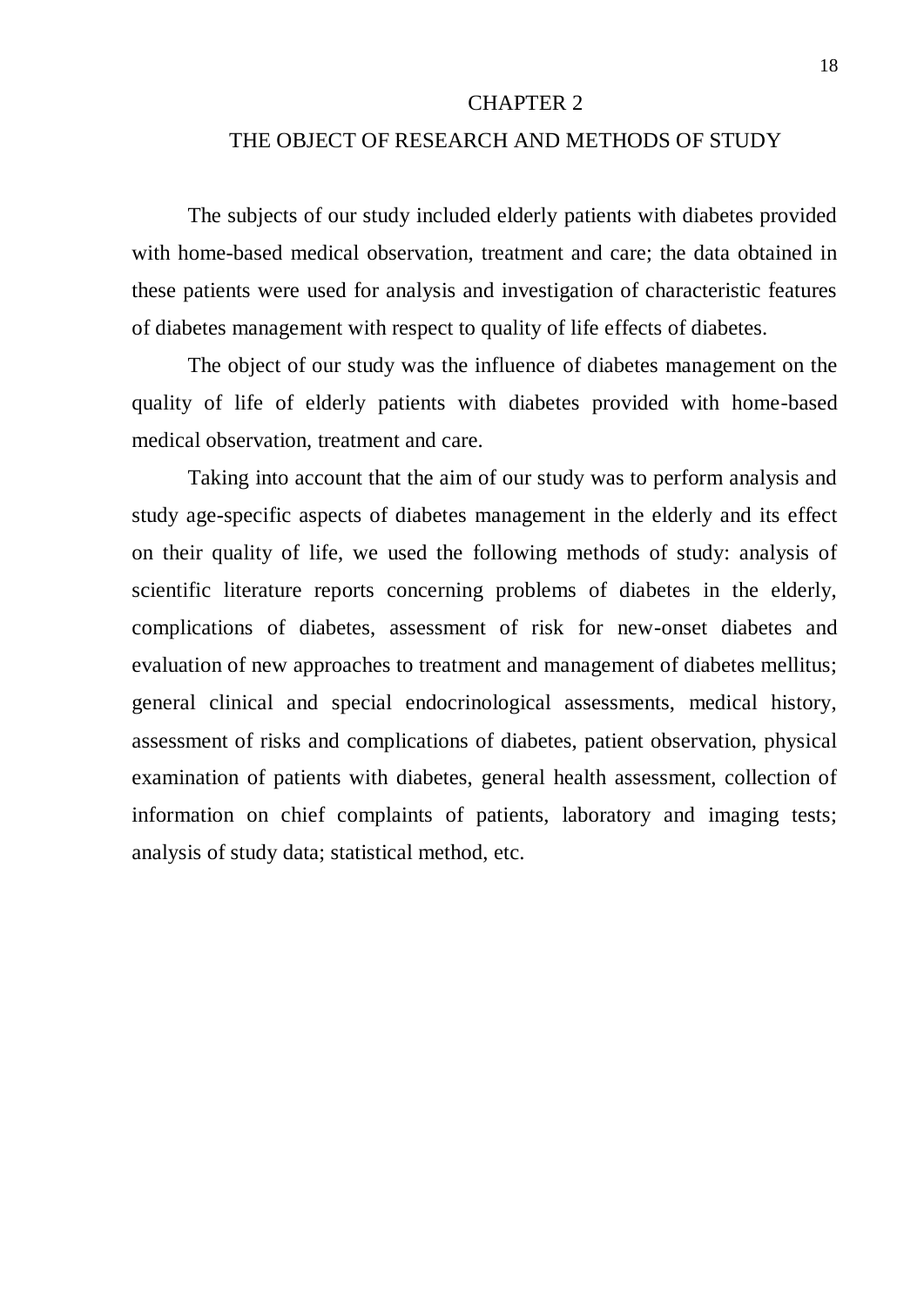### CHAPTER 3

# SPECIAL ASPECTS OF NATURALLY OCCURRING CHANGES OF CARBOHYDRATE METABOLISM IN AGING INDIVIDUALS

In their routine work with diabetic patients, healthcare workers often encounter various individual manifestations of the disease and its course in different patients; this is why the first series of our study included assessment of naturally occurring changes of carbohydrate metabolism in ageing individuals.

Our study enrolled 48 patients who were assessed for naturally occurring changes of carbohydrate metabolism in ageing individuals.

This problem was addressed in the following areas, i.e. study of distinctive mechanisms of age-related changes in glucose tolerance, sensitivity of tissues to insulin, insulin secretion and production of glucose by the liver (Figure 3.1.).



Figure 3.1. The diagram of naturally occurring changes of carbohydrate metabolism in ageing individuals

The mechanisms of age-dependent changes in glucose tolerance.

Age-dependent changes in glucose tolerance have been observed in 25 subjects (52.08%). These changes are characterized by the following trends:

For every additional 10 years of age after the 50th birthday:

 $\triangleright$  Fasting glycemia is increased by 0.055 mmol/L (1 mg %)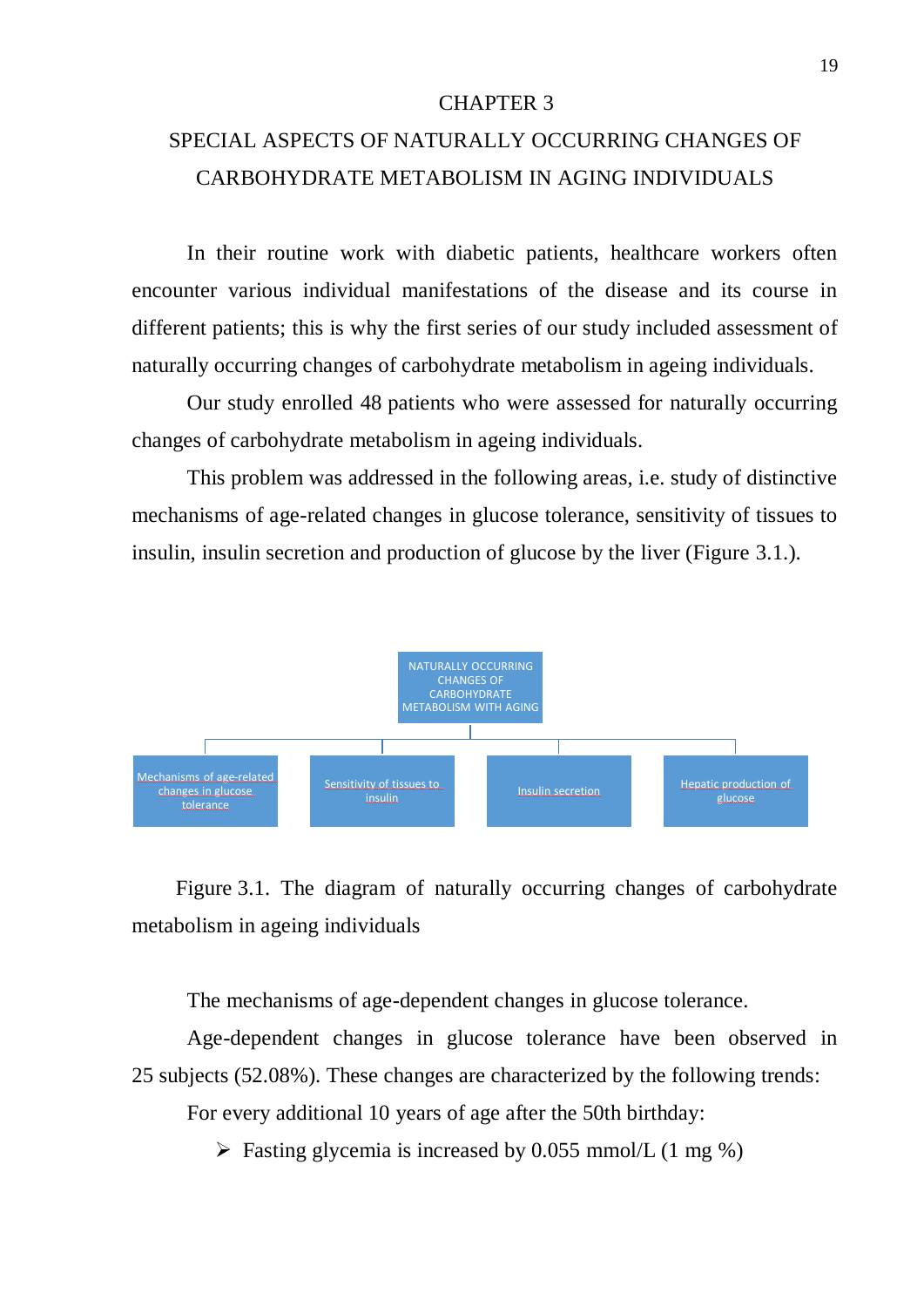$\triangleright$  Glycemia 2 hours after meals is increased by 0,5 mmol/L (10 mg %)

As it follows from the above trends, postprandial glycemia is subject to the greatest change, while fasting glycemia does not appear to change much with age.

The three main mechanisms known to underlie DM2T include the following: reduced tissue sensitivity to insulin (insulin resistance), inadequate insulin secretion in response to food intake and hyperproduction of glucose by the liver.

In order to understand the peculiarities of age-related changes in carbohydrate tolerance, it is important to trace which of the mechanisms underlying DM2T undergoes the greatest changes as the body ages.

The sensitivity of tissues to insulin. Reduced tissue sensitivity to insulin was observed in 32 subjects (66.7%).

Reduced tissue sensitivity to insulin is the principal mechanism leading to disorders of carbohydrate metabolism in overweight individuals. In elderly people, glucose clamp technique detected a reduction in sensitivity of peripheral tissue to insulin and, respectively, reduced glucose uptake by peripheral tissue. This deficiency is mainly observed in elderly subjects with obesity. The elderly age brings along multiple additional factors that aggravate existing insulin resistance. These include low physical activity, reduced muscle bulk (the muscles being the principal peripheral tissue to utilize glucose) and abdominal obesity (this type of obesity intensifies by the age of 70 years and then usually declines). All these factors are closely intertwined.

Secretion of insulin. Reduced insulin secretion was observed in 12 subjects (25%).

Reduced insulin secretion is the principal deficiency underlying DM2T development in non-obese subjects. As is known, secretion of insulin in response to intravenous administration of glucose occurs in two phases. The first phase is a rapid and intense secretion of insulin during the initial 10 minutes; the second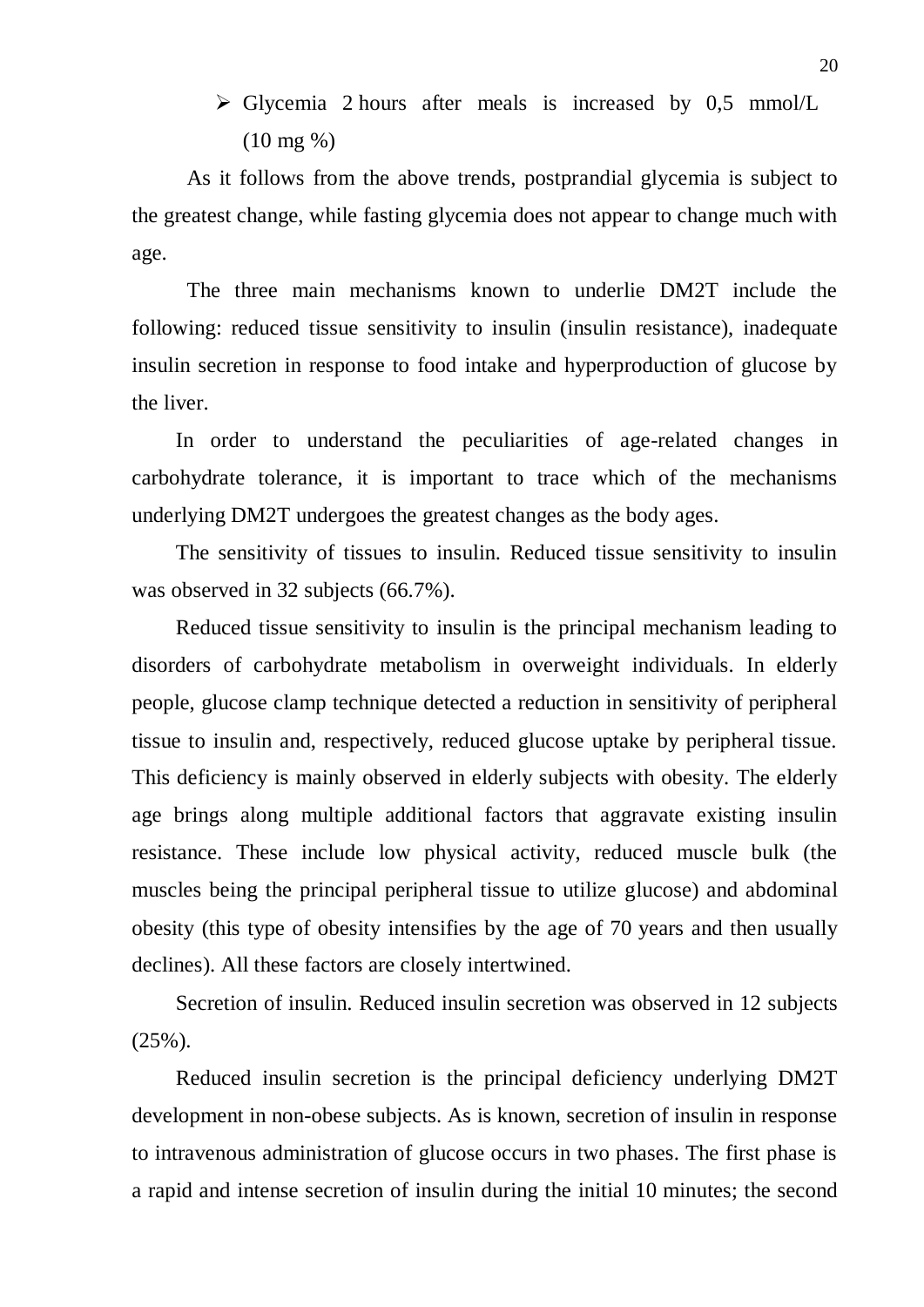phase is longer (up to 60–120 minutes) and less intensive. The first phase of insulin secretion is required for effective control of postprandial glycemia.

An absolute majority of researchers have established a substantial reduction during the first phase of insulin secretion in non-obese elderly people.

Perhaps this is the reason for the significant increase in postprandial glycemia (by 0.5 mmol/L) every decade after reaching the age of 50 years.

Production of glucose by the liver. Reduced production of glucose by the liver was observed in 8 subjects (16.7%).

Multiple historical studies conducted between 1980 and 1990 have shown that production of glucose by the liver did not substantially change with age. Also, the blocking influence of insulin on production of glucose by the liver is not reduced. Subsequently, changes in glucose metabolism in the liver may not be the cause of significant age-dependent changes in glucose tolerance. An indirect evidence suggesting normal production of glucose by the liver in the elderly is the fact that fasting glycemia (which is greatly dependent on hepatic release of glucose during the night hours) barely changes with age.

All subjects in this series of the study (48 patients without clinical manifestations of diabetes, i.e. 27 males and 21 females) had confirmed changes in carbohydrate metabolism, which were increasing with age as shown in the figure below (Figure 3.2.).

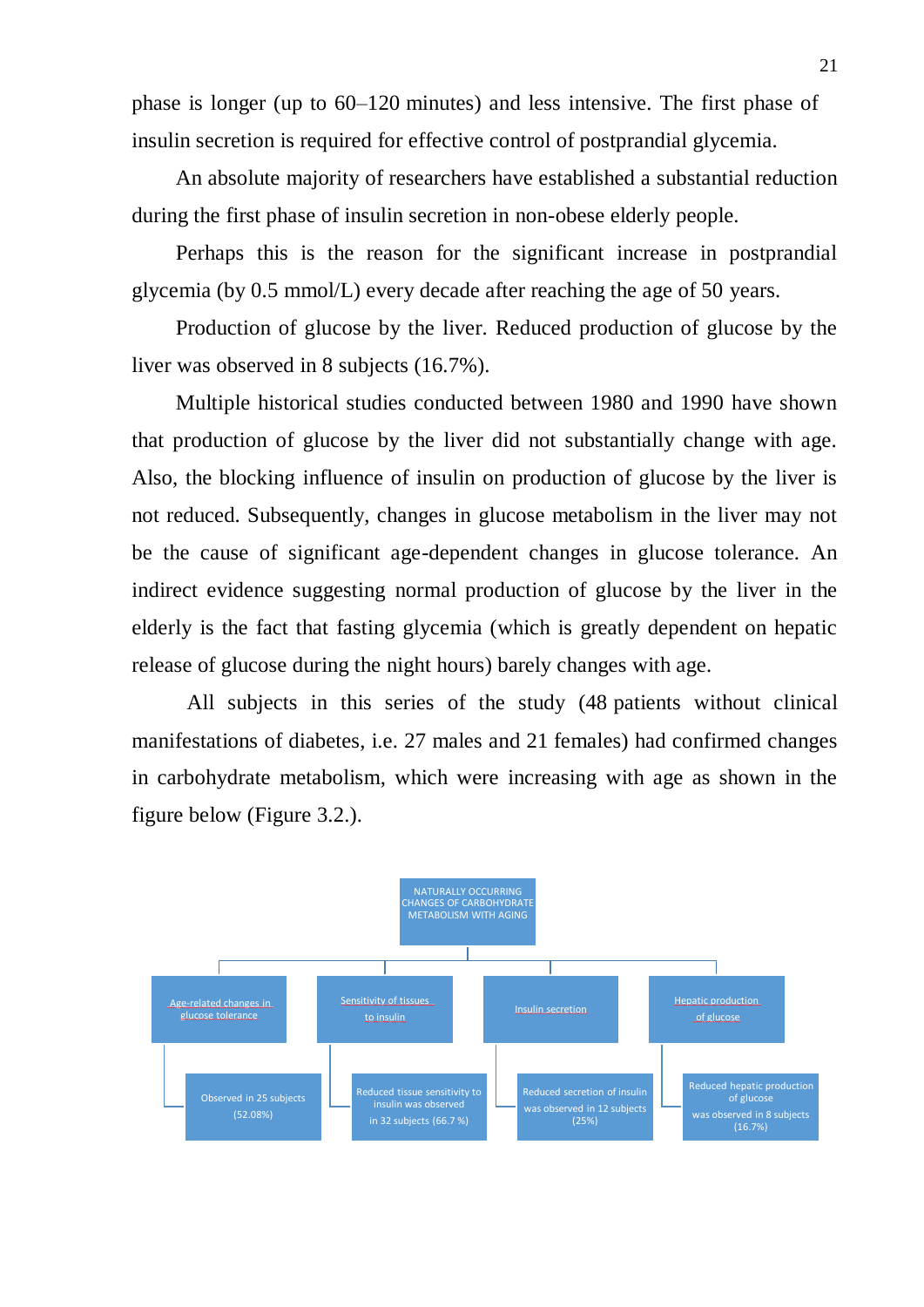Figure 3.2. Changes of carbohydrate metabolism in ageing individuals in a series of 48 subjects without diagnosed diabetes.

Therefore, glucose metabolism in the elderly is determined by the following two main factors: sensitivity of tissues to insulin and insulin secretion. The first factor (insulin resistance) is more expressed in elderly subjects with obesity. The second factor (reduced insulin secretion) dominates in non-obese elderly subjects.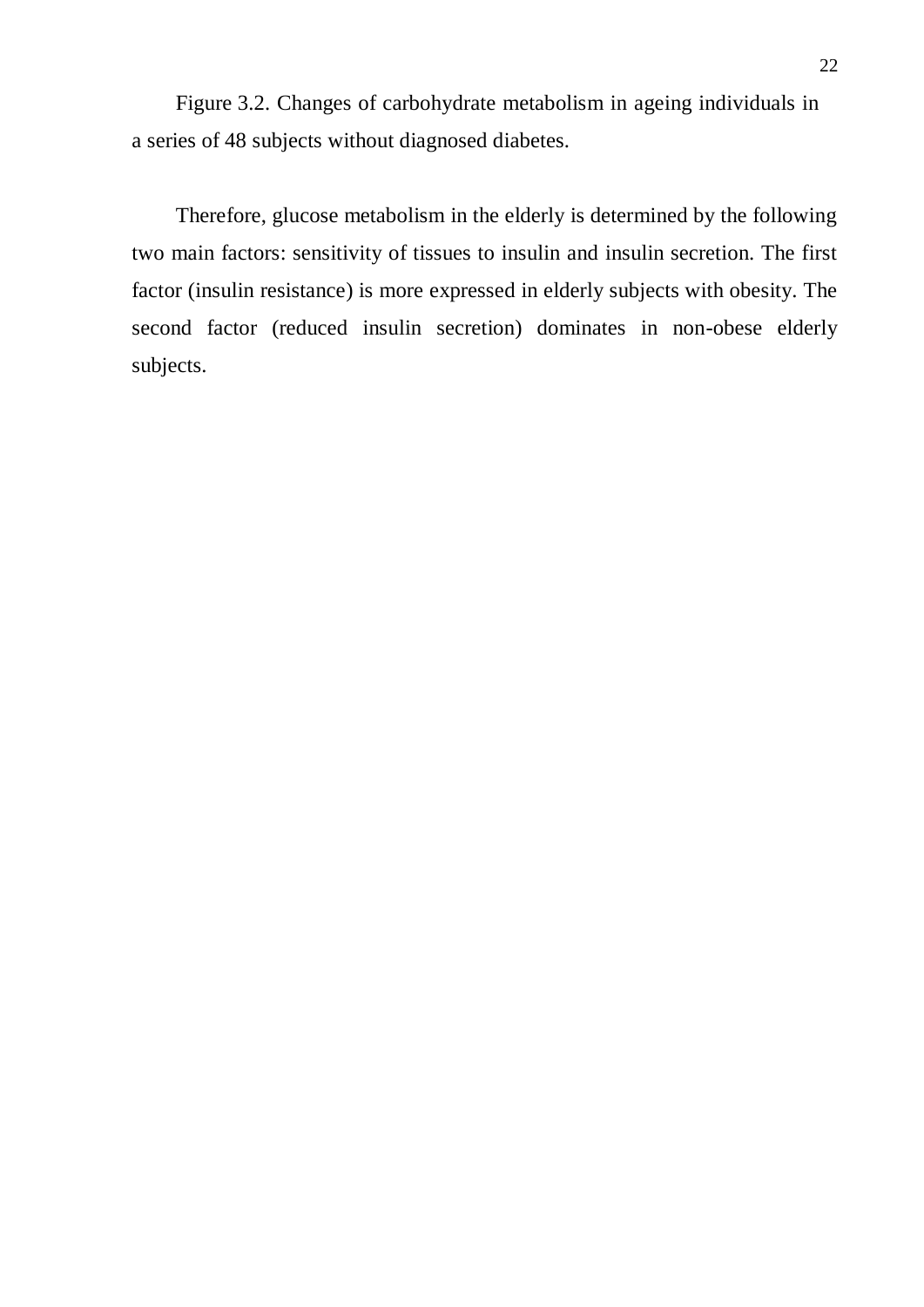### CHAPTER 4

# DIAGNOSIS OF AND SCREENING FOR TYPE 2 DIABETES IN THE ELDERLY

Early diagnosis and screening for DM2T late in life has a special place in diabetes management.

Diagnostic criteria of DM in the elderly do not differ from those approved by the WHO (1999) for the general population.

Diagnostic criteria of DM:

- $\ge$  fasting plasma glucose >7.0 mmol/L (126 mg%)
- $\triangleright$  fasting capillary blood glucose  $>6.1$  mmol/L (110 mg%)
- $\triangleright$  Plasma glucose (capillary blood glucose) 2 hours after meals (or after a load with 75 g of glucose)  $>11.1$  mmol/L (200 mg%)

The diagnosis of DM is established when the above values have been confirmed twice.

If fasting plasma glucose is found to be between 6.1 and 6.9 mmol/L, the diagnosis of fasting hyperglycemia is made. If glycemia 2 hours after glucose load is found to be between 7.8 and 11.1 mmol/L, the diagnosis of impaired glucose tolerance is made.

In the elderly, DM does not always have an explicit clinical presentation (polyuria, polydipsia, etc.). This disease often has an occult and latent course and does not manifest until late DM complications come to the fore in the clinical presentation. Such complications include impaired vision (retinopathy), kidney problems (nephropathy), ischemic ulcers or gangrene of lower extremities (diabetic foot syndrome), heart attack or stroke. Therefore, there should be an active surveillance for DM2T in the elderly, i.e. routine DM screening in higherrisk populations.

Identification of high risk for DM2T requires mandatory screening tests to diagnose potential DM. There is still no consensus on which test is the most suitable for DM2T screening: fasting glycemia, postprandial glycemia, glucose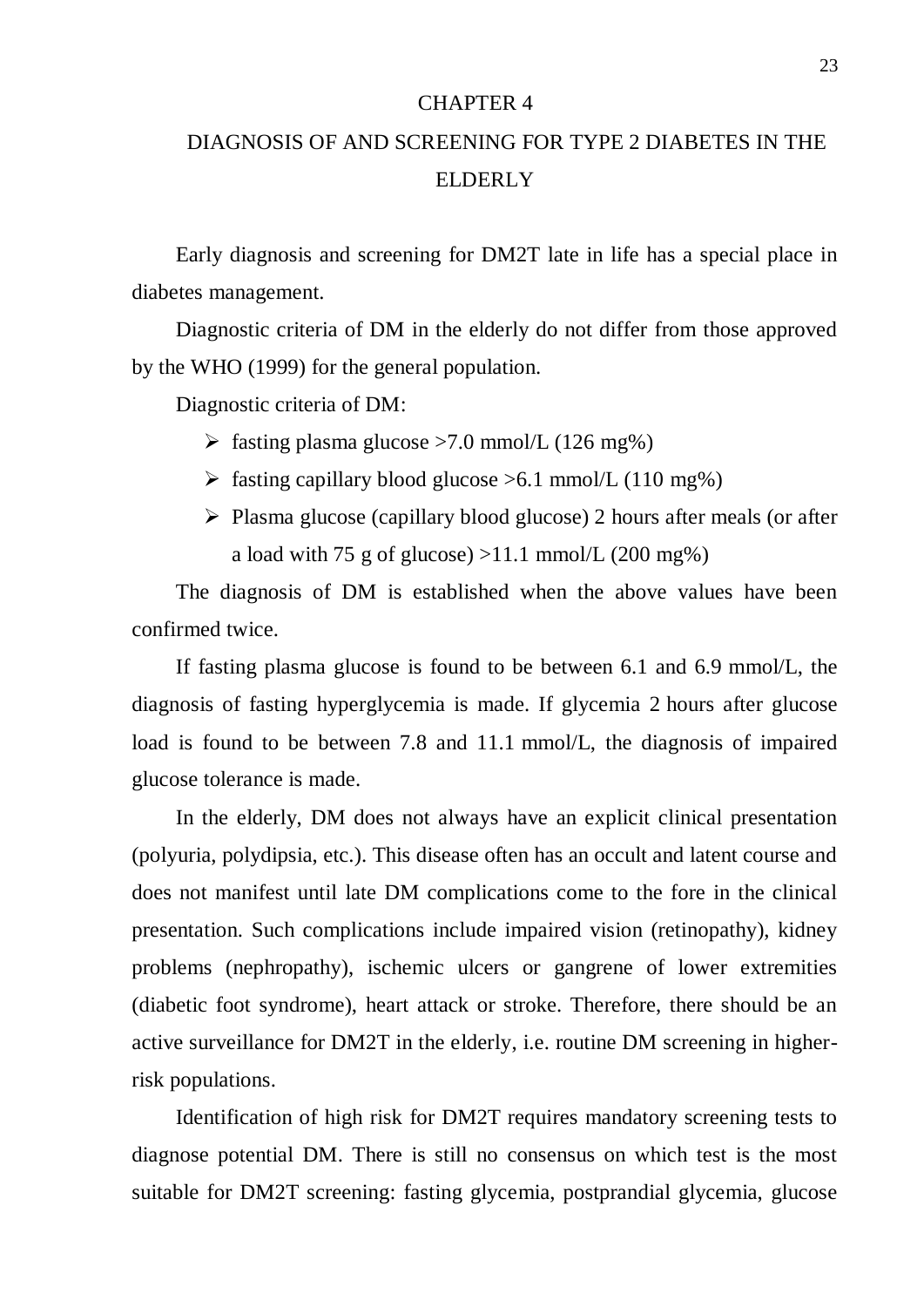tolerance test, glucosuria or НbА1с. The screening of patients at high risk for DM based solely on fasting glycemia may not always be capable of identifying patients with postprandial hyperglycemia (which, as found over the last years, comes laden with an extremely high risk of cardiovascular mortality). This is why we believe using fasting glycemia as a single screening test for early detection of DM2T is a clearly deficient approach. Fasting glycemia should by all means be complemented by testing the levels of glycemia 2 hours after meals.

Therefore, an annual test for fasting glycemia and glycemia 2 hours after meals is required for active detection of DM2T in populations with moderate and high risk for diabetes.

To detect the risk for DM2T in this series of the study, we used a questionnaire developed by the American Diabetes Association.

Positive responses were scored in points.

The test of the American Diabetes Association to assess the risk of developing DM2T:

| I am a woman who gave birth to a child weighing $> 4.5$ kg at birth $-1$ point |
|--------------------------------------------------------------------------------|
| I have a sibling with $DM2T - 1$ point                                         |
| One of my parents has $(had)$ DM2T — 1 point                                   |
| I have excessive body weight $-5$ points                                       |
| I am a person with a sedentary lifestyle $-5$ points                           |
| My age is between 45 and 65 years $-$ 5 points                                 |
| My age is $> 65$ years — 9 points                                              |

If the respondent scored less than 3 points, their risk for DM is evaluated as low at the moment. If the respondent scored between 3 and 9 points, their risk for DM is evaluated as moderate. Finally, if they score 10 points or more, such a patient is at high risk for DM. From this questionnaire, it follows that the age >65 years is a single factor associated with the highest risk for DM2T.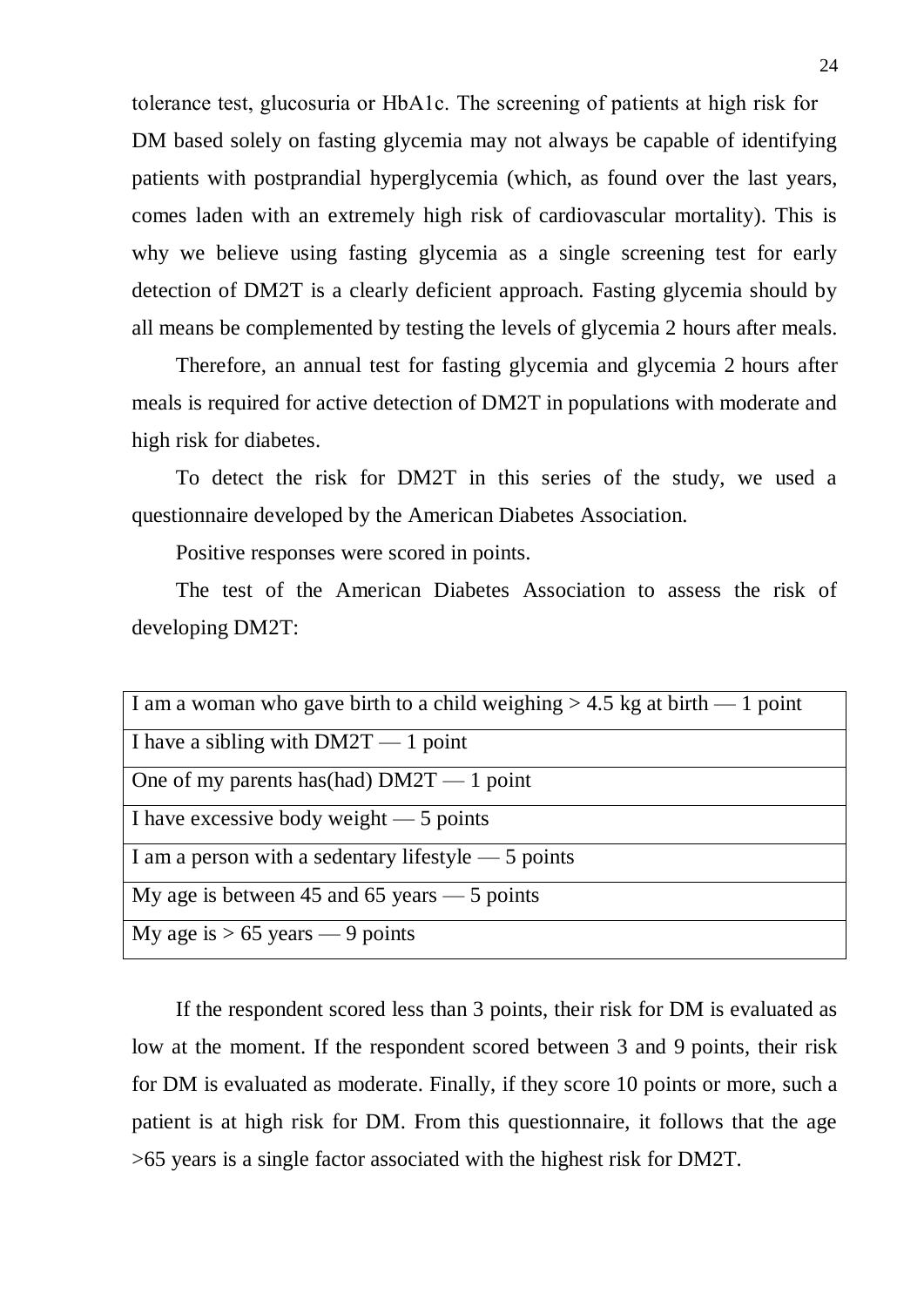This series of our study enrolled 48 patients without diagnosed diabetes, who had assessments of naturally occurring changes of carbohydrate metabolism in ageing individuals (previous series) and 53 patients with type 2 diabetes.

The results of the survey conducted in 48 patients without diagnosed diabetes are summarized in Table 4.1 and the results obtained in 53 patients with type 2 diabetes are summarized in Table 4.2.

| The item of the questionnaire                | The number of people | % of respondents   |
|----------------------------------------------|----------------------|--------------------|
|                                              | who<br>gave<br>an    | in the given group |
|                                              | affirmative response |                    |
| I am a woman who gave birth to               | 4 subjects           | 8.33%              |
| a child weighing $> 4.5$ kg at               |                      |                    |
| $birth - 1 point$                            |                      |                    |
| I have a sibling with $DM2T -$               | 8 subjects           | 16.67%             |
| 1 point                                      |                      |                    |
| One of my parents has $(had)$   15 subjects  |                      | 31.25%             |
| $DM2T - 1$ point                             |                      |                    |
| I have excessive body weight $-$ 18 subjects |                      | 37.5%              |
| 5 points                                     |                      |                    |
| I am a person with a sedentary 27 subjects   |                      | 5.6%               |
| lifestyle $-5$ points                        |                      |                    |
| My age is between $45$ and $ 12$ subjects    |                      | 25%                |
| $65$ years $-5$ points                       |                      |                    |
| My age is $> 65$ years $-$ 36 subjects       |                      | 75%                |
| 9 points                                     |                      |                    |

Table 4.1. The results of the test of the American Diabetes Association to assess the risk of developing DM2T in 48 subjects without diagnosed diabetes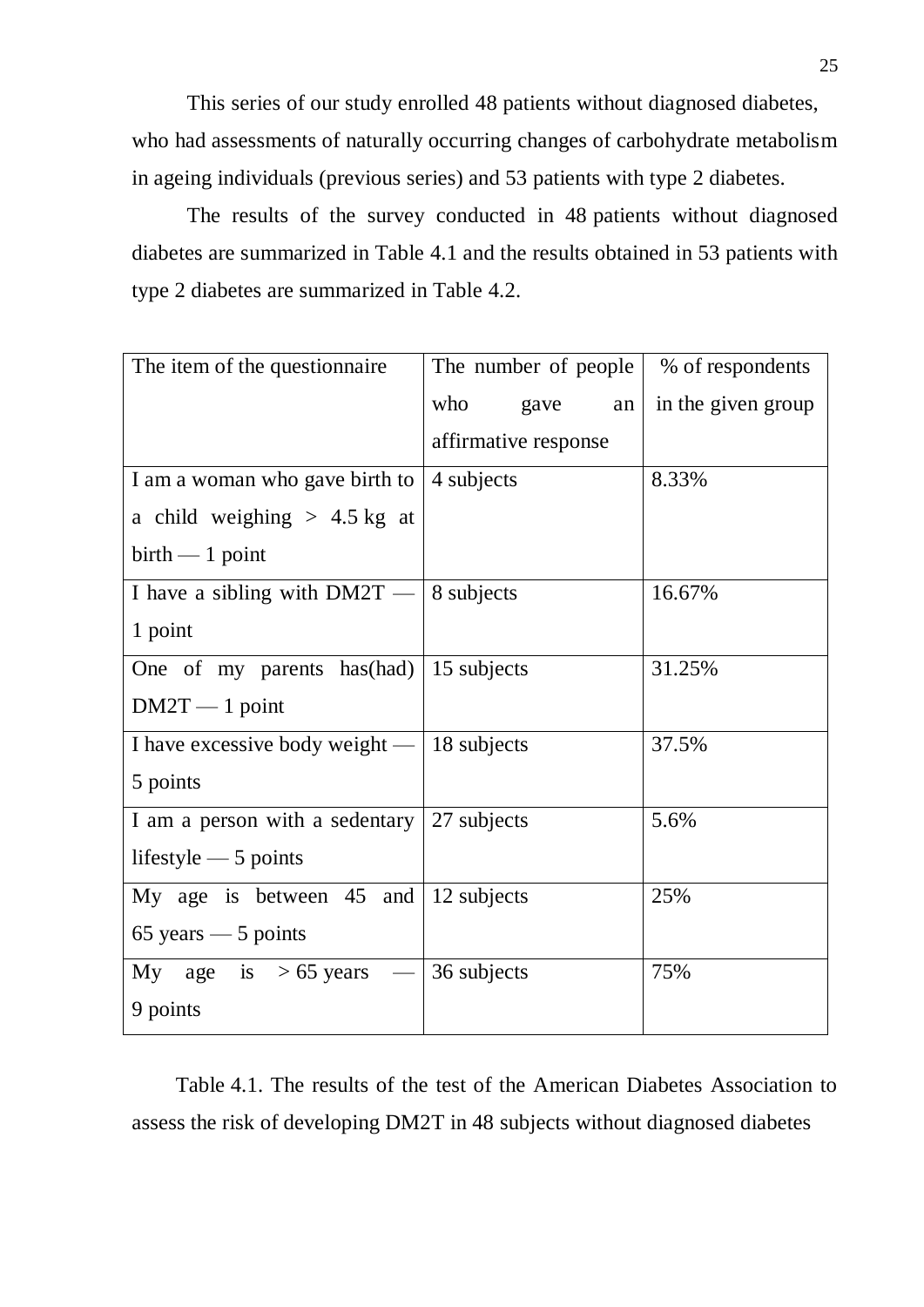Overall in this group, less than 3 points was the result in 7 subjects (14.5%) reflecting their currently low risk of developing DM; 29 subjects (60.4%) have scored 3 to 9 points and their risk of developing DM was assessed as moderate; 12 subjects (25%) scored at least 10 points, which suggested high risk of developing DM2T.

| The item of the question aire                      | The number of people | % of respondents in |
|----------------------------------------------------|----------------------|---------------------|
|                                                    | who<br>gave<br>an    | the given group     |
|                                                    | affirmative response |                     |
| I am a woman who gave birth to                     | 9 subjects           | 16,98%              |
| a child weighing $> 4.5$ kg at                     |                      |                     |
| $birth - 1 point$                                  |                      |                     |
| I have a sibling with $DM2T - 34$ subjects         |                      | 6.41%               |
| 1 point                                            |                      |                     |
| One of my parents has (had)                        | 42 subjects          | 79.24%              |
| $DM2T - 1$ point                                   |                      |                     |
| I have excessive body weight $-$ 47 subjects       |                      | 88.68%              |
| 5 points                                           |                      |                     |
| I am a person with a sedentary $\vert$ 45 subjects |                      | 84.9%               |
| lifestyle $-5$ points                              |                      |                     |
| My age is between $45$ and $8$ subjects            |                      | 15.09%              |
| $65$ years $-5$ points                             |                      |                     |
| My age is $> 65$ years — 9 points                  | 45 subjects          | 84.9%               |

Table 4.2. The results of the test of the American Diabetes Association to assess the risk of developing DM2T in 53 patients with type 2 diabetes

Overall in this group of study patients, less than 3 points was the result in 2 subjects (3.77%) reflecting their currently low risk of developing DM; 29 subjects (54.7%) have scored 3 to 9 points and their risk of developing DM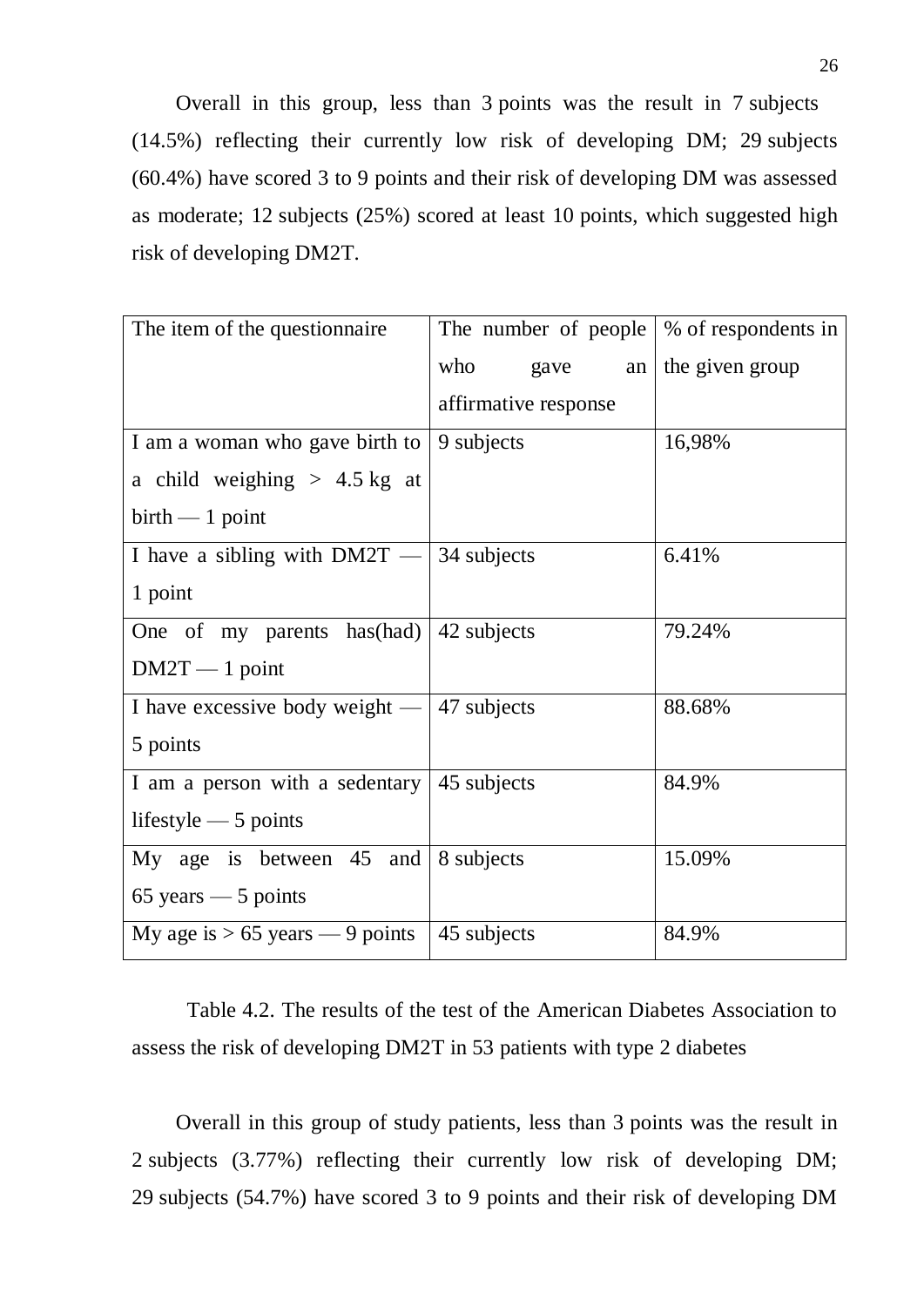was assessed as moderate; 22 subjects (41.5%) scored at least 10 points, which suggested high risk of developing DM2T. Therefore, 97.2% of the patients with diabetes had confirmed moderate and high risks for developing DM, suggesting suitability of this test to detect risks in the patients currently free from clinical manifestations of diabetes but at serious risk to develop clinical disease.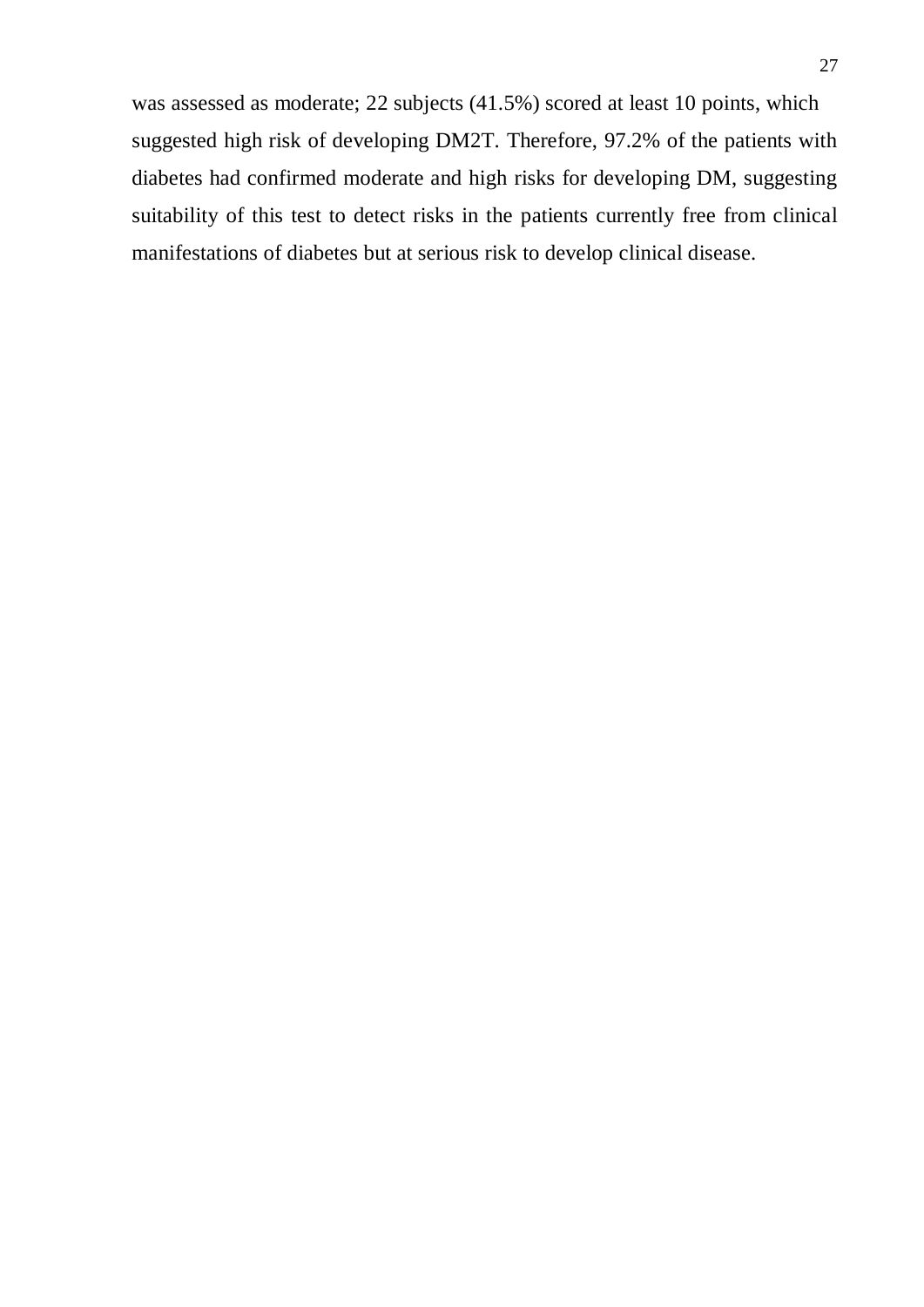### CHAPTER 5

### SPECIAL CHARACTERISTICS OF DIABETES IN THE ELDERLY

Type 2 diabetes mellitus (DM2T) in the elderly has its distinctive clinical, laboratory and psychosocial characteristics, which inform special therapeutic approaches to this category of patients, as well as special approaches to nursing observation and care.

Special clinical aspects of DM2T in elderly people.

The greatest difficulties in timely diagnosis of DM2T in elderly patients are caused by asymptomatic (silent) course of the disease, when complaints of thirst, polyuria, pruritus and weight loss are absent.

A characteristic feature of DM2T in the elderly includes predominance of non-specific complaints of weakness, fatigue, dizziness, memory impairment and other cognitive dysfunctions, which may mislead the physician and the nursing staff from suspecting DM at once. Not infrequently, DM2T is detected coincidentally, during assessment for other comorbid conditions. An occult, clinically unpronounced course of DM in elderly subjects leads to a situation when DM2T is diagnosed along with late vascular complications of this disease. As reported by epidemiological studies, more than 50% of the patients had micro- or macrovascular complications at the time of their documented diagnosis of DM2T.

This series of our study enrolled 53 patients with type 2 diabetes, where we documented micro- or macrovascular complications, including coronary heart disease, involvement of blood vessels in low extremities, involvement of ocular blood vessels (retinopathy), involvement of nervous system (neuropathy) and involvement of renal vessels (microalbuminuria, proteinuria and chronic kidney disease).

The results of the study in 53 patients with type 2 diabetes are summarized in Table 5.1.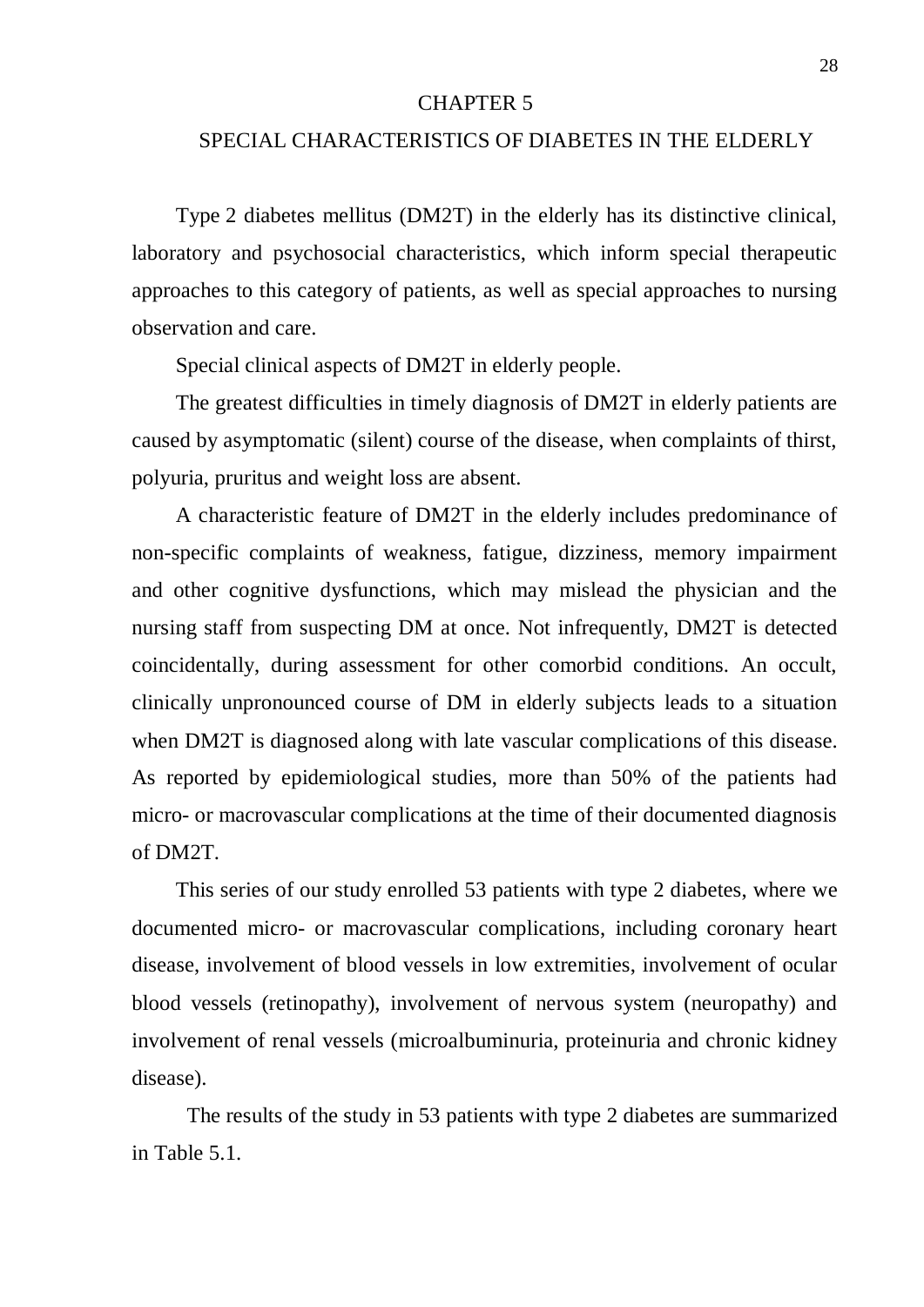| Complication                    | The number of persons | $\%$  |
|---------------------------------|-----------------------|-------|
|                                 | with the complication |       |
| Coronary heart disease          | 21 subjects           | 39.6% |
| Involvement of blood vessels in | 12 subjects           | 22.6% |
| low extremities                 |                       |       |
| Involvement of ocular blood     | 8 subjects            | 15.1% |
| vessels (retinopathy)           |                       |       |
| Involvement of nervous system   | 10 subjects           | 18.8% |
| (neuropathy)                    |                       |       |
| Microalbuminuria                | 19 subjects           | 35.8% |
| Proteinuria                     | 5 subjects            | 9.4%  |
| Chronic kidney disease          | 4 subjects            | 7.5%  |

Table 5.1. The incidence of micro- or macrovascular complications in 53 patients with type 2 diabetes

The course of DM in elderly subjects is often aggravated by a plethora of concomitant multi-organ morbidities. In our study, 77.4% of patients with DM2T (41 subjects) were found to have a combination of hypertension and dyslipidemia, which called for mandatory pharmacological interventions. Pharmacological treatments may disrupt carbohydrate and lipid metabolism on their own, further complicating management of metabolic disorders in patients with DM.

An important diagnostic difficulty in DM2T in the elderly includes impaired recognition of hypoglycemic states, which may potentially lead to severe hypoglycemic coma. More than anything else, patients in this category have abnormally weak autonomous symptoms of hypoglycemia (i.e. palpitations, shivering and food cravings), which is attributable to weaker activation of counter-regulating hormones.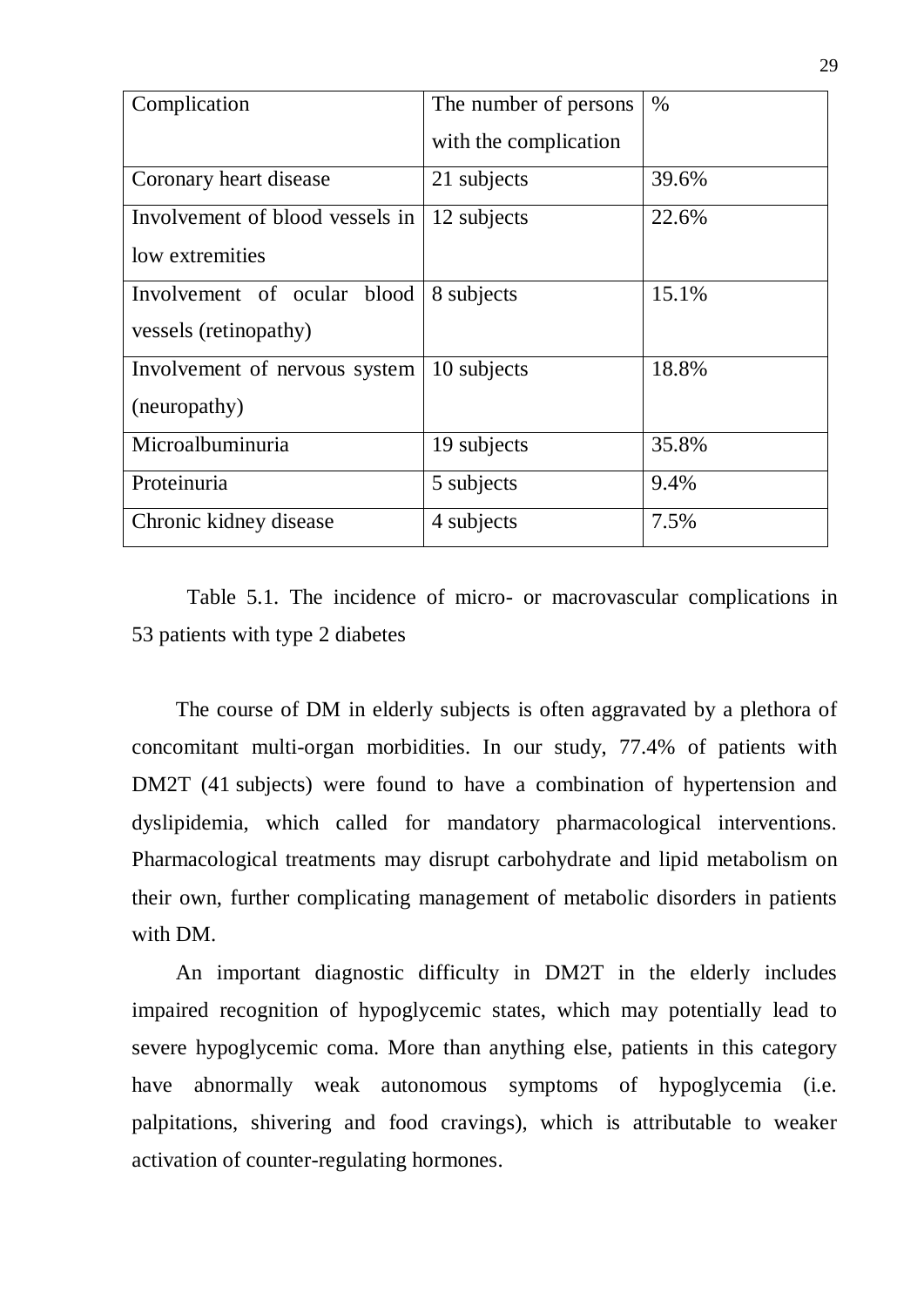Apart from micro- or macrovascular complications of diabetes, patients may have occasional comatose states, which fall into the category of acutely developing complications. These include the following:

 $\triangleright$  Ketoacidotic (diabetic) coma;

 $\triangleright$  Hyperosmolar coma;

 $\triangleright$  Hyperlactacidemic coma;

 $\triangleright$  Hypoglycemic coma.

Ketoacidotic (diabetic) coma is a frequent complication of DM. Many authors still refer to it using the terminology "diabetic coma".

The following factors contribute to the occurrence of hyperglycemic coma:

- $\triangleright$  late onset of treatment and incorrect treatment;
- $\triangleright$  gross dietary non-compliance;
- $\triangleright$  acute infections and injuries;
- $\triangleright$  surgical procedures;
- $\triangleright$  emotionally upsetting situations.

Clinical manifestations of this type of coma result from endogenous toxicity (primarily CNS toxicity) of ketone bodies, dehydration and a shift of acid-base balance towards acidosis. In most cases, the toxic manifestations are increasing gradually; the coma is preceded by a number of harbingers (precomatose state). The following symptoms emerge: intense thirst, polyuria, headache, abdominal pain, vomiting, often diarrhea, and lack of appetite. The patient's breath has a distinct acetone odor (akin to the smell of rotten apples). Patients have escalating anxiety followed by insomnia and seizures. The respiratory pattern becomes increasingly more Kussmaul-like. Subsequently, agitation gives way to inhibition, manifest as somnolence, indifference and ultimately as loss of consciousness.

When in coma, the patient lies motionless, the skin is dry, the tone of muscles and eyeballs is reduced (soft eyeballs) the pupils are constricted. Kussmaul breathing can be heard from a considerable distance. Blood pressure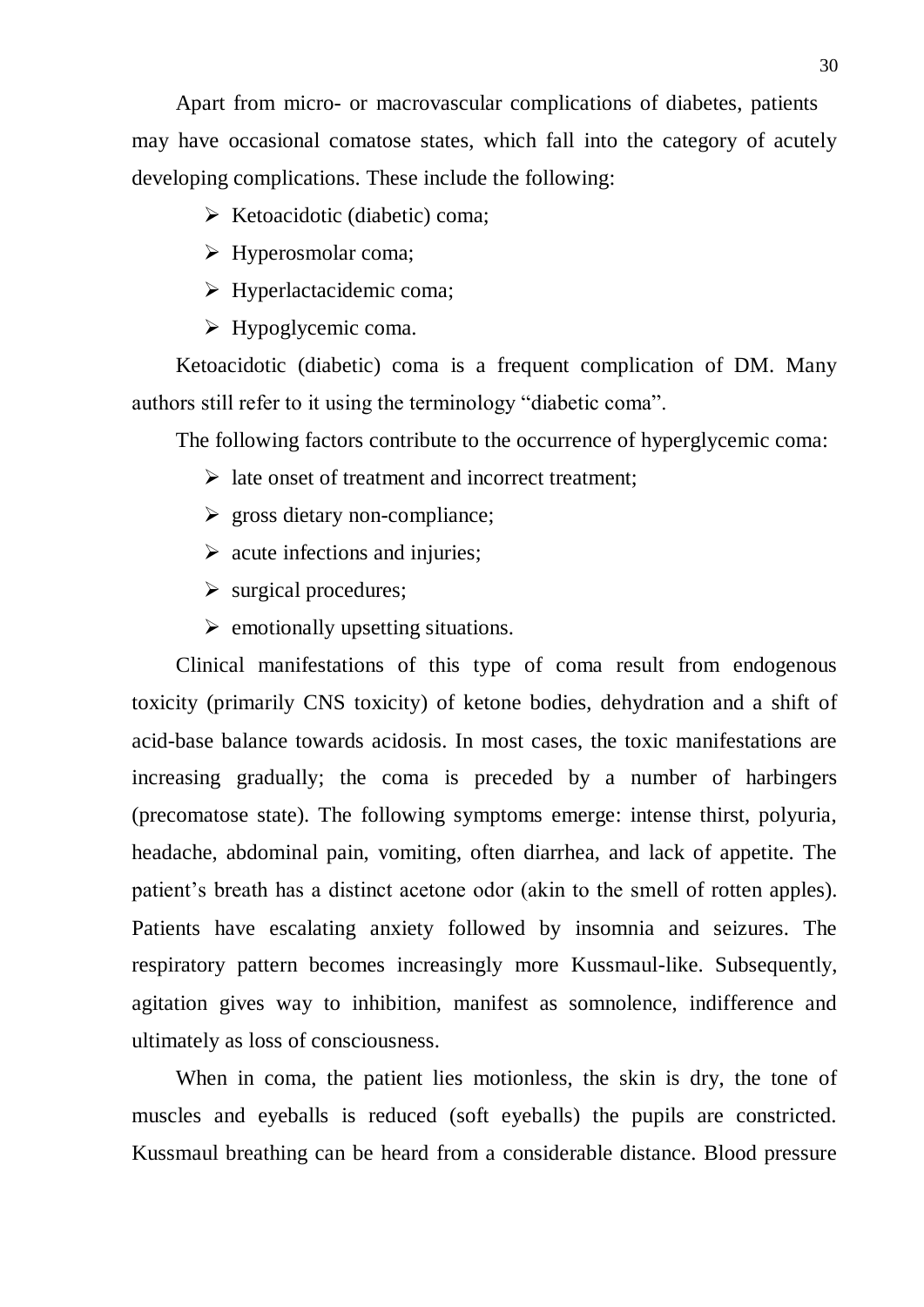(BP) is dramatically reduced. High levels of sugar and ketone bodies are detected in urine.

Hyperosmolar coma develops due to a severe and rapid dehydration caused by vomiting and/or diarrhea.

Unlike ketoacidotic coma, the presentation of a hyperosmolar coma lacks Kussmaul breathing and acetone breath, but has neurological symptoms (muscle hypertonicity).

Severe hyperglycemia is a common feature, but hyperosmolar coma is characterized by a distinctively high plasma osmolarity (up to 350 mOsm/L and above) while levels of ketone bodies are normal.

Hyperlactacidemic coma is very rare. It may develop in a patient with diabetes receiving large doses of biguanides or with hypoxia of any cause (heart failure, respiratory distress, anemia).

This type of coma is suggested by high levels of lactic acid in the blood in absence of ketosis, acetone odor in the breath and severe hyperglycemia.

The most important interventions for management of ketoacidotic coma and precoma include large doses of regular rapid-acting insulin and sufficient amounts of intravenous fluid (isotonic solution of sodium chloride and 25% solution of sodium bicarbonate).

Patients with both coma and precoma should be immediately hospitalized to a therapeutic in-patient unit. In order to diagnose this type of precoma or coma, the patient should be given 40-60 units of insulin prior to transportation; this dose must be documented in ambulance records. Other on-site pre-hospital interventions are performed in a comatose patient only in case of an unpreventable delay with transportation to emergency room.

Hypoglycemic coma occurs as a result of an abrupt drop in blood sugar (hypoglycemia); it is mostly seen in diabetic patients receiving insulin.

The most frequent cause of hypoglycemic coma is insulin overdose, triggered by an inadequately large dose of insulin or by insufficient intake of food after the dose of insulin. The risk for a hypoglycemic coma increases with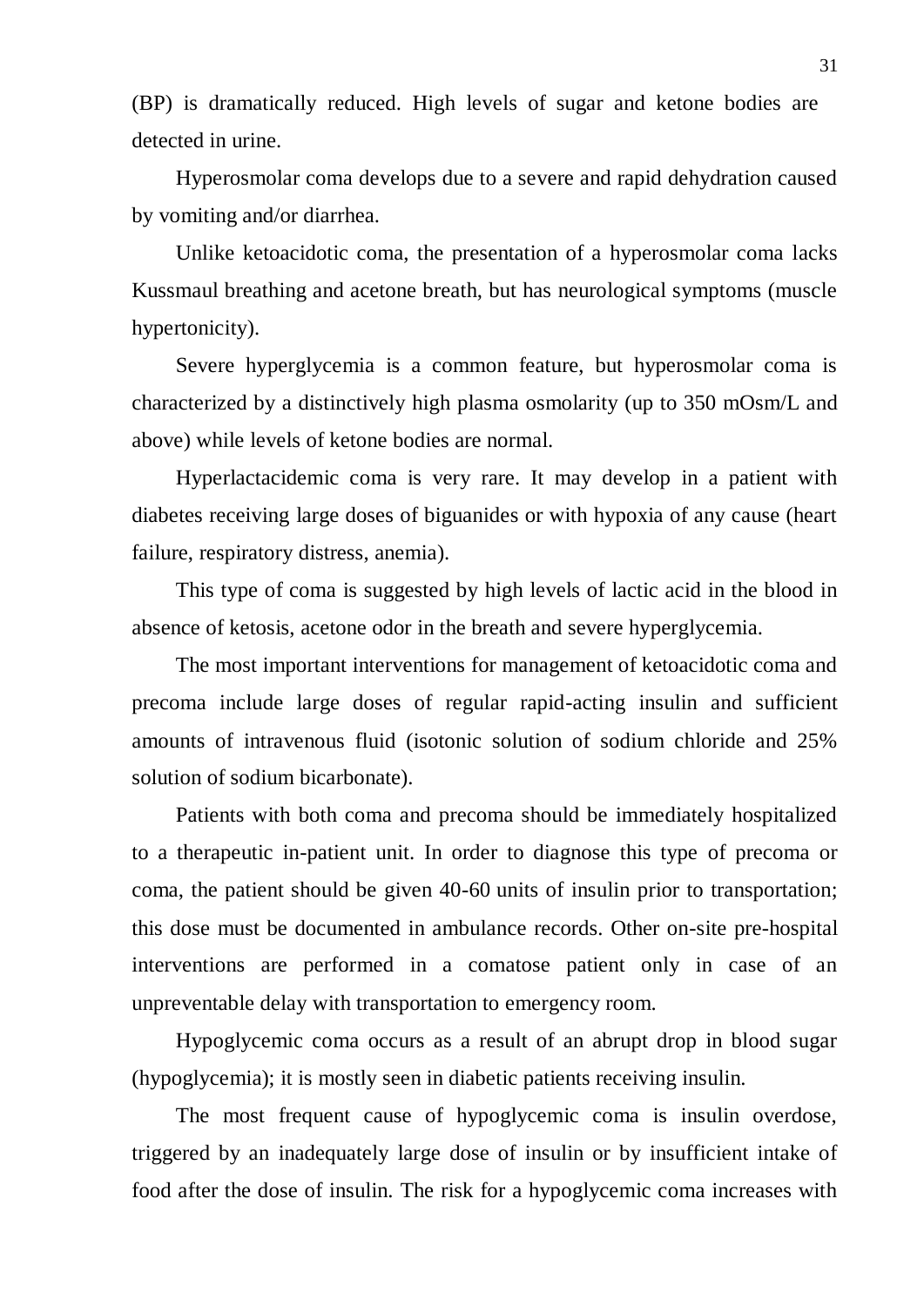attempts to "cover" the dose of insulin with simple carbohydrates. A much less frequent cause of hypoglycemia is a tumor of insular apparatus of the pancreas (insulinoma), which produces excessive amounts of insulin.

Patients with diabetes may develop mild hypoglycemic states, manifest as abrupt craving for food, shivering, sudden-onset weakness and sweating. Taking a lump of sugar, a spoon of jam, a hard candy or a piece of bread (approx. 100 g) usually provides a rapid relief. If this condition cannot be improved for one reason or another, further escalation of hypoglycemia presents with generalized anxiety, fear, increasing trembling and weakness. If not provided with help, most patients will rapidly lapse into a coma with loss of consciousness and seizures. The pace at which hypoglycemic coma develops is very fast: it may take only a few minutes from initial symptoms to the loss of consciousness.

Unlike patients in ketoacidotic coma, the skin of patients in hypoglycemic coma is wet with perspiration, muscular tone is increased, and tonic or clonic seizures are a frequent manifestation. The pupils are dilated; the tone of eyeballs is normal. There is no acetone odor in the breath The respiratory pattern is not altered. Blood sugar usually drops below 3.88 mmol/L. Most frequently, urine dipstick tests for glucose and acetone are negative.

It is essential to know all these symptoms for correct planning and implementation of therapeutic interventions. An emergency IV push of 40- 80 mL of 40% glucose should be performed immediately; if there is no effect, the dose of IV glucose should be repeated. If the patient does not regain consciousness, intravenous drip of 5% glucose (D5W) is initiated. Hydrocortisone 125-250 mg intravenously or intramuscularly is also used in severe hypoglycemia. Such treatment is usually performed in an inpatient setting and is usually effective; most patients recover from coma.

If the patient rapidly regains consciousness as a response to emergency interventions at a pre-hospital phase, the patient must be hospitalized anyway, since their insulin regimen may need to be adjusted over the next few days after the episode of coma.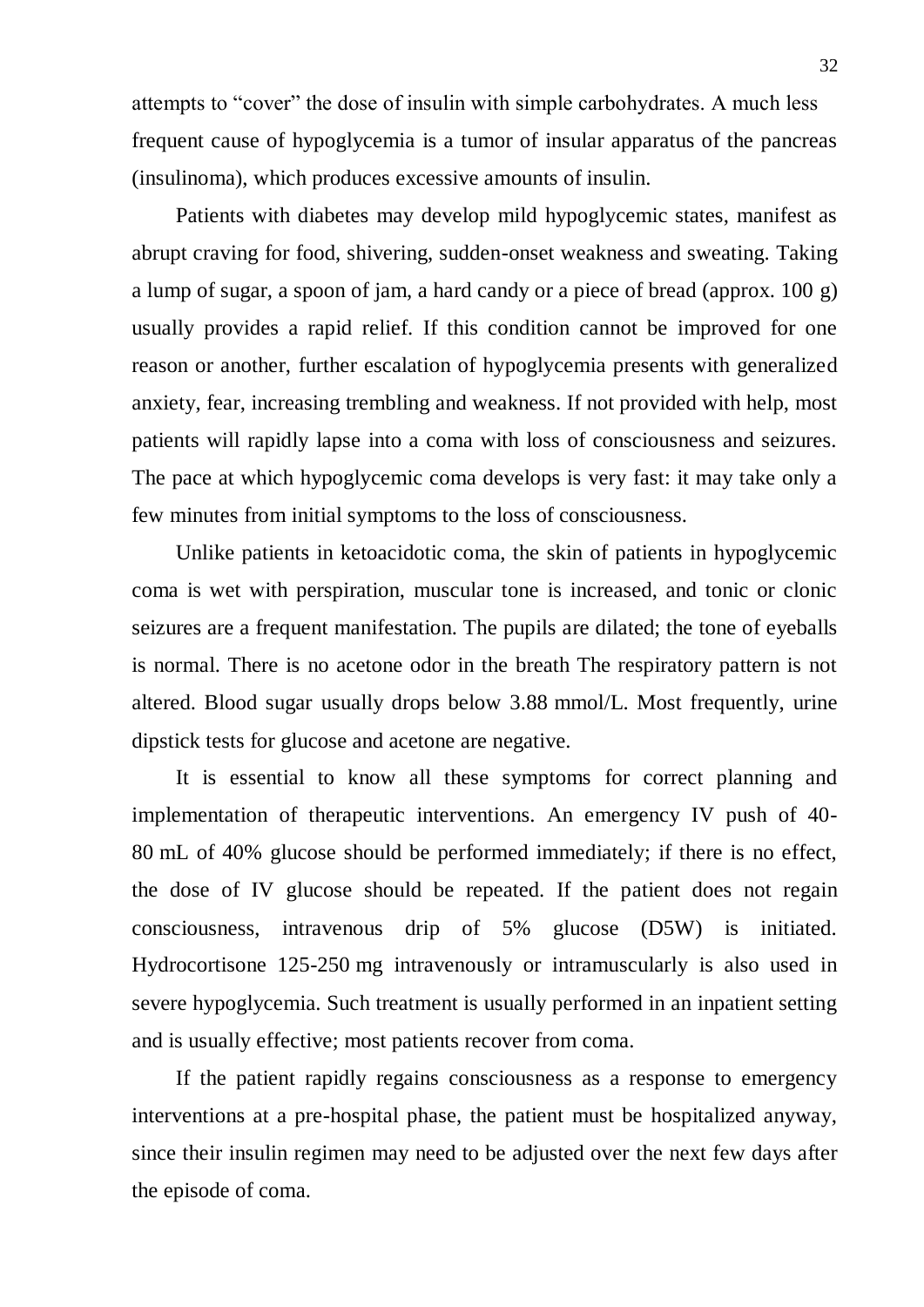It is worth mentioning that as a result of high quality of diabetes management, no patients in our study had comatose states.

Special laboratory aspects of DM2T in elderly people.

The diagnosis of DM2T in elderly subjects may be challenging not only because of a faded clinical presentation, but also due to atypical laboratory findings. These findings include the following:

- $\triangleright$  absence of fasting hyperglycemia;
- $\triangleright$  predominance of isolated postprandial hyperglycemia in 50-70% patients;

| Special aspects of laboratory  | The<br>of<br>number    | $\%$  |
|--------------------------------|------------------------|-------|
| assessments                    | subjects found to have |       |
|                                | such special aspects   |       |
| absence<br>of<br>fasting       | 32 subjects            | 60.4% |
| hyperglycemia                  |                        |       |
| of isolated<br>predominance    | 27 subjects            | 50.9% |
| postprandial hyperglycemia     |                        |       |
| increase in renal threshold of | 29 subjects            | 54.7% |
| glucose                        |                        |       |

 $\triangleright$  increase in renal threshold of glucose with age.

Table 5.2. Special aspects of laboratory assessments in 53 patients with type 2 diabetes

The absence of fasting hyperglycemia and the predominance of postprandial hyperglycemia add to the evidence that active DM2T screening in elderly subjects should not be limited to occasional measurements of plasma glucose (or capillary blood glucose) only in a fasted condition. These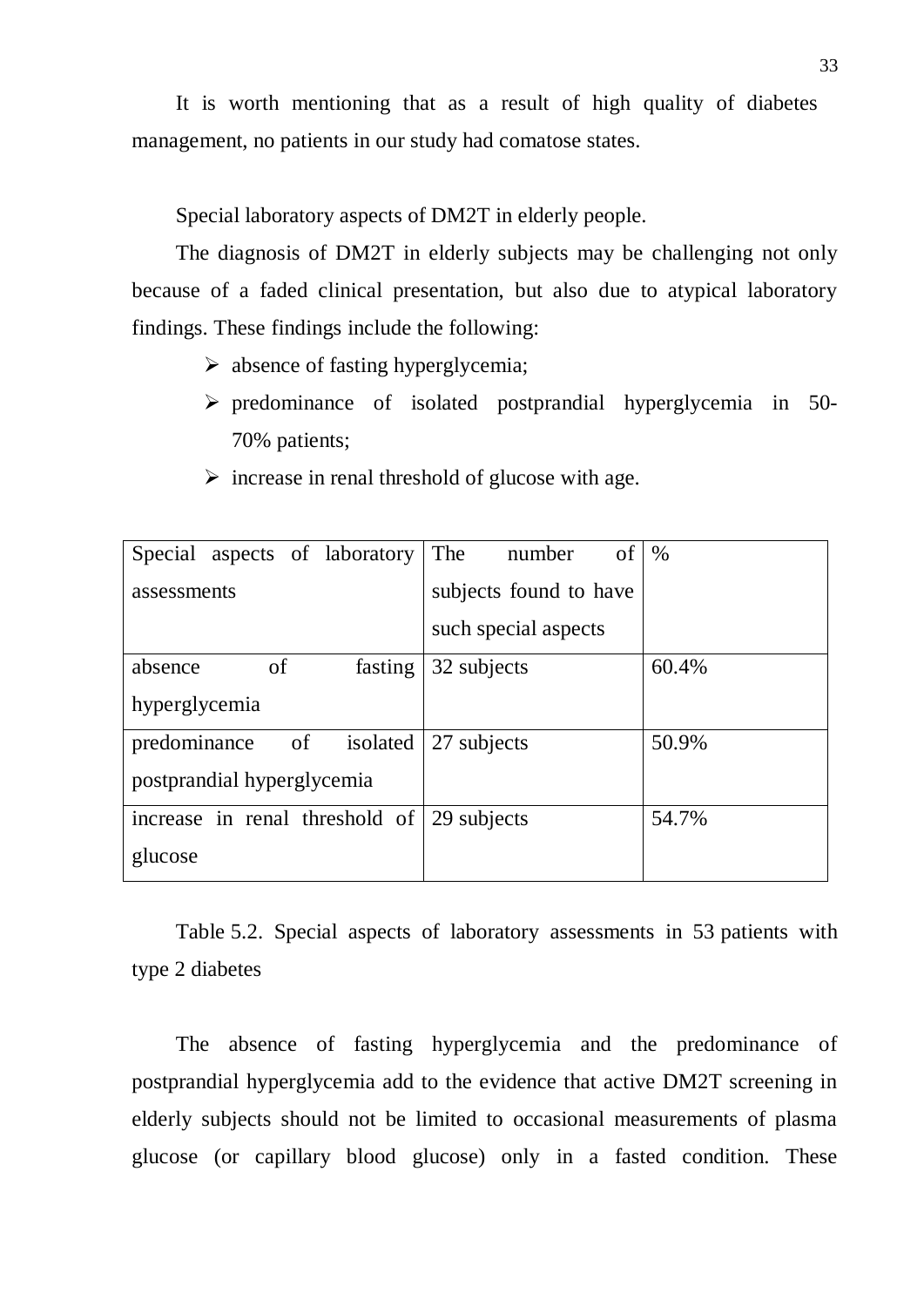measurements should be supplemented by testing for glycemia 2 hours after meals.

In elderly patients, diagnosis of DM or assessment of its control cannot be informed by glucosuria. In young people, renal threshold of glucose (i.e. the level of glycemia when glucose appears in urine) is approximately 10 mmol/L, while in individuals 65-70 years of age and older this threshold is elevated to 12- 13 mmol/L. Subsequently, even poorly controlled DM may not always be associated with emergence of glucosuria.

Psychosocial characteristics of DM2T in elderly people.

Elderly patients often live in solitude, social isolation, helplessness and poverty. These factors often lead to psychoemotional disorders, severe depression and anorexia. The course of the underlying disease in this age is usually complicated by cognitive dysfunctions (impaired memory and limited attention span and learning ability). The risk of Alzheimer's disease in these patients is higher. In elderly and senile patients, appropriate caregiving and generic medical care is often prioritized over optimal control of DM.

Taking the above special aspects into account, diabetes management in the elderly consistently leads to improving the quality of medical care and, as a result, increasing the quality of life of patients with diabetes and their significant others.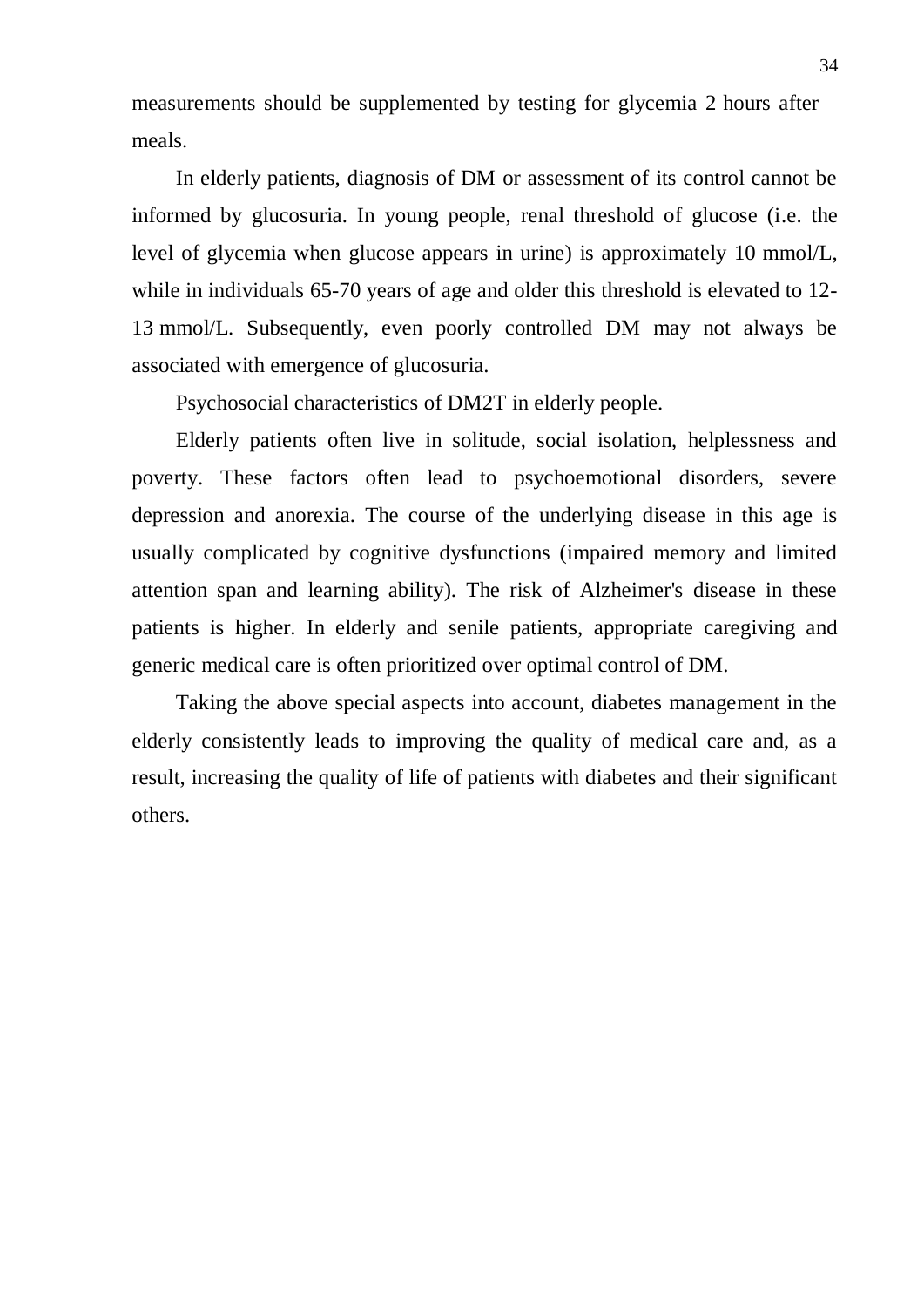### CHAPTER 6

# THE NURSING ROLES IN QUALITY OF LIFE IMPROVEMENT IN PATIENTS WITH DIABETES MELLITUS

Currently, assessments of quality of life in many chronic disease are of increasing importance. Taking into consideration a complicated schedule of control and treatment, as well as multiple somatic manifestations (acute and chronic complications), diabetes has a profound quality of life impact. It is important to take into account that quality of life, in its turn, has a significant impact on prognosis of the disease.

In modern healthcare, the biopsychosocial model of health and disease is gaining progressively more influence. This model is centered on the patient as a personality with his/her unique feelings and fears, aspirations and hopes. At the same time, the traditional natural science-shaped medical thinking has led to a situation when healthcare providers mainly focus on clinical and metabolic parameters, leaving psychosocial aspects of the disease out of the scope of their attention. Such an approach is referred to as a biomedical approach. For a person with a chronic disease like diabetes, the first and utmost priority is how much the disease is affecting their physical, emotional and social wellbeing, i.e. their quality of life.

Nevertheless, in spite of a persisting disagreement between the biomedical and biopsychosocial approaches, quality of life parameters are becoming mandatory assessments in many (primarily chronic) conditions. Overall quality of life and satisfaction with treatment are important parameters of efficacy and safety for any new drug or method of treatment.

The scientific approach to quality of life is believed to originate in 1947, when D.A. Karnofsky, a professor at Columbia University (USA) published a paper on clinical evaluation of anti-cancer chemotherapy, where a comprehensive assessment of personality of a patient with a severe somatic disease has been presented. In 1980, G.L. Engel proposed a biopsychosocial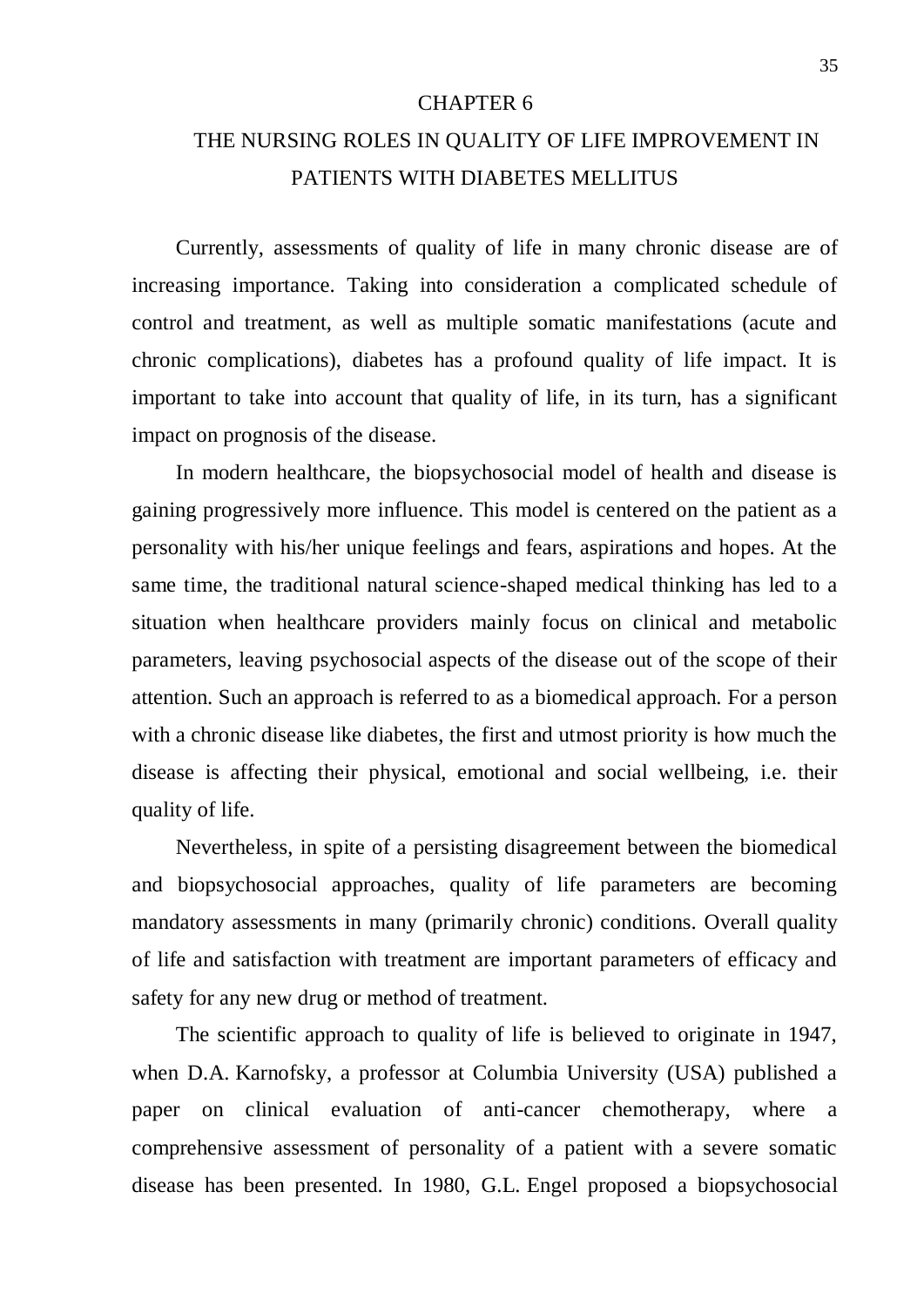model of Medicine; the essence of this model is taking into account the psychosocial aspects of disease. In further exploration of the problem, greatly significant research included works by A. McSweeny (the author suggested evaluating quality of life based on four aspects: emotional state, social functioning, activities of daily living and spending leisure time) and works by N. Wengеr, who identified three main parameters (functional capacity, perception and symptoms) and nine sub-parameters (daily routine, social and intellectual activities, general health perception, the symptoms of the underlying disease and the comorbidities, economical status, welfare and satisfaction with life).

Since 1995, a French international non-profit organization studies quality of life (QoL), implementing a concept that the goal of any treatment is to approximate the QoL of patients to that of virtually healthy people.

However, it is important to emphasize that there is still no such thing as a generally accepted notion of quality of life. The issue of characterization and description of quality of life has been a subject of much debate over the last years. Such notions as "quality of life", "wellbeing", "health status" and "satisfaction with treatment" are often used interchangeably. This further complicates defining each of them individually.

Among multiple factors to define quality of life in DM, the following can be identified as the most significant:

- $\triangleright$  Food limitations: probably the most vulnerable component of quality of life;
- $\triangleright$  Requirements concerning self-control and treatment, which often place a significant burden on the patient (this refers to time commitments and high degree of psychological strain associated with the need to control DM continuously, absence of "leaves" from disease management, etc.);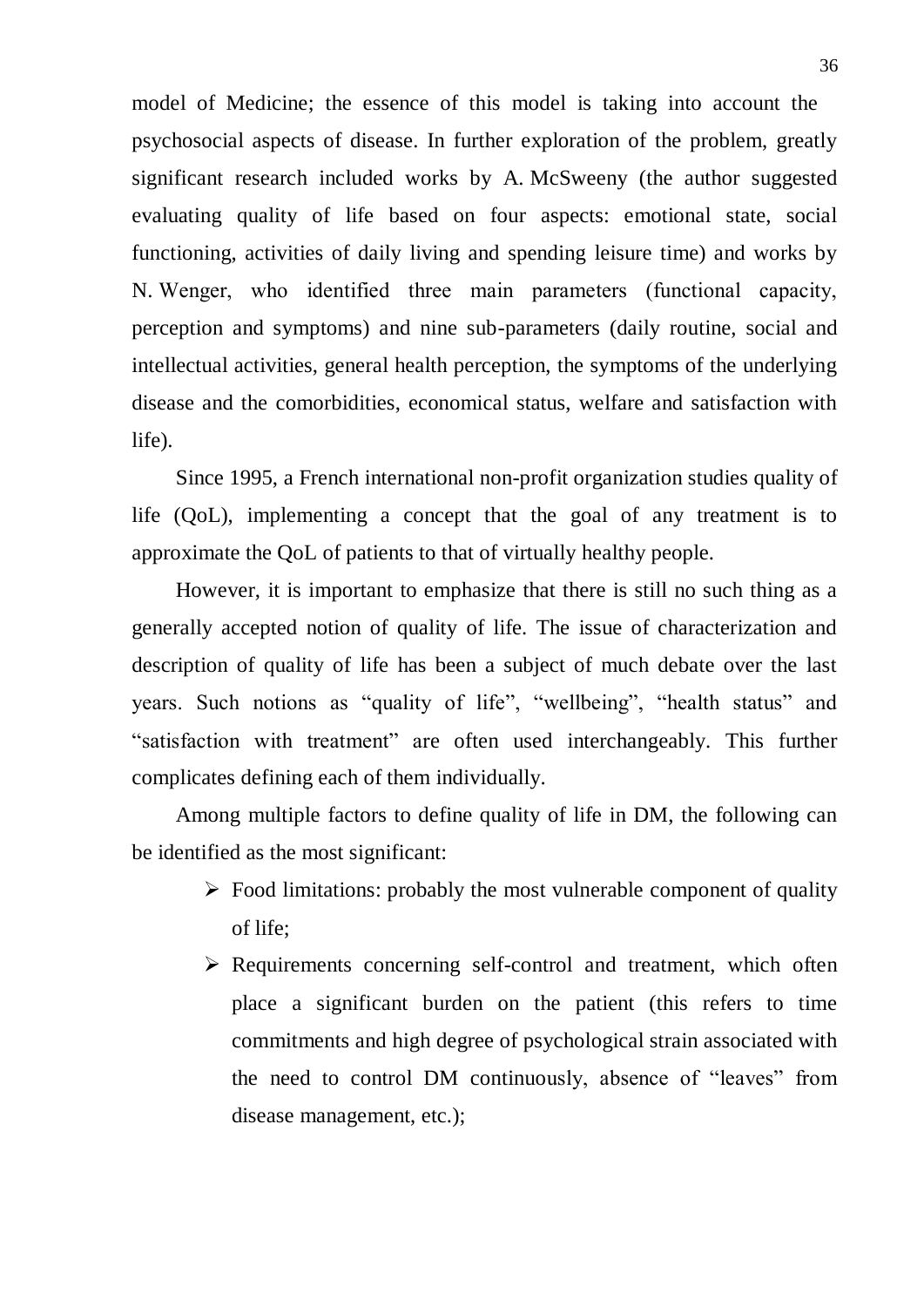- $\triangleright$  A constant threat of complications that triggers anxiety and depression; when these complications appear, the patient's capacity to engage in activities of daily living is substantially reduced;
- $\triangleright$  Fear of hypoglycemia, which, in addition to reduced emotional wellbeing, leads to limitations of physical activity;
- $\triangleright$  Communication difficulties associated with fear of rejection by significant others, fear of losing one's job, problems within the family, etc.;
- $\triangleright$  The financial burden of treatment, affecting not only the healthcare system, but also the patient and their family.

DM is often associated with symptoms of depression, which have a significant negative impact on quality of life. There is evidence that depression is a stronger prerequisite of such medical outcomes in DM patients as hospitalization and mortality than physical and metabolic factors, complications, body mass index and glycosylated hemoglobin levels.

Therefore, the level of quality of life may become a key factor in patient's ability to manage their disease and ensuring their future health and wellbeing.

Evaluation of quality of life includes a thorough assessment of damage in the three main spheres of human functioning: physical, psychological and social. This evaluation actually involves discussing personal aspects of life with diabetes to find out how the disease affects the daily life of the patient.

Instruments for quality of life assessment in diabetes.

Questionnaires are currently the main method to evaluate quality of life or its individual components. These instruments are created according to clearly defined criteria. Prior to clinical use, the instruments are checked for their psychometric properties.

These properties include the following:

Validity: the capacity to assess the characteristic stated in the its name (for instance, the quality of life per se, and not some aspects of physical functioning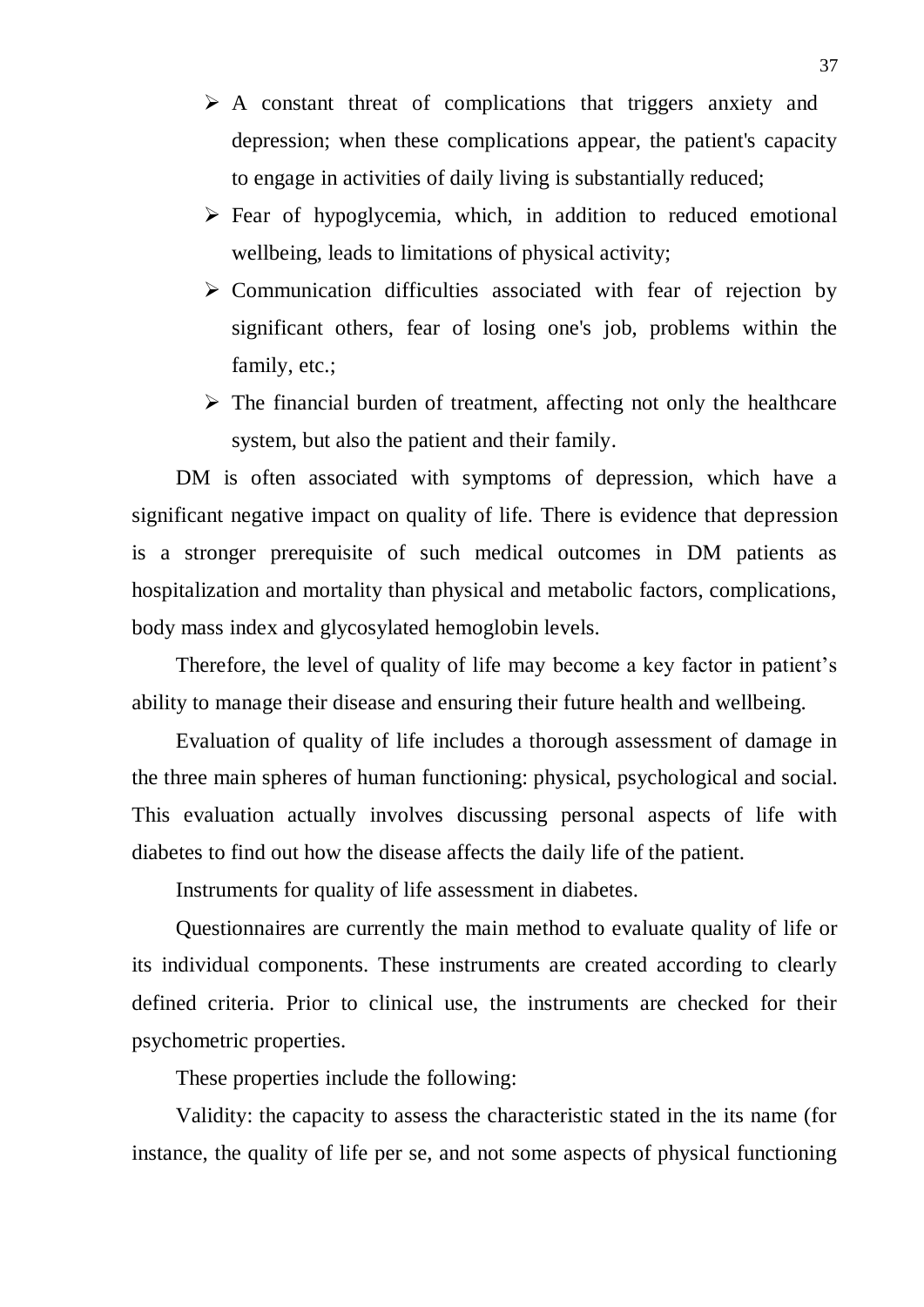or emotional wellbeing), i.e. validity shows to what extent the instrument is measuring exactly what it is designed to measure;

Reliability: the capacity of the questionnaire to yield consistent and precise measurements under otherwise identical conditions;

Responsiveness: the capacity of the questionnaire to register valid changes caused by alterations in respondent's status, i.e., in course of treatment.

Instruments (questionnaires) currently used to assess QoL and related concepts can be conventionally classified under following two categories.

I. For whom the technique is intended:

 $\triangleright$  for overall population, including healthy individuals and patients;

 $\triangleright$  for patients with any disease;

 $\triangleright$  for patients with specific disease(s), e.g. DM, asthma, etc.

Therefore, all questionnaires can be divided into general instruments (applicable to the entire population) and nosology-specific instruments (i.e. designed to assess the quality of life in a certain disease.

II. What is directly assessed:

 $\triangleright$  QoL;

 $\triangleright$  subjective health status;

 $\triangleright$  emotional wellbeing, satisfaction with treatment, etc.;

Over the past two decades, multiple questionnaires have been created to assess various aspects of quality of life in diabetes.

The Diabetes Quality of Life Measure (DQOL) was one of the first of such instruments. It was originally designed for use in DCCT (Diabetes Control and Complications Trial) in the 1980s. The questionnaire is intended for patients with type 1 DM and assesses discomfort associated with an intense treatment regimen. This questionnaire is still widely used to assess quality of life in patients with diabetes.

The Audit of Diabetes-Dependent Quality of Life (ADDQoL) is a questionnaire with a fundamentally different approach to quality of life assessment. The instrument is a list of questions applicable to those spheres of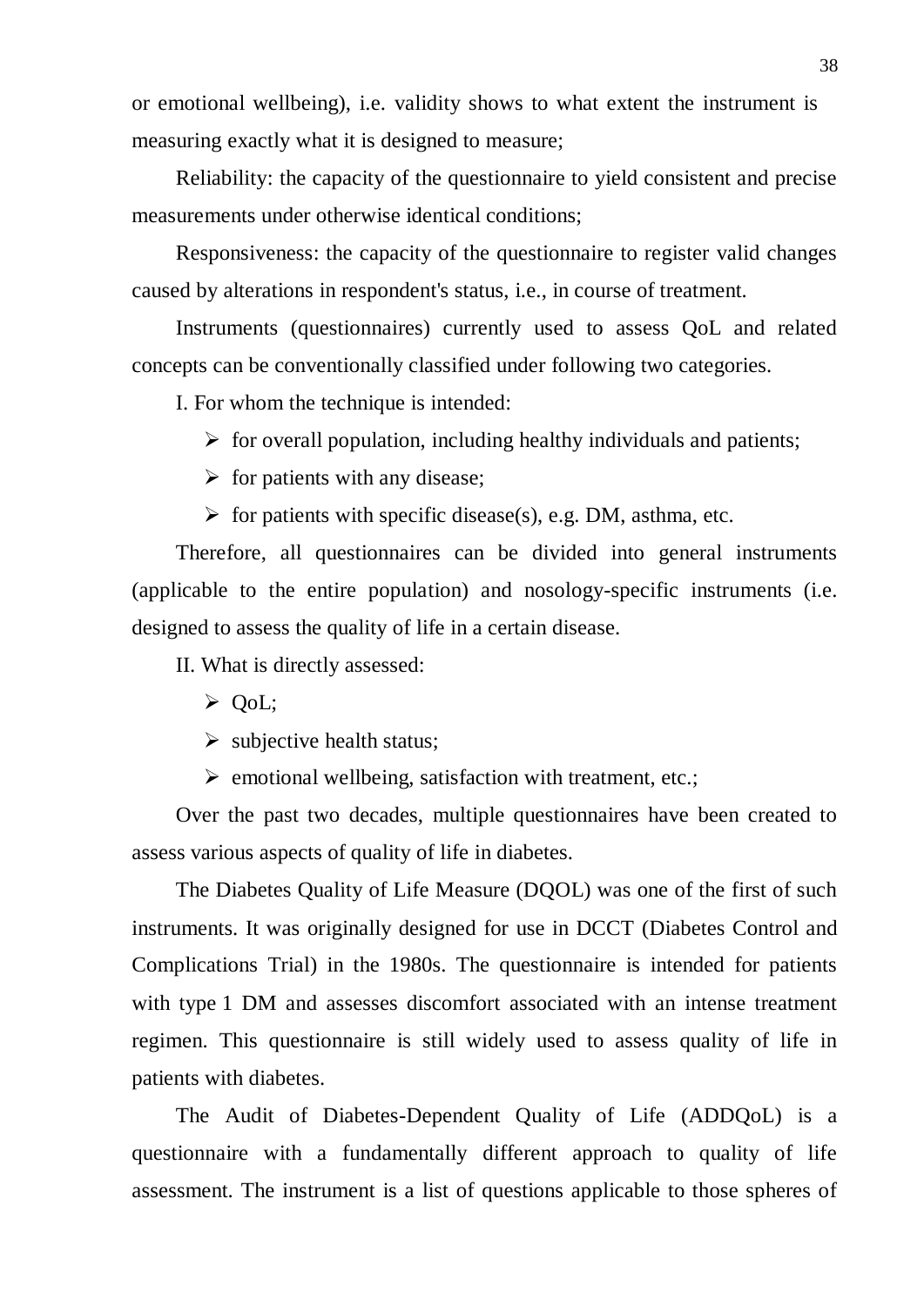life, which can be potentially affected by diabetes: work/career, social life, family relationships, friendship, sexual life, leisure time, freedom of travel, concerns for one's future, motivation to achieve goals, physical activity, potential loss of autonomy and the pleasure of consuming food. There are two versions of this questionnaire: the first version contains 18 questions and the second Version contains 19 questions.

The questionnaires to assess the QoL in DM may also include The Diabetes-Specific Quality of Life Scale (DSQOLS) and Diabetes-39 (D-39).

By analogy with ADDQoL, questionnaires to assess QoL in complications of diabetes. The nephropathy QoL questionnaire is designed to assess QoL in patients with kidney disease (terminal stage) treated with hemodialysis, peritoneal dialysis or patients who underwent kidney transplantation. The instruments currently used to assess QoL in involvement of lower extremities include the Diabetic Foot Ulcer Scale (DFS) questionnaire and the Neuropathyand Foot Ulcer-Specific Quality of Life instrument (NeuroQoL).

The below questionnaires do not directly assess the quality of life, but rather individual aspects of emotional and psychological wellbeing affected by diabetes, the concerns associated with diabetes-specific symptoms and satisfaction with treatment.

Diabetes assessment scale: this questionnaire is intended to determine the way the patient feels about diabetes and his/her attitude to diabetes. The ATT-39 questionnaire was one of the first instruments designed to assess psychological adjustment to diabetes.

The following instruments are also used as part of routine practice: The Questionnaire on Stress in Patients with Diabetes (QSD), List of symptoms in type 2 DM and Problem Areas in Diabetes (PAID) scale (this scale describes the emotional distress typical for DM).

Diabetes Care Profile (DCP) has been developed as a self-administered questionnaire to assess the social and psychological factors related to diabetes and its treatment. The Diabetes Health Profile (DHP) is an instrument intended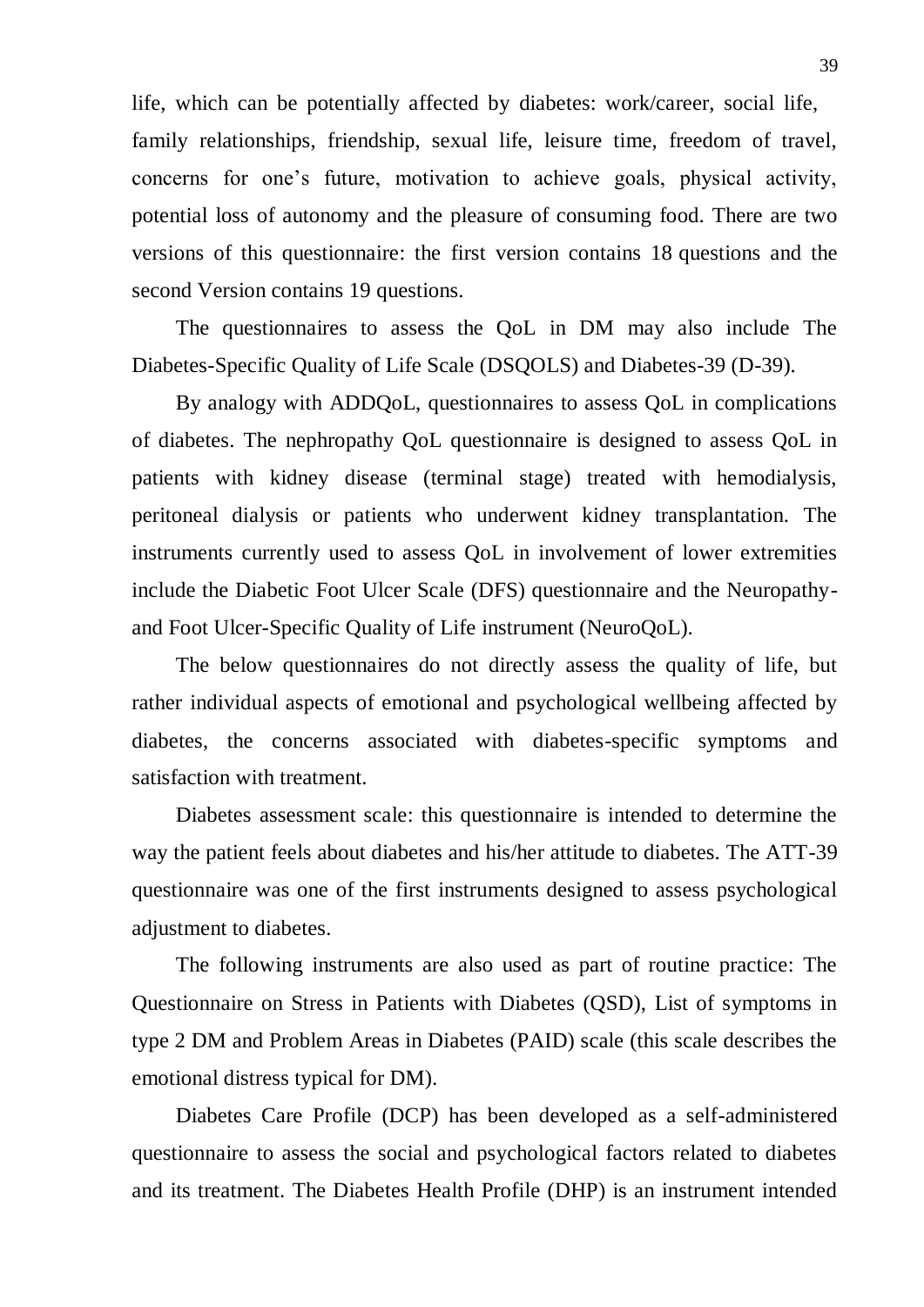for insulin-requiring patients, consisting of the following 3 scales: Psychological Distress, Barriers to Activity and Disinhibited Eating. Th Well-Being Questionnaire for patients with DM is a 50-item instrument with 4 scales to assess individual aspects of quality of life, symptoms, discomfort, life impact and emotional wellbeing.

There are also instruments to assess narrow problematic diabetes-related areas, such as fear of injections in adult insulin-requiring patients, fear of hypoglycemic episodes, etc.

Therefore, the above data suggest current lack of a unanimously accepted golden standard in QoL assessment of diabetes. In other words, there is no single instrument used for a comprehensive assessment of all aspects of diabetes. Every questionnaire is intended to evaluate a number of vulnerable aspects of quality of life and specific damage in one or several dimensions: physical, psychological and social role functioning. Whether to select one or several instruments for quality of life assessment depends on specific tasks in a given study.

More frequently, diabetes develops gradually (especially in the elderly) and its onset rarely has a sudden nature. Nevertheless, the nurse should keep in mind that patients with diabetes may require hospitalization and in-patient care. Hospitalization in diabetes may be required regardless of patient's age and gender. Two types of hospitalization are possible:

Scheduled (elective) hospitalization is required when the patient needs to have special treatments and a thorough/comprehensive assessment. Such hospitalization may be an option in patients requiring a surgical or a prosthetic procedure.

Emergency hospitalization is performed as decided by emergency medical services personnel and with patient's consent.

Hospitalization of elderly patients is important in the following cases:

- $\triangleright$  Diabetes-related coma or a precomatose state.
- $\triangleright$  The need to adjust insulin therapy.
- $\triangleright$  Decompensation of diabetes.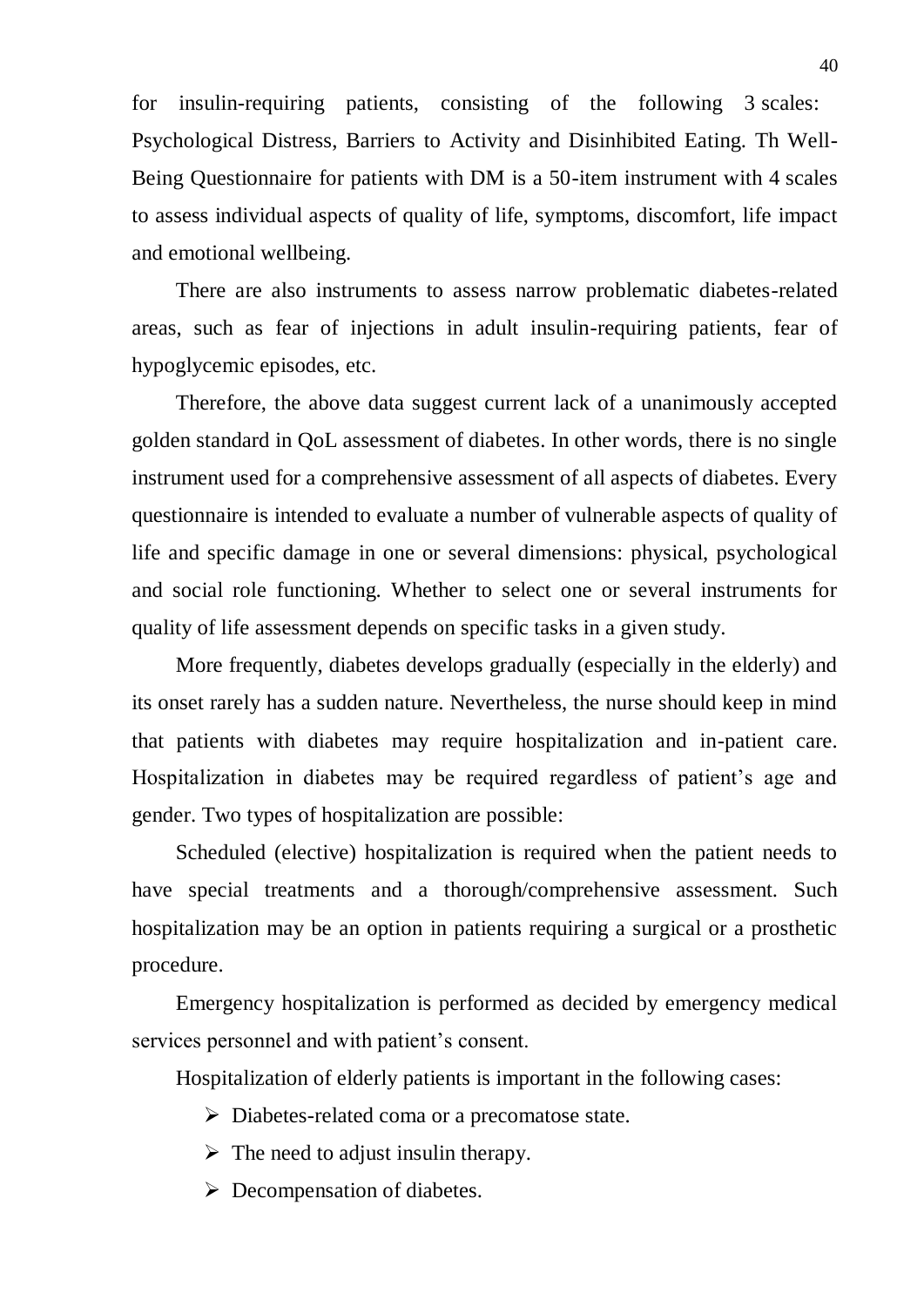- $\triangleright$  Pronounced ketoacidotic events.
- $\triangleright$  Exacerbation of certain comorbidities (cholecystitis, pneumonia, urolithiasis, acute pancreatitis, etc.).
- Manifest diabetic angiopathy, retinopathy and nephropathy.

In-patient treatment of diabetes is an optimal solution when only a physician may help select and titrate the dose of correct medications and improve the general condition of the patient.

Potential problems in the patient:

1. Thirst

- 2. Increased appetite
- 3. Weakness
- 4. Decreased ability to work
- 5. Weight loss
- 6. Pruritus
- 7. Heartaches

8. Pain in lower extremities

- 9. Dryness of skin
- 10. Furunculosis
- 11. Comatose state

Nursing actions related to patient care

1. Explaining the importance of dietary compliance to the patient

2. Patient education in dietary choices and preparation of food.

3. Controlling the food brought from outside (if permitted by institutional policies)

4. Educating the patients in aseptic and antiseptic precautions with parenteral administration of insulin in the home.

5. Explaining daily urine collection for glucosuria to the patients

6. Skin care in severely ill patients to prevent skin problems and pressure ulcers

7. Monitoring of body weight.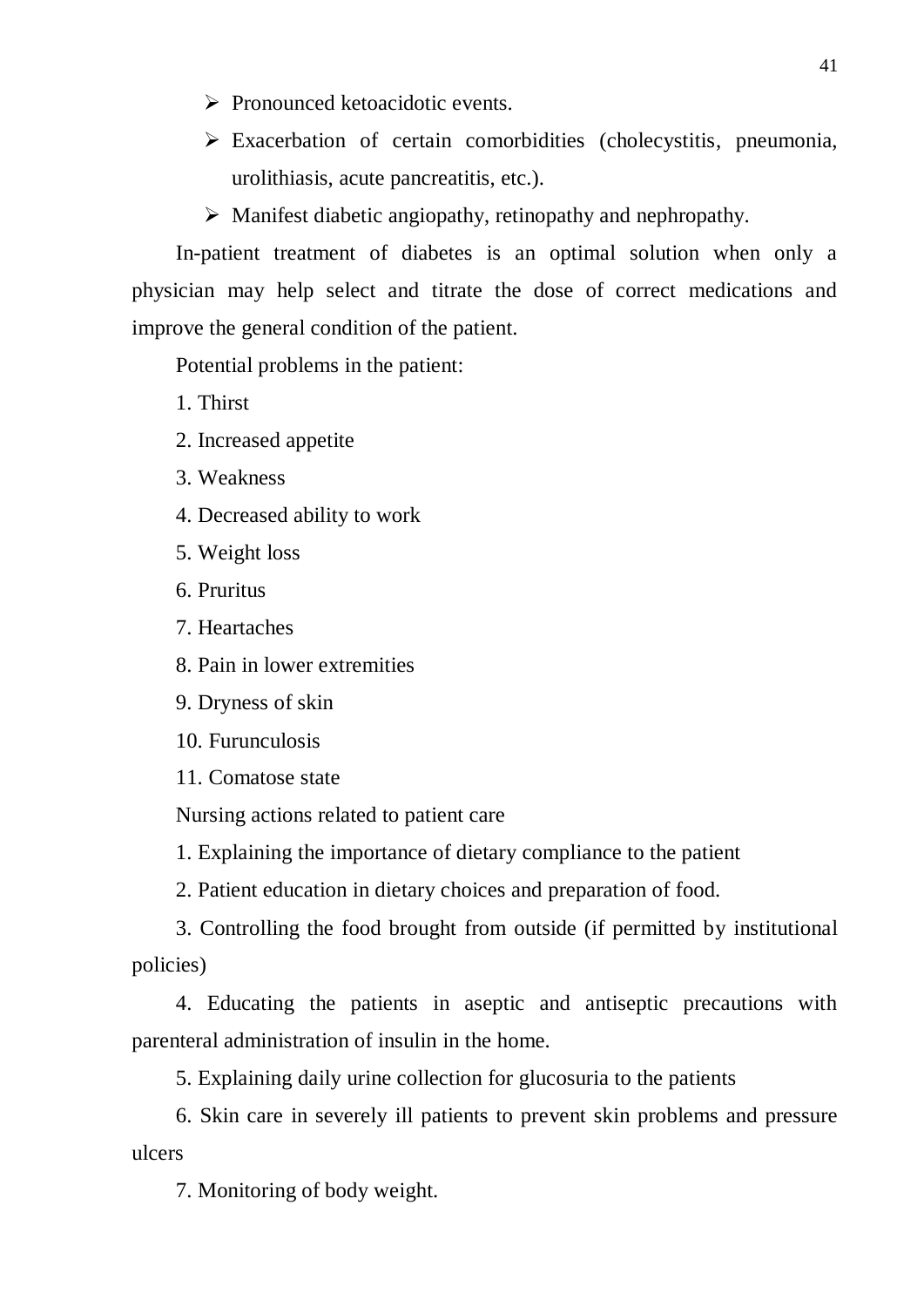- 8. Monitoring of urine output.
- 9. Monitoring of BP and HR.
- 10. Providing premedical aid when a comatose state develops.
- 11. Monitoring glucose levels in the blood in and urine.

Nursing interventions include the following: taking body temperature, assessment of fluid balance, monitoring of oral medication compliance and providing assistance when needed; care for severely ill patients, preparation of patients for various assessments, scheduling of diagnostic/imaging tests and taking patients to the tests when necessary, performing injections (e.g. subcutaneous injections of insulin), etc.

In this study, we conducted an analysis of diabetic patients' impression of quality of life.

In order to assess quality of life perceptions in diabetic patients, we have conducted a survey using a questionnaire referred to as "Diabetic Patients' Impression of Quality of Life Questionnaire". The survey included 53 patients (26 males and 27 females).

100.0% of respondents were 60 years of age and older. Family structure of respondents was as follows: Living with a spouse: 45.0%. Living with a spouse and child(children): 12.0%. Living with parents: 0%. Living with children: 15.0% Living alone: 30.0%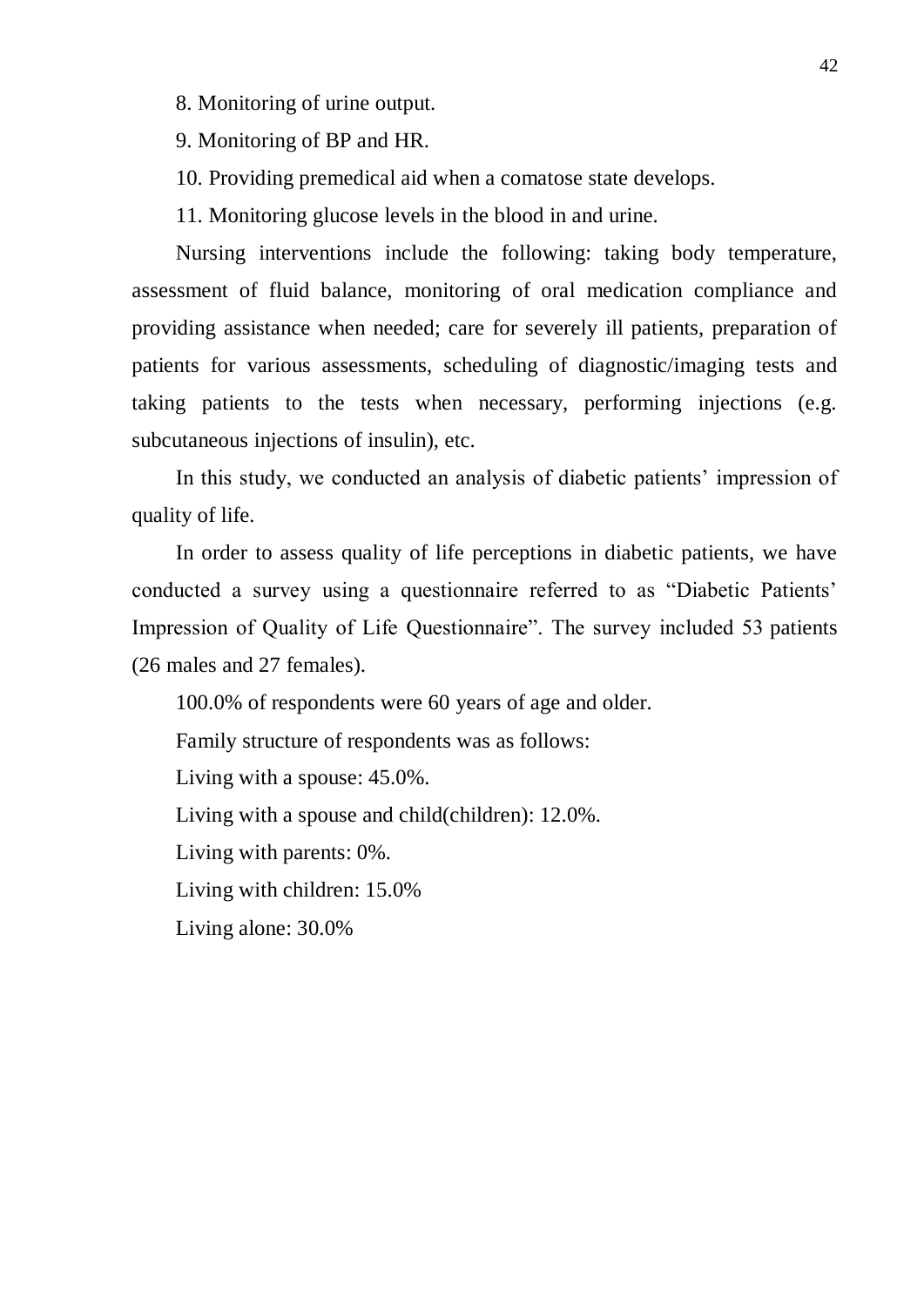

Figure 6.1. Family structure in respondents with diabetes

Self-assessment of health status by the respondents has shown satisfactory health in 55.0% and unsatisfactory health in 35.0% of respondents; 10.0% of respondents could not provide a definite answer.



Figure 6.2. Self-assessment of health status by the respondents in patients with diabetes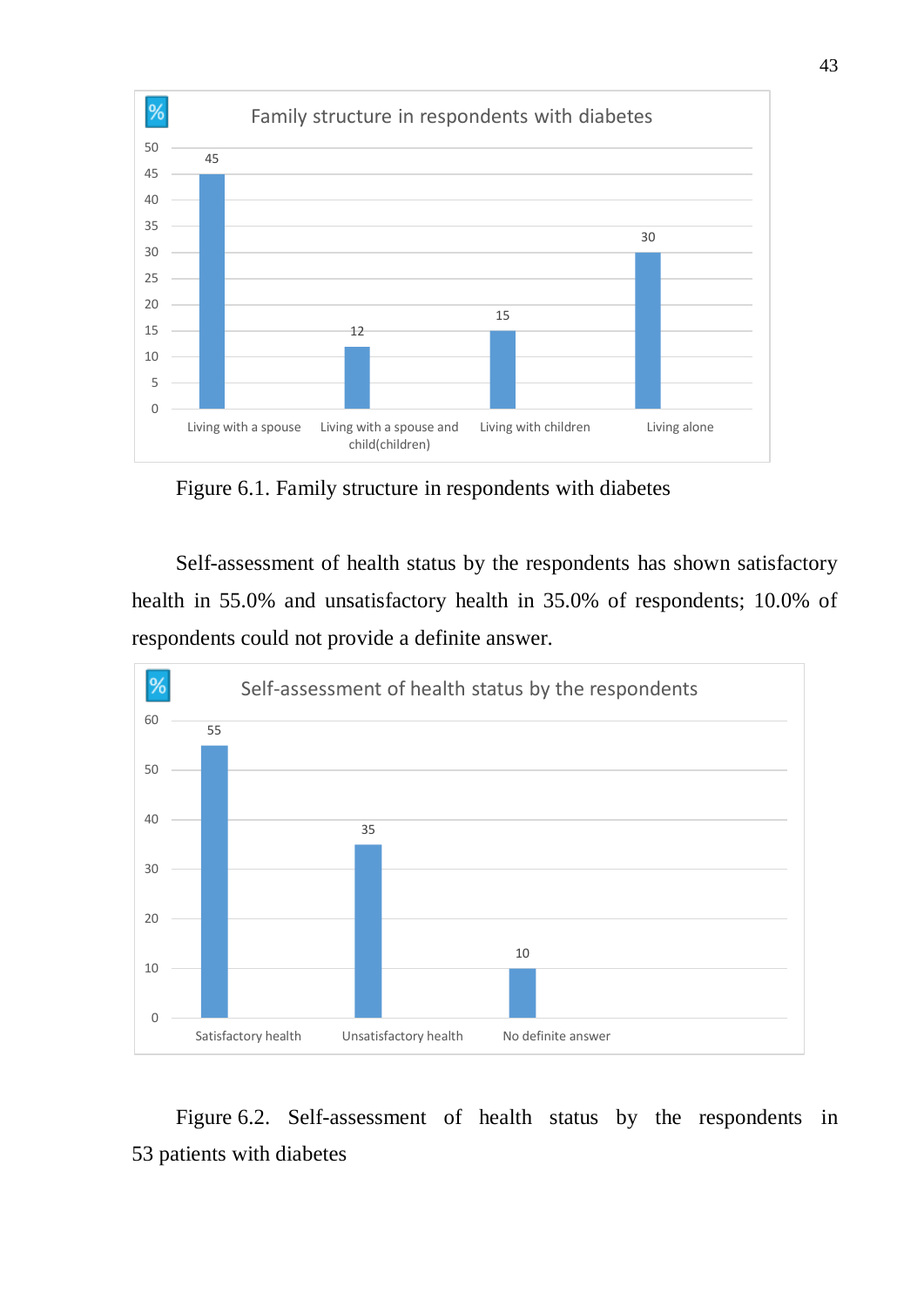Distribution of patients by impaired activity of main organs and systems was as follows: skin impairment in 35.0% respondents, gastrointestinal tract impairment in 70.0%, cardiovascular system in 50.0%, circulation in lower extremities in 60.0%, impairment of sensory organs and manifestations of polyneuropathy in 40.0%.



Figure 6.3. Distribution of patients with diabetes by impaired activity of main organs and systems

In view of the foregoing, it may be stated that diabetes causes disorders in virtually all vital organs and systems, with the greatest impairment in the GI tract.

Distribution of patients by sleep disorders found that 65.0% of respondents experienced impaired sleep.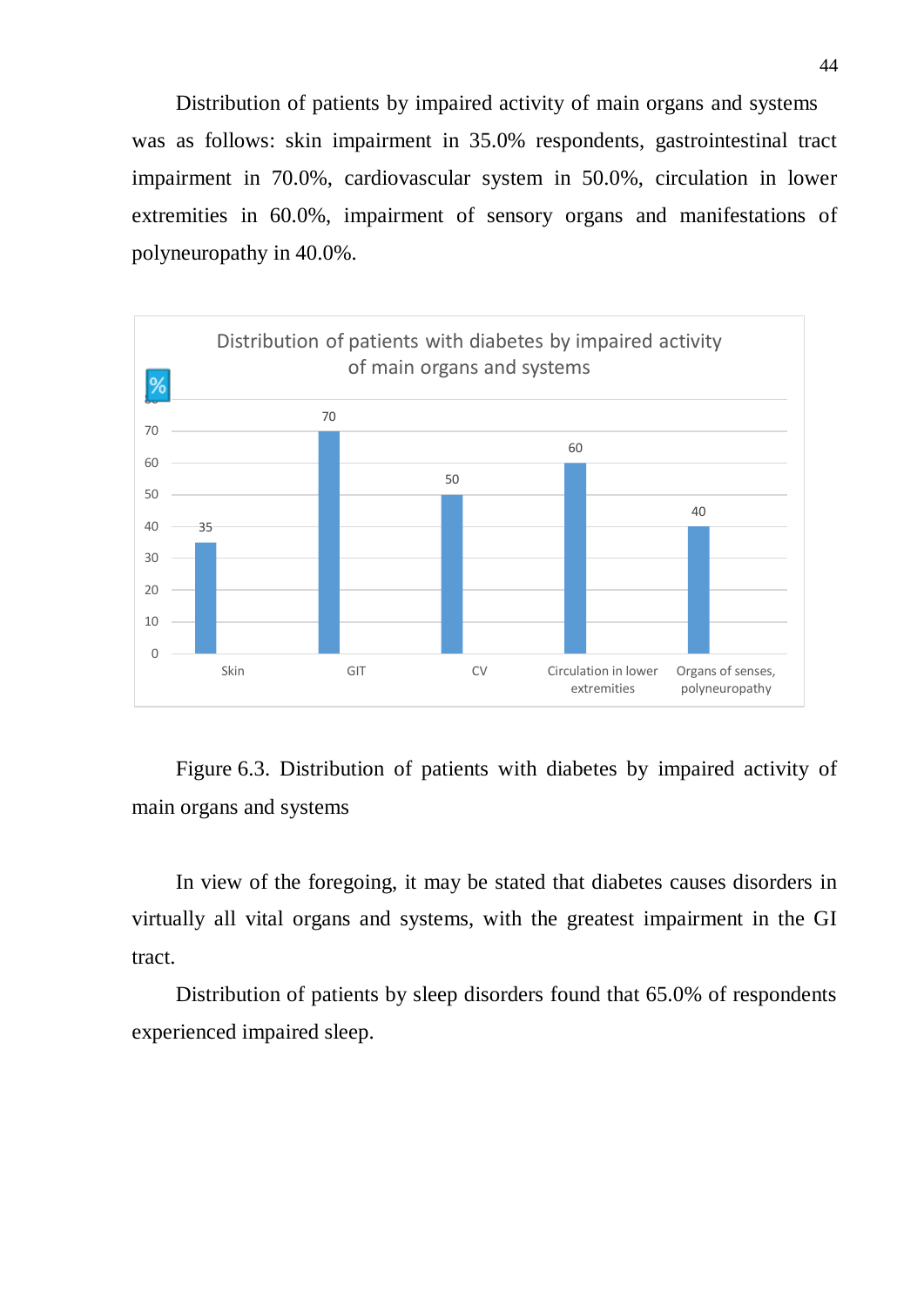

Figure 6.4. The level of sleep disorders in patients with DM

During analysis of mental specific aspects of personality, 80.0% of the patients were found to have feelings of loneliness and futility/lack of purpose. Approximately the same proportion of patients experienced emotional lability/mood swings (tearfulness, irritability etc.).

The reply to the question "Do you feel anxious about your life/have fear of death?" was affirmative in 20.0% of respondents; 30.0% of respondents replied this was only true in times of exacerbation of their disease and 50.0% of respondents gave a negative reply.

An affirmative reply to the question whether they had memory impairment was given by 80.0% of respondents.

Therefore, an inference could be made that a persistent memory loss was occurring in patients with diabetes. A large percentage of patients with diabetes felt offcast and burdensome to their significant others.

In this case, a quality of life assessment is not only clinically important as a criterion of therapeutic efficacy; it also helps visualize the level of social adaptation of a person against a backdrop of their disease.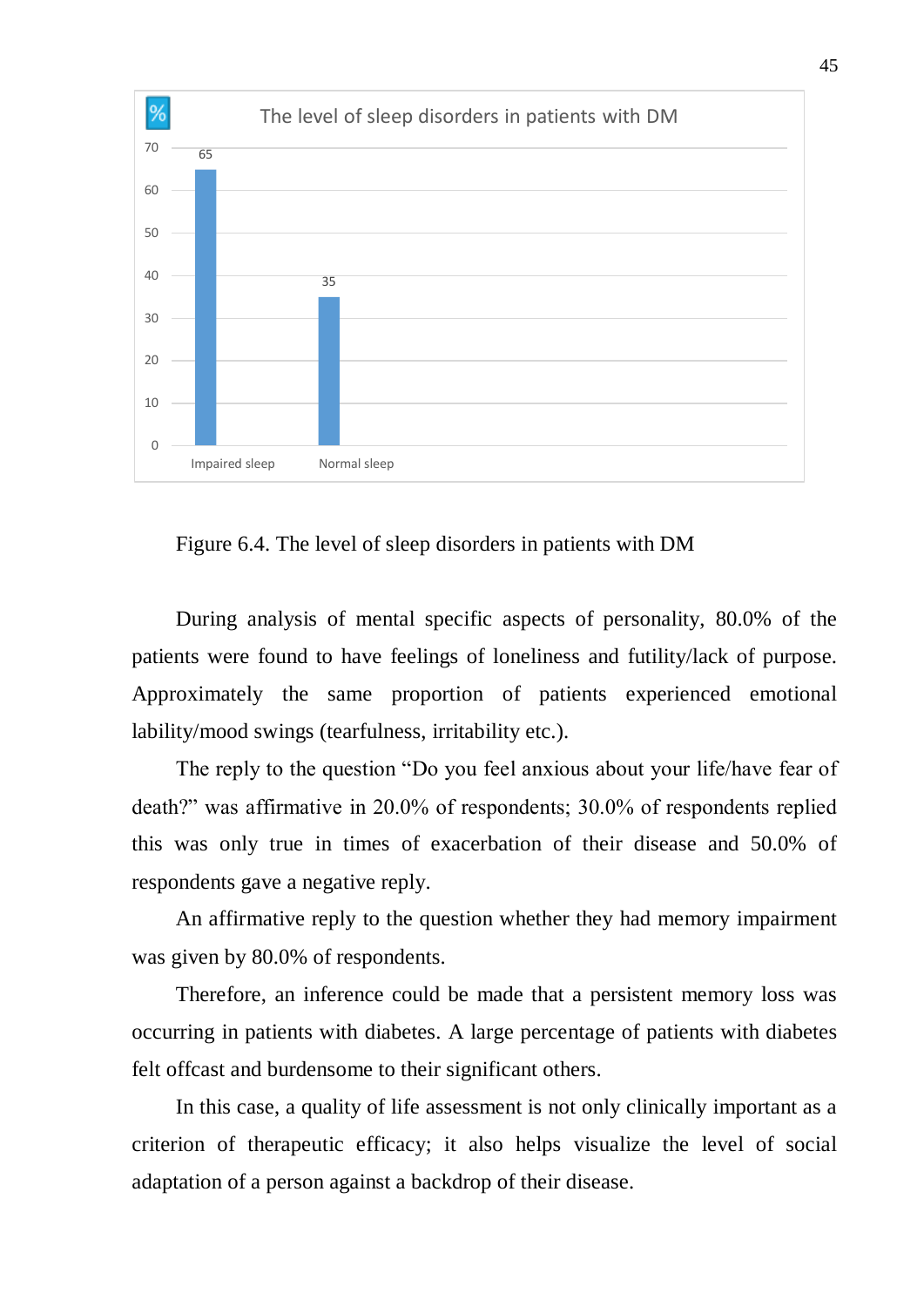Guidelines.

For the best quality of life assessment in patients with diabetes, it was suggested to introduce a quality of life questionnaire into practical use.

The goals of using the questionnaire were as follows: monitoring of wellbeing in patients with diabetes, assessment of level of satisfaction with their treatment and how quality of life parameters changed with time.

Only joined efforts of healthcare personnel, the patients and their significant others make it possible to improve care outcomes and quality of life in patients with diabetes. There have been many achievements, but challenges remain.

Diabetes has an overall negative impact in all aspects of quality of life. The negative impact of DM was the greatest in such aspects of quality of life as freedom of nutrition, employment, physical capacity and anxiety about the future.

The greatest concerns of patients include how complications of diabetes affect their employment, physical capacity and financial security.

As opposed to male patients, the greatest impact in female patients involves such aspects of quality of life as family life, social life and freedom of nutrition, as well as general wellbeing.

A pivotal achievement of Diabetology over the past thirty years is increasing the role of nurses and creating a nursing specialization in Diabetology. Such professional nurses provide diabetic patients with high standards of care and organize interactions between hospitals, general practitioners and outpatients; they also prepare patients to various laboratory and imaging tests and engage in patient education.

Diabetes management as part of nursing activity has its own distinctive features. The first and foremost requirements include the knowledge of specific aspects of diabetes in the elderly and understanding the process of interaction with the patients. Treatment outcomes in patients with diabetes and their quality of life greatly depend on the attitude of nurses to their patients.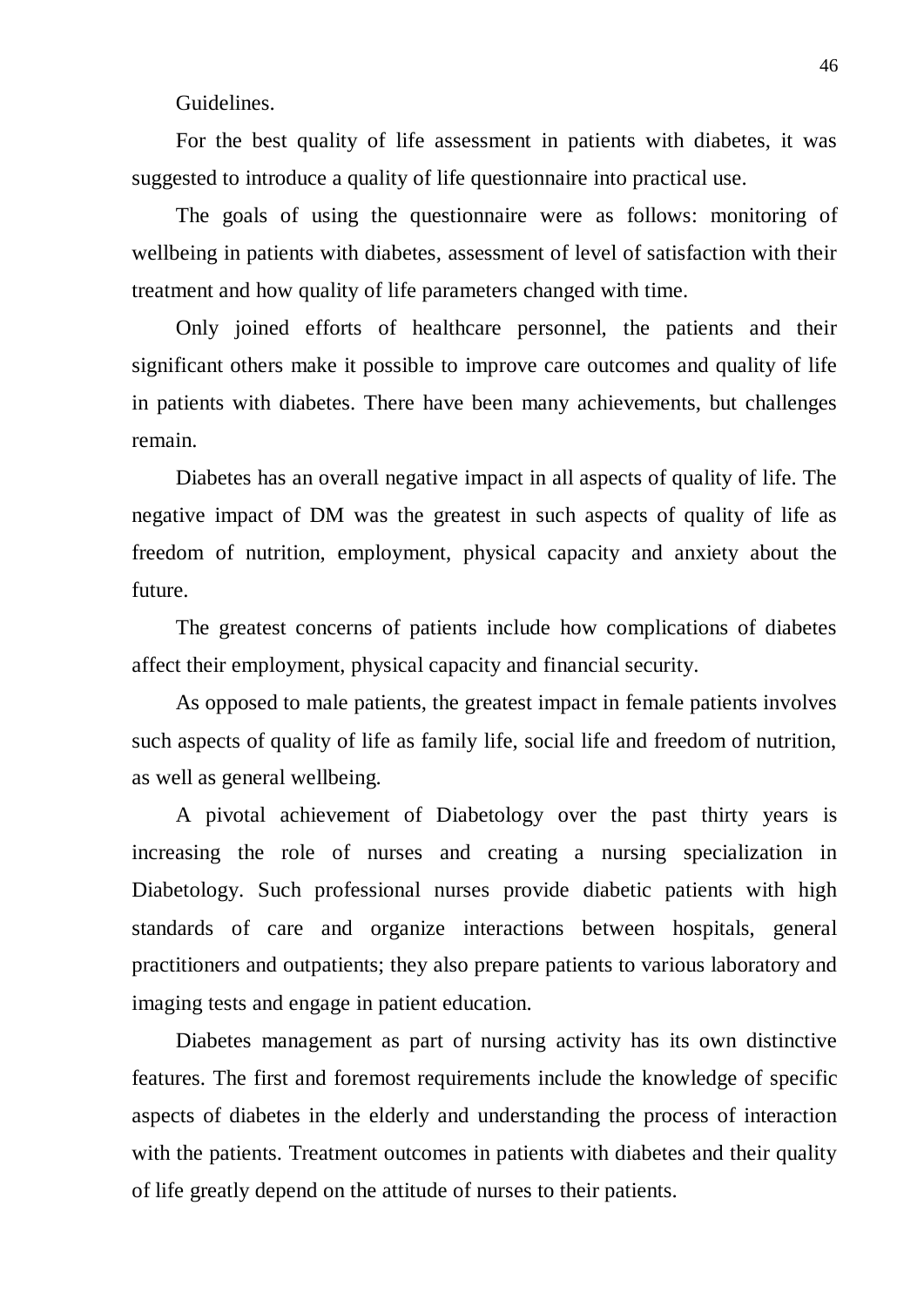### **CONCLUSIONS**

1. This work has provided a study of the special considerations of clinical course and management of diabetes in the elderly and evaluated the principal methods of screening for complications of diabetes.

2. We have defined and studied the characteristic naturally occurring changes of carbohydrate metabolism in aging individuals in the following areas: investigation of distinctive mechanisms of age-related changes in glucose tolerance, sensitivity of tissues to insulin, insulin secretion and production of glucose by the liver.

3. We have studied the following: the special clinical, laboratory and psychosocial characteristics of type 2 diabetes in the elderly, which inform therapeutic approaches to this patient population; and the distinctive nature of nursing observation, care and screening for type 2 diabetes in the elderly.

4. The special characteristics of diabetes in the elderly have been studied. In the elderly, the negative impact of diabetes was the greatest on such aspects of quality of life as freedom of nutrition, employment, physical capacity and anxiety about the future.

5. This work has studied and defined the nursing roles in improving the quality of life in patients with diabetes mellitus. The first and foremost requirements include the knowledge of specific aspects of diabetes in the elderly and understanding the process of interaction with the patients. Treatment outcomes in patients with diabetes and their quality of life greatly depend on the attitude of nurses to their patients.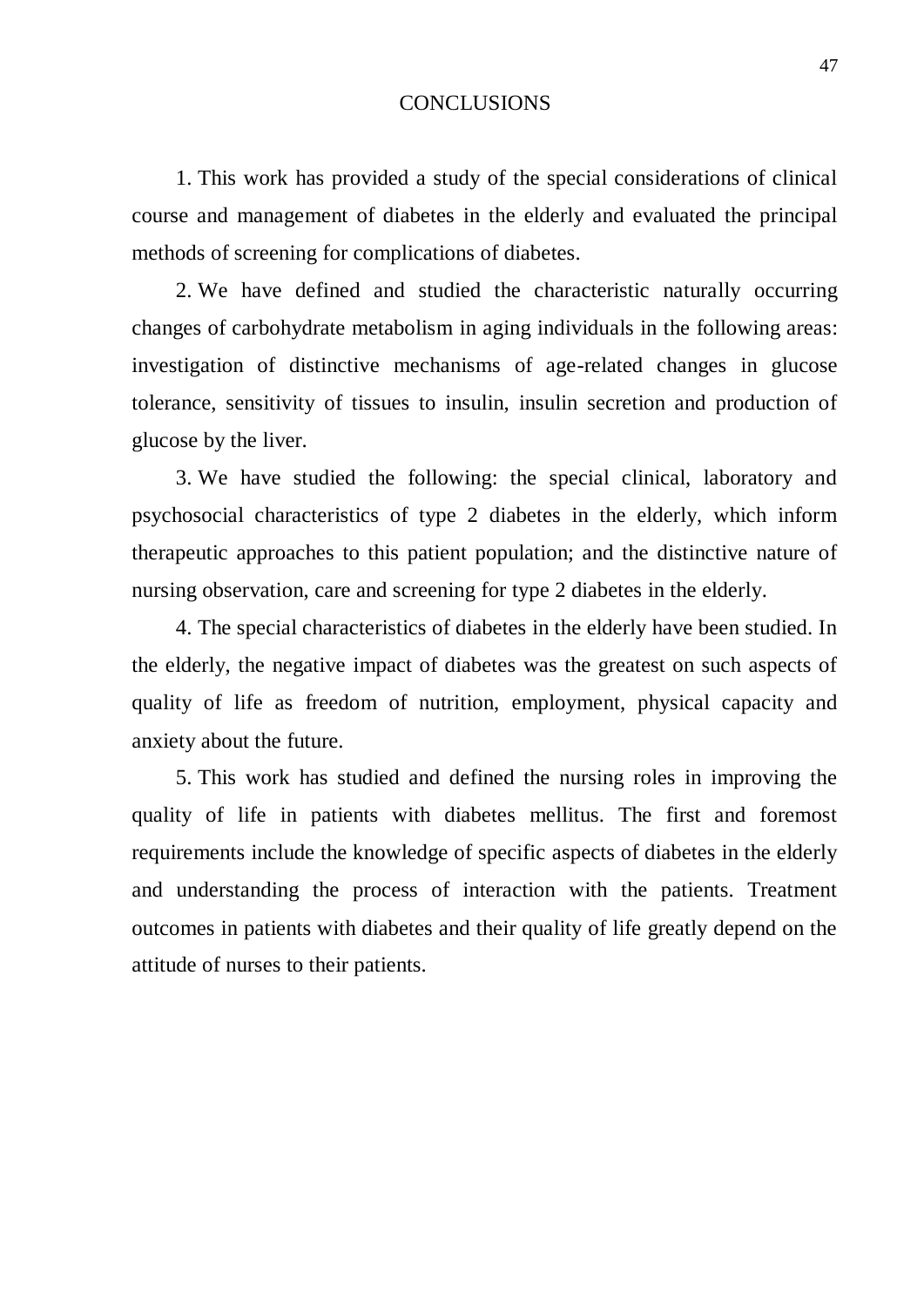#### REFERENCES

1. American Association of College of Nursing, Nursing Shortage, American Association of College of Nursing, 2017, [http://www.aacnnursing.org/Portals/42/News/Factsheets/Nursing-Shortage-](http://www.aacnnursing.org/Portals/42/News/Factsheets/Nursing-Shortage-Factsheet-2017.pdf)[Factsheet-2017.pdf.](http://www.aacnnursing.org/Portals/42/News/Factsheets/Nursing-Shortage-Factsheet-2017.pdf)

2. American Diabetes Association. Classification and diagnosis of diabetes: Standards of medical care in diabetes-2019. Diabetes Care. 2019;42:S13–28.

3. American Diabetes Association. Prevention or delay of type 2 diabetes: Standards of medical care in diabetes-2019. Diabetes Care. 2019;42:S29–33.

4. Anjana RM, Deepa M, Pradeepa R, et al. Prevalence of diabetes and prediabetes in 15 states of India: Results from the ICMR-INDIAB populationbased cross-sectional study. Lancet Diabetes Endocrinol. 2017;5:585–96.

5. Barry E, Roberts S, Oke J, et al. Efficacy and effectiveness of screen and treat policies in prevention of type 2 diabetes: Systematic review and meta-analysis of screening tests and interventions. BMJ. 2017;356:i6538.

6. Bertran EA, Berlie HD, Taylor A, et al. Diagnostic performance of HbA1c for diabetes in Arab vs. European populations: A systematic review and meta-analysis. Diabet Med. 2017;34:156–66.

7. Boon How Chew, Rimke C Vos, Maria‐Inti Metzendorf, et al. Psychological interventions for diabetes‐[related distress in adults with type](https://www.ncbi.nlm.nih.gov/pmc/articles/PMC6483710/)  2 [diabetes mellitus](https://www.ncbi.nlm.nih.gov/pmc/articles/PMC6483710/) / Cochrane Database Syst Rev. 2017 Sep; 2017(9): CD011469.

8. Bowen ME, Xuan L, Lingvay I, et al. Performance of a random glucose case-finding strategy to detect undiagnosed diabetes. Am J Prev Med. 2017;52:710–6.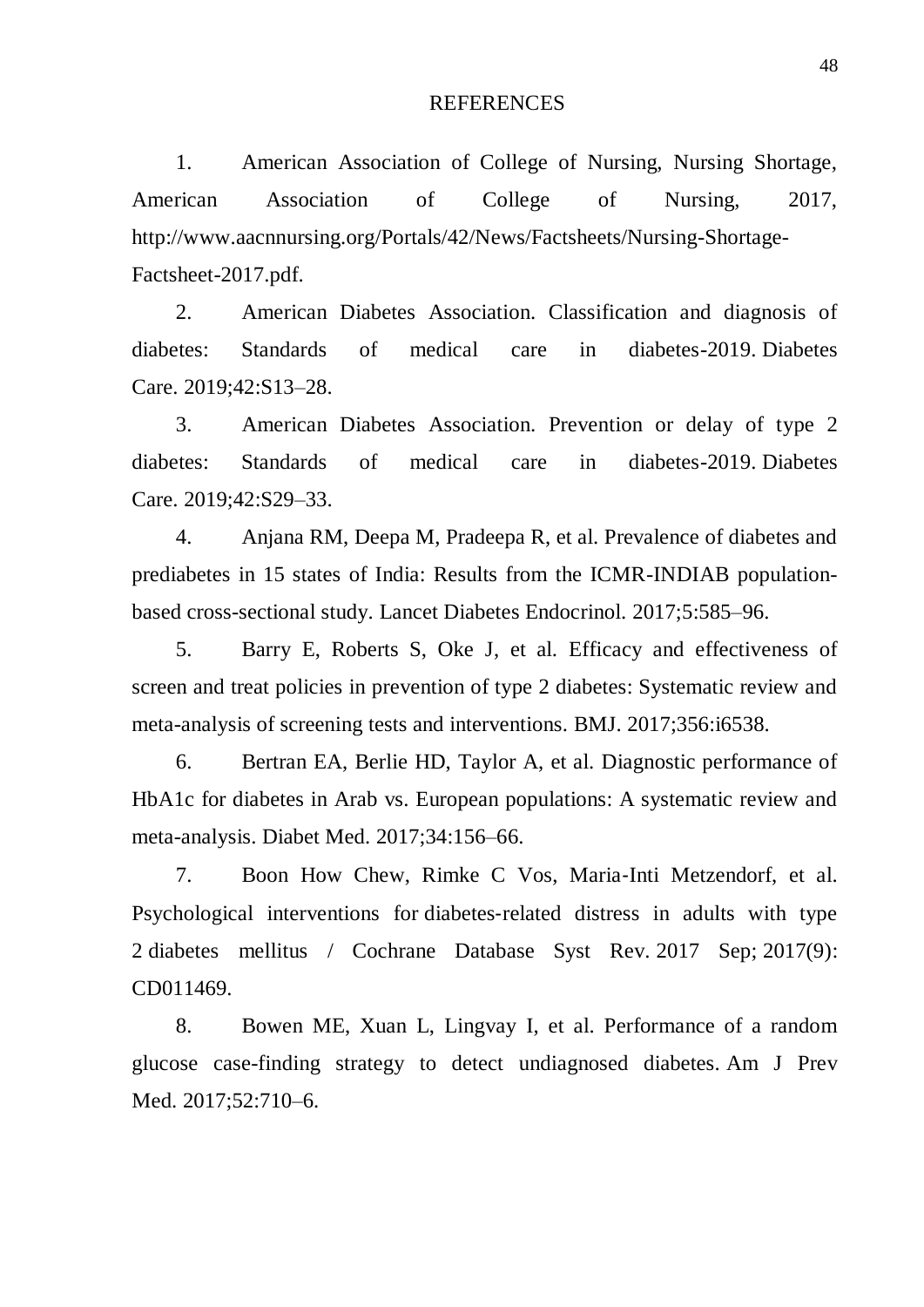9. Bowen ME, Xuan L, Lingvay I, et al. Random blood glucose: A robust risk factor for type 2 diabetes. J Clin Endocrinol Metab. 2015;100:1503– 10.

10. Cavagnolli G, Pimentel AL, Freitas PA, et al. Effect of ethnicity on HbA1c levels in individuals without diabetes: Systematic review and metaanalysis. PLoS One. 2017;12:e0171315.

11. Chaturvedi N. The burden of diabetes and its complications: Trends and implications for intervention. Diabetes Res Clin Pract. 2007;76(Suppl 1):S3–12.

12. Derek LeRoith, Geert Jan Biessels, Susan S Braithwaite, et al. Treatment of Diabetes [in Older Adults: An Endocrine Society Clinical Practice](https://www.ncbi.nlm.nih.gov/pmc/articles/PMC7271968/)  [Guideline](https://www.ncbi.nlm.nih.gov/pmc/articles/PMC7271968/) / J Clin Endocrinol Metab. 2019 May; 104(5): 1520–1574.

13. Diabetes in old age / ed. By A.J. Sinclair and P. Finucane. – 2nd ed., J.Wiley & Sons Ltd. 2001.

14. Edwardson CL, Gray LJ, Yates T. Detection and early lifestyle intervention in those at risk of type 2 diabetes. EMJ Diabet. 2014;2:48–57.

15. Einarson TR, Bereza BG, Acs A, et al. Systematic literature review of the health economic implications of early detection by screening populations at risk for type 2 diabetes. Curr Med Res Opin. 2017;33:331–58.

16. Elman K, Wainstein J, Boaz M, et al. Random blood glucose screening at a public health station encouraged high risk subjects to make lifestyle changes? Int J Clin Pract. 2017;71:e12984. doi: 10.1111/ijcp.12984.

17. Guo F, Moellering DR, Garvey WT. Use of HbA1c for diagnoses of diabetes and prediabetes: Comparison with diagnoses based on fasting and 2-hr glucose values and effects of gender, race, and age. Metab Syndr Relat Disord. 2014;12:258–68.

18. Gupta Y, Kapoor D, Desai A, et al. Conversion of gestational diabetes mellitus to future Type 2 diabetes mellitus and the predictive value of HbA1c in an Indian cohort. Diabet Med. 2017;34:37–43.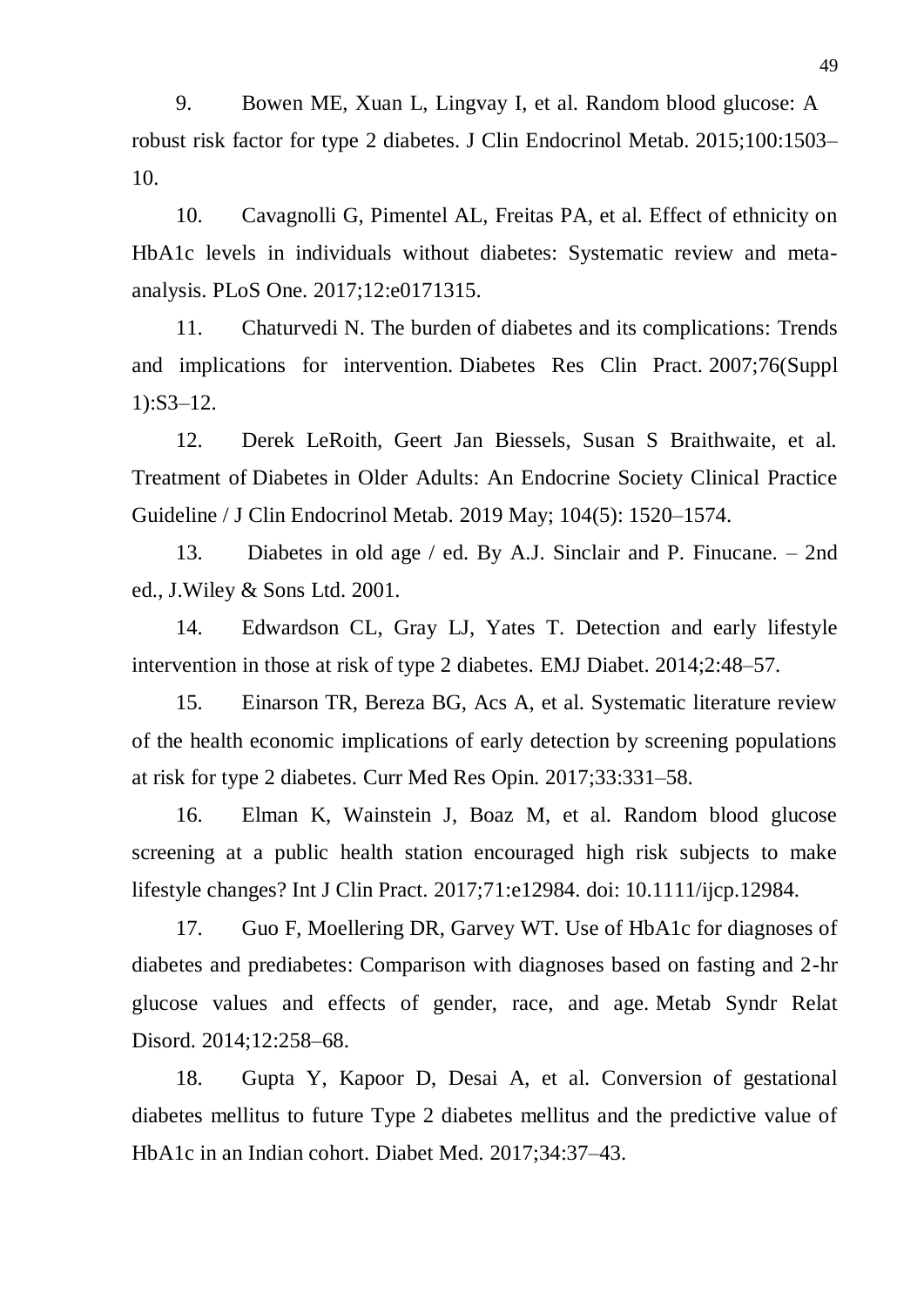19. Hasslacher C, Kulozik F, Platten I. Glycated albumin and HbA1c as predictors of mortality and vascular complications in type 2 diabetes patients with normal and moderately impaired renal function: 5-year results from a 380 patient cohort. J Diabetes Res Clin Metab. 2014;3:9.

20. Hellgren M, Hjörleifsdottir Steiner K, Bennet L. Haemoglobin A1c as a screening tool for type 2 diabetes and prediabetes in populations of Swedish and Middle-East ancestry. Prim Care Diabetes. 2017;11:337–43.

21. Herman WH, Ye W, Griffin SJ, et al. Early detection and treatment of type 2 diabetes reduce cardiovascular morbidity and mortality: A simulation of the results of the anglo-danish-dutch study of intensive treatment in people with screen-detected diabetes in primary care (ADDITION-Europe) Diabetes Care. 2015;38:1449–55.

22. Ibrahim M, Abu A, Magd M, et al. Recommendations for management of diabetes during Ramadan: update 2015. BMJ Open Diabetes Res Care. 2015;3:e000108.

23. International Expert Committee. International Expert Committee report on the role of the A1C assay in the diagnosis of diabetes. Diabetes Care. 2009;32:1327–34.

24. Inzucchi SE, Bergenstal RM, Buse JB, et al. Management of hyperglycemia in type 2 diabetes, 2015: A patient-centered approach: Update to a position statement of the American Diabetes Association and the European Association for the Study of Diabetes. Diabetes Care. 2015;38:140–9.

25. Jonathan Yap, Wan Ting Tay, Tiew‐Hwa Katherine Teng, et al. Association of Diabetes Mellitus [on Cardiac Remodeling, Quality of](https://www.ncbi.nlm.nih.gov/pmc/articles/PMC6755825/) Life, and [Clinical Outcomes in Heart Failure With Reduced and Preserved Ejection](https://www.ncbi.nlm.nih.gov/pmc/articles/PMC6755825/)  [Fraction](https://www.ncbi.nlm.nih.gov/pmc/articles/PMC6755825/) / J Am Heart Assoc. 2019 Sep 3; 8(17): e013114.

26. Kalra S, Aamir AH, Raza A, Das AK, et al. Place of sulfonylureas in the management of type 2 diabetes mellitus in South Asia: A consensus statement. Indian J Endocrinol Metab. 2015;19:577–96.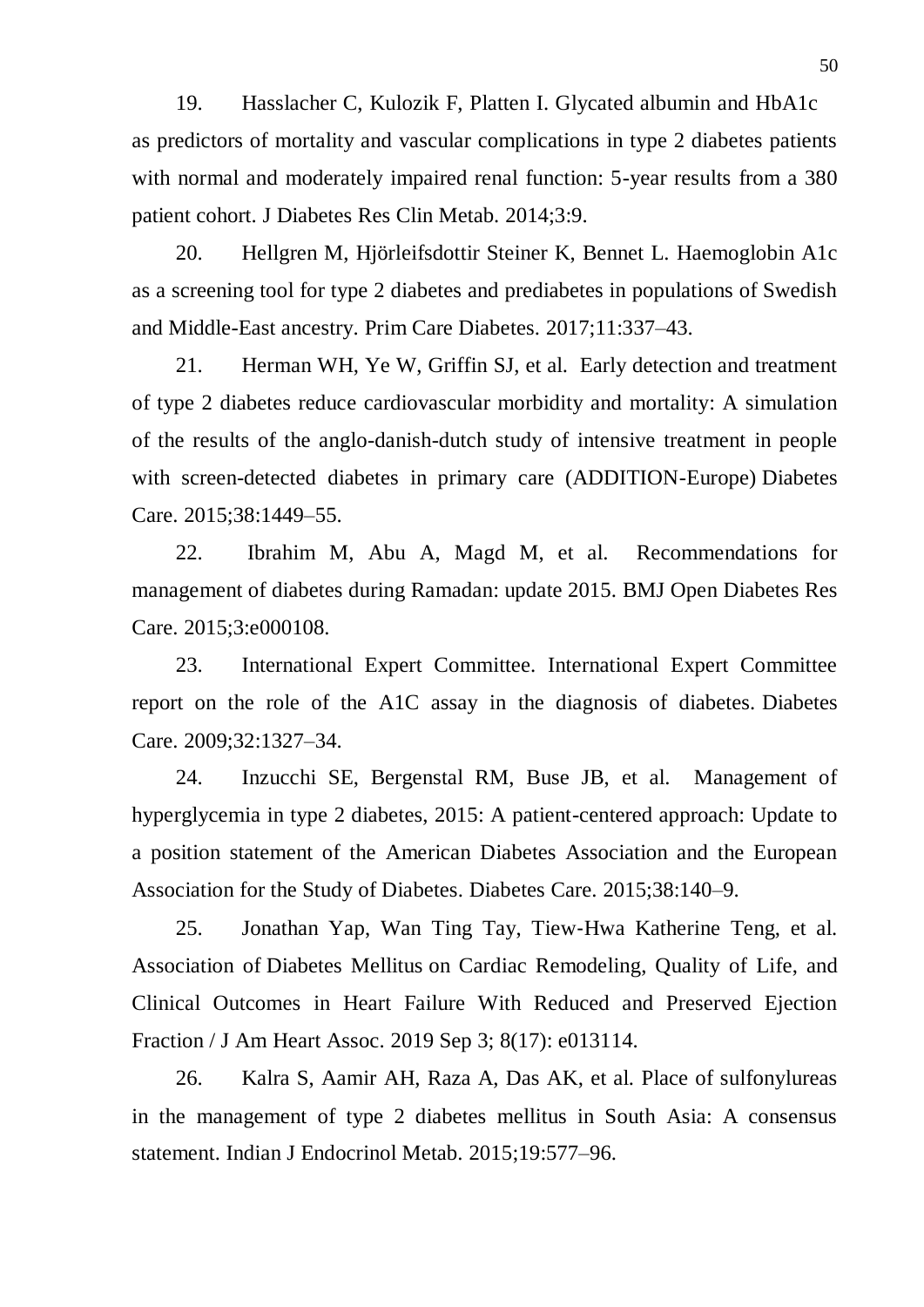27. Kosaka K, Noda M, Kuzuya T. Prevention of type 2 diabetes by lifestyle intervention: A Japanese trial in IGT males. Diabetes Res Clin Pract. 2005;67:152–62.

28. Kumar PR, Bhansali A, Ravikiran M, et al. Utility of glycated hemoglobin in diagnosing type 2 diabetes mellitus: A community-based study. J Clin Endocrinol Metab. 2010;95:2832–5.

29. Lauritzen T, Sandbaek A, Skriver MV, et al. HbA1c and cardiovascular risk score identify people who may benefit from preventive interventions: A 7 year follow-up of a high-risk screening programme for diabetes in primary care (ADDITION), Denmark. Diabetologia. 2011;54:1318– 26.

30. Lim WY, Ma S, Heng D, et al. Screening for diabetes with HbA1c: Test performance of HbA1c compared to fasting plasma glucose among Chinese, Malay and Indian community residents in Singapore. Sci Rep. 2018;8:12419.

31. Madhu SV, Raj A, Gupta S, et al. Effect of iron deficiency anemia and iron supplementation on HbA1c levels – Implications for diagnosis of prediabetes and diabetes mellitus in Asian Indians. Clin Chim Acta. 2017;468:225–9.

32. Madhu SV, Sandeep G, Mishra BK, et al. High prevalence of diabetes, prediabetes and obesity among residents of East Delhi – The Delhi Urban diabetes survey (DUDS) Diabetes Metab Syndr. 2018;12:923–7.

33. Madhu SV. World diabetes day 2015: Healthy living & diabetes. Indian J Med Res. 2015;142:503–6.

34. Majra JP, Verma R. Opportunistic screening for random blood glucose level among adults attending a rural tertiary care centre in Haryana during world health day observation activity. Int J Community Med Public Health. 2017;4:1951–6.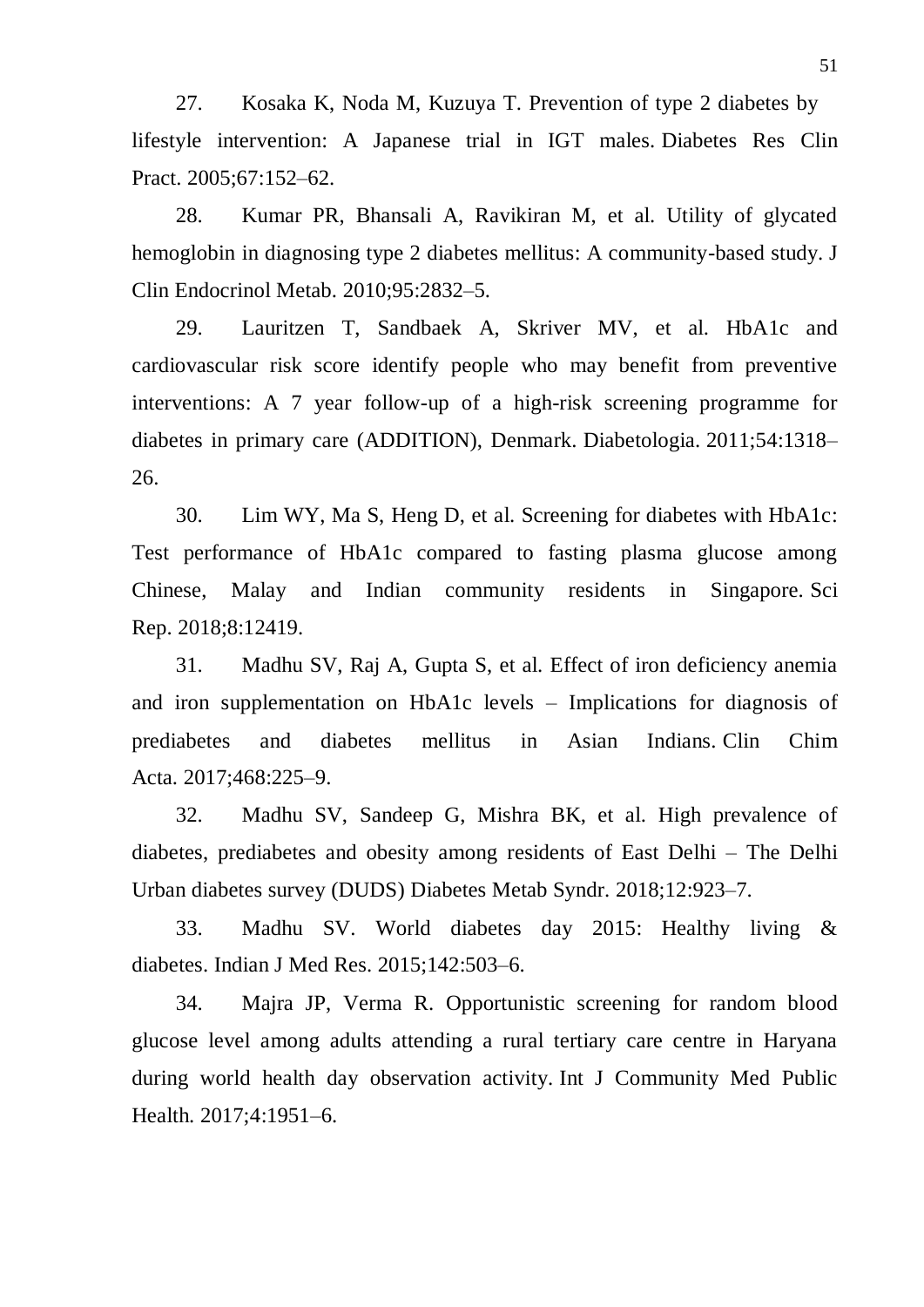35. Meneilly GS, Tessier D. Diabetes in the Eldery/in Endocrinology of aging, ed. By JE.Morley & L.van den Berg.-Humana Press, Totowa, New Jersey. 2000.

36. Mohan V, Deepa R, Deepa M, et al. A simplified Indian diabetes Risk score for screening for undiagnosed diabetic subjects. J Assoc Physicians India. 2005;53:759–63.

37. Mohan V, Vassy JL, Pradeepa R, et al. The Indian type 2 diabetes risk score also helps identify those at risk of macrovasvular disease and neuropathy (CURES-77) J Assoc Physicians India. 2010;58:430–3.

38. Mohan V, Vijayachandrika V, Gokulakrishnan K, et al. A1C cut points to define various glucose intolerance groups in Asian Indians. Diabetes Care. 2010;33:515–9.

39. Nguyen KA, Peer N, de Villiers A, et al. Glycated haemoglobin threshold for dysglycaemia screening, and application to metabolic syndrome diagnosis in HIV-infected Africans. PLoS One. 2019;14:e0211483.

40. Peters AL, Davidson MB. Aging and diabetes. – in. International Textbook of Diabetes Mellitus, 2nd ed./ ed by KGMM Alberti, P.Zimmet, RA.DeFronzo, H.Keen. – J.Willey & Sons Ltd. 1997.

41. Prakaschandra R, Naidoo DP. Fasting plasma glucose and the HbA1c are not optimal screening modalities for the diagnosis of new diabetes in previously undiagnosed Asian indian community participants. Ethn Dis. 2018;28:19–24.

42. Priya M, Anjana RM, Chiwanga FS, et al. 1-hour venous plasma glucose and incident prediabetes and diabetes in Asian indians. Diabetes Technol Ther. 2013;15:497–502.

43. Radhakrishna P, Vinod KV, Sujiv A, et al. Comparison of hemoglobin A1c with fasting and 2-h plasma glucose tests for diagnosis of diabetes and prediabetes among high-risk South Indians. Indian J Endocrinol Metab. 2018;22:50–6.